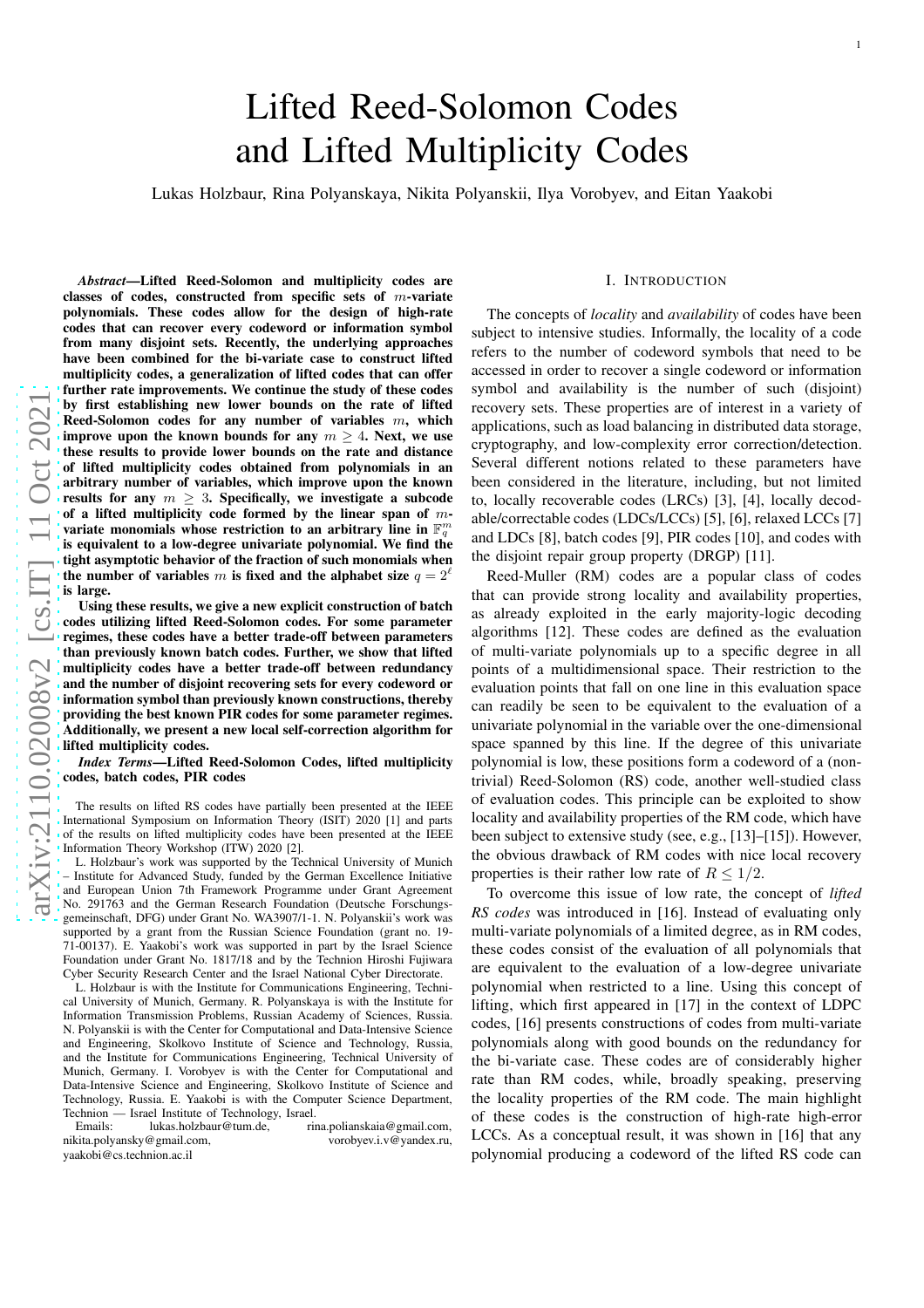be decomposed to a linear combination of *good* monomials whose restriction to lines are low-degree. Thus, the code rate is equal to the *fraction* of good monomials. We remark that the distance properties of these codes follow from the fact that each symbol has many disjoint recovering sets and, thus, the relative distance of lifted RS codes is similar to the one of RM codes.

*Multiplicity codes* [\[18\]](#page-16-16) are another recently introduced class of codes with good locality properties based on RM codes. Here, each codeword symbol not only consists of the evaluation of a degree-restricted multi-variate polynomial, but it also contains the evaluation of all the derivatives of this polynomial up to some order. Similar to the concept of lifting, this generalization provides codes with significantly better rate than RM codes, while providing good locality properties. In particular, it was proved [\[18\]](#page-16-16) that multiplicity codes represent a family of high-rate LCCs that have very efficient local decoding algorithms. The analysis of the rate of multiplicity codes is rather straightforward, whereas distance properties are implied by a bound on the number of points that a low-degree polynomial can vanish on with high multiplicity.

As both lifted RS codes and multiplicity codes are based on generalizations of RM codes, it is a natural question whether these techniques can be combined to further improve the parameters of the respective codes. Some progress in the study of these *lifted multiplicity codes* has recently been made in [\[11\]](#page-16-10), [\[19\]](#page-16-17). In [19], the authors show asymptotic results for any number of variables. Paper [\[11\]](#page-16-10) is devoted to improving the existing bounds on the required redundancy in the bi-variate case.

#### *A. Our contribution*

In this work we continue the study of lifted RS codes and lifted multiplicity codes by generalizing the results on the bivariate case of [\[11\]](#page-16-10), [\[16\]](#page-16-14) to an arbitrary number of variables. Since lifted RS codes represent a specific class of lifted multiplicity codes, when derivatives are not taken into account, we focus on the description of lifted multiplicity codes in the following. Essentially, we investigate the same class of codes as defined in [\[11\]](#page-16-10), [\[19\]](#page-16-17). Informally, the  $[m, s, d, q]$ lifted multiplicity code consists of the evaluation (together with the derivatives up to the sth order) of polynomials from  $\mathbb{F}_q[X_1, \ldots, X_m]$  whose restriction to a line agrees with some polynomial of degree less than d on its first  $s - 1$  derivatives. Note that the condition  $d < qs$  guarantees [\[11\]](#page-16-10), [\[19\]](#page-16-17) that the all-zero codeword is produced only by the zero polynomial and, therefore, we fix  $d = qs - r$  for some integer r.

Following a standard approach, we consider a subcode of a lifted multiplicity code which is formed by the linear span of *good* monomials whose restriction to a line is equivalent to a low-degree polynomial. To count bad monomials, we first make use of the result for lifted RS codes  $(s = 1)$  derived in Section [III](#page-4-0) and then extend it for larger s. Roughly speaking, we prove that there exists a one-to- $\binom{s+m-1}{m-1}$  correspondence between bad monomials for lifted RS codes and groups of bad monomials for lifted multiplicity codes. This enables us to find the exact asymptotic order of the number of bad monomials

when  $q$  is large (for more details, see Section [IV-B\)](#page-7-0). Unfortunately, unlike lifted RS codes, there is no nice structural result saying that a good polynomial of a lifted multiplicity code can be decomposed into a linear combination of good monomials (for a counterexample see Appendix [B\)](#page-17-0). However, the fraction of good monomials serves as a lower bound on the rate of a lifted multiplicity code. Compared to prior works, our estimate for lifted RS codes is consistent with [\[16\]](#page-16-14) for  $m = 2$ , with [\[20\]](#page-16-18) for  $m = 3$ , and better than the result of [\[16\]](#page-16-14) for any  $m > 2$ . As for lifted multiplicity codes, our estimate is consistent with [\[11\]](#page-16-10) for  $m = 2$  and better than the result of [\[19\]](#page-16-17) for any  $m \geq 2$ .

Let  $\binom{m}{\geq b}$  denote the number of ways to choose an (unordered) set of at least  $b$  elements from a fixed set of size  $m$ . Our main contribution is summarized in the following statement.

## Theorem (Parameters of lifted multiplicity code).

*Code rate:* For powers of two q and  $s < q$  and a positive *integer*  $r < q$ *, the rate of the*  $[m, s, qs - r, q]$  *lifted multiplicity code is*

$$
1 - O_m\left(s^{-1}(q/r)^{\log \lambda_m - m}\right) \quad \text{as } q \to \infty,
$$

*where*  $\lambda_m$  *is the largest eigenvalue of the matrix*  $A_m$  *defined as*

$$
\begin{pmatrix}\n\begin{pmatrix}\nm \\
2\n\end{pmatrix} & \begin{pmatrix}\nm \\
0\n\end{pmatrix} & 0 & 0 & \dots & 0 \\
\begin{pmatrix}\nm \\
2\n\end{pmatrix} & \begin{pmatrix}\nm \\
2\n\end{pmatrix} & \begin{pmatrix}\nm \\
1\n\end{pmatrix} & \begin{pmatrix}\nm \\
0\n\end{pmatrix} & \dots & 0 \\
\vdots & \vdots & \vdots & \ddots & \vdots \\
\begin{pmatrix}\nm \\
2\n\end{pmatrix} & \begin{pmatrix}\nm \\
2\n\end{pmatrix} & \begin{pmatrix}\nm \\
2\n\end{pmatrix} & \begin{pmatrix}\nm \\
2\n\end{pmatrix} & \begin{pmatrix}\nm \\
2\n\end{pmatrix} & \dots & \begin{pmatrix}\nm \\
2\n\end{pmatrix} \\
\vdots & \vdots & \vdots & \ddots & \vdots \\
\begin{pmatrix}\nm \\
2\n\end{pmatrix} & \begin{pmatrix}\nm \\
2\n\end{pmatrix} & \begin{pmatrix}\nm \\
2\n\end{pmatrix} & \begin{pmatrix}\nm \\
2\n\end{pmatrix} & \dots & \begin{pmatrix}\nm \\
m\n\end{pmatrix}\n\end{pmatrix}.
$$

*Distance: For*  $r, s < q$ *, the relative distance*  $\Delta$  *of the* [m, s, qs − r, q] *lifted multiplicity code is*

$$
\Delta \geq \Delta_{min} \coloneqq \left\lceil \frac{r - s + 1}{s} \right\rceil \frac{q - s}{q^2}.
$$

*For*  $s = o(r)$ ,  $\Delta_{min} = \frac{r}{qs}(1 + o(1))$ *.* 

*Availability: Each symbol of a codeword of the* [m, s, qs−s, q] lifted multiplicity code can be reconstructed in  $\lfloor q/s \rfloor^{m-1}$  dif*ferent ways, each of which involves a disjoint set of coordinates of the codeword with cardinality*  $s^{m-1}(q-1)$ *.* 

*Local self-correction:* For  $s^{m-2} = o(\log q)$  and  $r < q$ , let y *be a noisy version of a codeword* c *of the* [m, s, qs−r, q] *lifted multiplicity code such that the relative distance*  $\Delta(\mathbf{y}, \mathbf{c})$  <  $\alpha\Delta_{min}$  with  $0 < \alpha < 1/4$ . Then for any  $i \in [q^m]$ , there exists *a* randomized algorithm  $\mathfrak A$  that makes at most  $(q-1)s^{m-1}$ *queries to* y *and reconstructs* c<sup>i</sup> *correctly with probability at least*  $1 - 2\alpha + o(1)$ *.* 

We have several additional remarks and comments illustrating the contribution of our paper.

• The advantage of moving from lifted RS codes to lifted multiplicity codes is that the redundancy improves by a factor of s (the order of derivatives), while the number of repair groups gets worse by a factor of  $s^{m-1}$  and the logarithm of the alphabet size increases by a factor of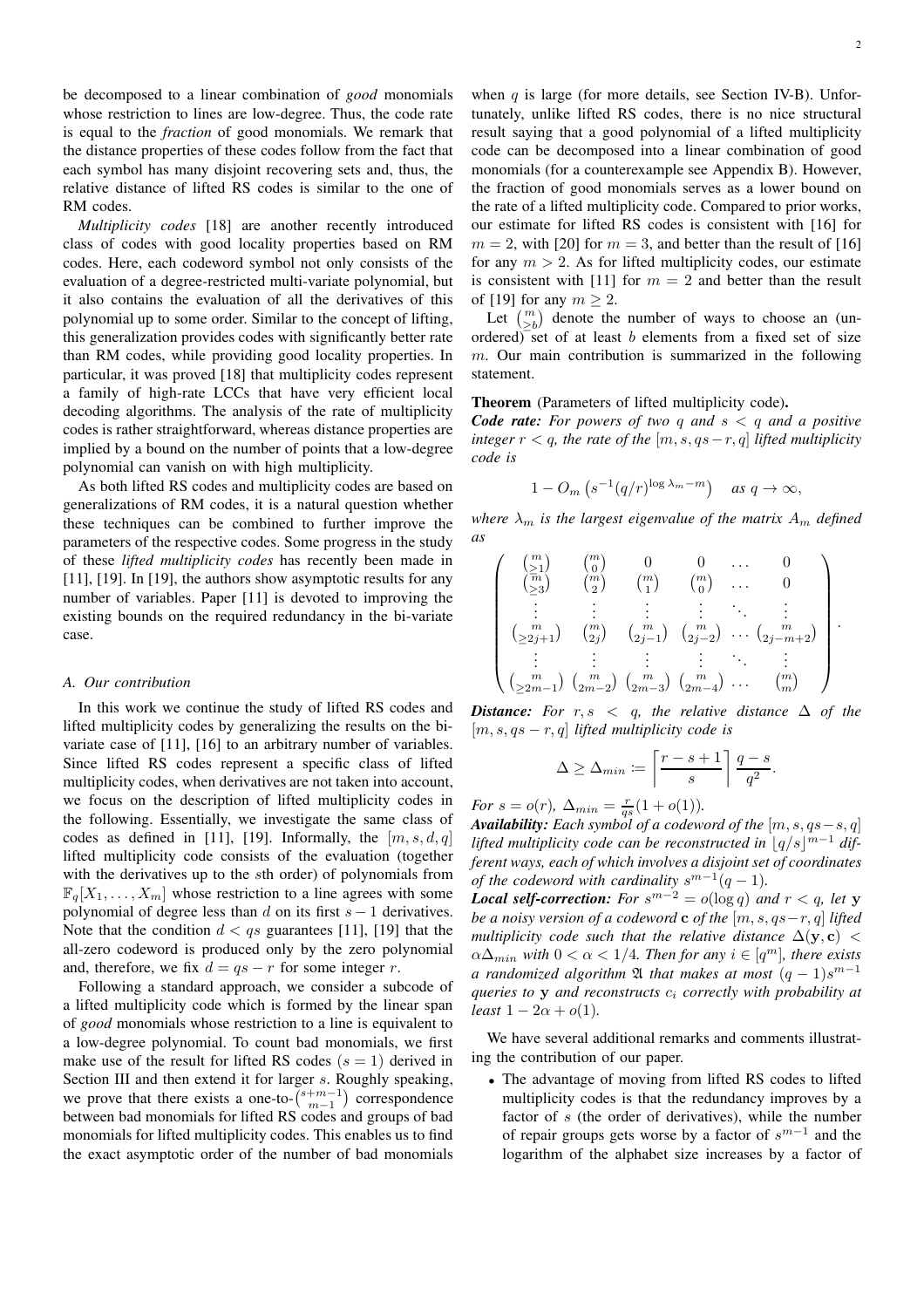<span id="page-2-0"></span>**TABLE I:** The largest eigenvalue  $\lambda_m$  of  $A_m$ , the resulting convergence rate  $m - \log(\lambda_m)$  derived in Section [III,](#page-4-0) and the convergence rate  $p_m$  of [\[16\]](#page-16-14) for different values of m.

| m              | $\lambda_m$ | $m - \log(\lambda_m)$   | $p_m$                    |
|----------------|-------------|-------------------------|--------------------------|
| $\overline{2}$ | 3.0000      | $4.1504 \times 10^{-1}$ | $4.1504 \times 10^{-1}$  |
| 3              | 7.2361      | $1.4479 \times 10^{-1}$ | $1.1360 \times 10^{-2}$  |
| 4              | 15.5436     | $4.1747 \times 10^{-2}$ | $2.8233 \times 10^{-3}$  |
| 5              | 31.7877     | $9.6043 \times 10^{-3}$ | $4.6986 \times 10^{-4}$  |
| 6              | 63.9217     | $1.7653 \times 10^{-3}$ | $1.1742 \times 10^{-4}$  |
| 7              | 127.9763    | $2.6714 \times 10^{-4}$ | $2.9353 \times 10^{-5}$  |
| 8              | 255.9939    | $3.4467 \times 10^{-5}$ | $2.8664 \times 10^{-8}$  |
| 9              | 511.9986    | $3.8959 \times 10^{-6}$ | $2.6872 \times 10^{-9}$  |
| 10             | 1023.9997   | $3.9323 \times 10^{-7}$ | $3.3590 \times 10^{-10}$ |

 $\binom{s+m-1}{m}$ . This means that lifted multiplicity codes cover more parameters of codes with good locality properties than lifted RS codes. For a relevant comparison, see the remarks after Lemmas [7-](#page-8-0)[8.](#page-9-0)

• Let us demonstrate the improvement in the rate of the  $[m, s, qs - r, q]$  lifted multiplicity codes compared to the rate of the multiplicity code of order-s evaluations of degree  $qs - r$  polynomials in m variables over  $\mathbb{F}_q$  [\[18,](#page-16-16) Lemma 7]. Both types of codes have the same estimate on the relative distance  $\Delta \geq \frac{r}{qs}(1 + o(1))$ . However, the rate of the multiplicity code is

$$
\frac{\binom{qs-r+m}{m}}{\binom{s+m-1}{m}q^m} < \left(\frac{qs-r+m}{(s+1/3)q}\right)^m \le 1 - \Omega_m\left(s^{-1}\right),
$$

which is smaller than the rate of lifted multiplicity codes as  $\log \lambda_m < m$ . Here, we point out that for large m, we are able to find the technical parameter  $\lambda_m$  numerically only. We depict some values of  $\lambda_m$ in Table [I.](#page-2-0) This parameter stands for the exponential growth of the number of bad monomials. The inequality  $\log \lambda_m < m$  follows from [\[16\]](#page-16-14) implicitly, as the true exponent  $\log \lambda_m$  was estimated by  $m - p_m < m$ , where  $p_m := -\log\left(1 - 2^{-m\lceil \log m \rceil}\right) / \lceil \log m \rceil$ . On the other hand, it is possible to estimate  $\log \lambda_m$  from the other side as follows

$$
p_m \le m - \log \lambda_m \le -\log(1 - 2^{-m}) \tag{1}
$$

and, thus,  $m - \log \lambda_m > 0$  vanishes as  $m \to \infty$ .

- Observe that if a good polynomial and its derivatives do not vanish on a point, then it is still possible that the restrictions of the polynomial to some lines containing this point are equivalent to the zero polynomial. This fact was overlooked in [\[19\]](#page-16-17) when proving the distance property of lifted multiplicity codes. However, we can always say that the restriction of the polynomial to at least  $(q - s)q^{m-2}$  lines crossing this point is equivalent to a non-zero univariate polynomial of degree less than  $qs - r$  and, thus, the minimum distance of the code is at least  $1 + \lceil r/s - 1 \rceil (q - s) q^{m-2}$  (for more details, see Section [IV-B\)](#page-7-0).
- Note that the self-correction algorithm for multiplicity codes from [\[18\]](#page-16-16) works well for lifted multiplicity codes. However, for small enough  $s$ , we present a slightly different local self-correction algorithm which requires  $s$  5<sup>m</sup> times less locality. Here we combine two ideas: 1)

for recovering of the evaluation of a polynomial and its derivatives up to order  $s$  at a point, it is sufficient to know directional derivatives for  $s^{m-1}$  lines containing the point whose directional vectors  $(1, v_2, \dots, v_m)$  form a subcube  $1 \times Q_2 \times \cdots \times Q_m$  with  $Q_i \subset \mathbb{F}_q$ ,  $|Q_i| = p$ ; 2) every  $(m - 1)$ -uniform hypergraph with q vertices in each part with at least  $\varepsilon q^{m-1}$  hyperedges contains a copy of  $(m - 1)$ -uniform clique with s vertices in each part (for more details, see Section [VII-B\)](#page-14-0).

## *B. Outline*

The remainder of the paper is organized as follows. In Section [II,](#page-2-1) we give rigorous definitions of lifted RS codes and lifted multiplicity codes along with some auxiliary notation. The rate of lifted RS codes can be determined by computing the fraction of so-called *good monomials*, for which we will derive tight asymptotic formulas in Section [III.](#page-4-0) Using the latter result, in Section [IV,](#page-7-1) we derive bounds on the rate and distance of lifted multiplicity codes. In Sections [V,](#page-8-1) [VI,](#page-11-0) and [VII,](#page-14-1) we apply the results of Sections [III](#page-4-0) and [IV](#page-7-1) results to PIR codes, batch codes, and LCCs, respectively. Finally, we conclude with Section [VIII.](#page-15-0)

#### II. PRELIMINARIES

## <span id="page-2-1"></span>*A. Notation*

We start by introducing some notation that is used throughout the paper. For some functions  $f(x)$  and  $g(x)$ , we write  $f(x) = O(g(x))$  and  $f(x) = \Omega(g(x))$  as  $x \to \infty$  if there exists some real  $x_0$  and C such that  $|f(x)| \leq C|g(x)|$  and  $|f(x)| \ge C|g(x)|$  for  $x \ge x_0$ , respectively. If both equalities  $f(x) = O(g(x))$  and  $f(x) = \Omega(g(x))$  hold, we use the notation  $f(x) = \Theta(g(x))$ . Also, we write  $f(x) = o(g(x))$ as  $x \to \infty$  if for every positive  $\varepsilon$  there exists some real  $x_0$ such that  $|f(x)| \leq \varepsilon |q(x)|$  for  $x \geq x_0$ . In these notations, we use a subscript, such as  $O_m(f(x))$ , if the parameter m is to be regarded as fixed.

<span id="page-2-2"></span>Let  $[n]$  be the set of integers from 1 to n. We use uppercase letters such as  $T$  and  $X$  to denote variables. A vector is denoted by bold letters, e.g., d is a vector over a field or a ring and **X** is a vector of variables. Let  $q = 2^{\ell}$  and  $\mathbb{F}_q$  be a field of size q. We write  $\log x$  to denote the logarithm of x in base two. By  $\mathbb{Z}_{\geq}$  and  $\mathbb{Z}_{n}$  denote the set of non-negative integers and the set of integers between 0 and  $n - 1$ , respectively. In what follows, we fix  $m$  to be a positive integer representing the number of variables. For  $\mathbf{d} = (d_1, \dots, d_m) \in \mathbb{Z}_q^m$  and  $\mathbf{X} = (X_1, \dots, X_m)$ , let  $\mathbf{X}^{\mathbf{d}}$  denote the monomial  $\prod_{i=1}^{m} X_i^{d_i}$ from  $\mathbb{F}_q[\mathbf{X}]$ . Let  $\deg(\mathbf{d})$  be the sum of components of  $\mathbf{d} \in \mathbb{Z}_\geq^n$ and  $|d|$  be the number of non-zero components of d. Additionally, we define  $\deg_q(\mathbf{d}) := \sum_{i=1}^m \lfloor d_i/q \rfloor$ . For a vector  $\mathbf{i} \in \mathbb{Z}_{\geq 1}^m$ let  $[X^i]f(X)$  denote the coefficient of  $X^i$  in the polynomial  $f(\mathbf{X})$ . For  $f(\mathbf{X}) \in \mathbb{F}_q[\mathbf{X}]$ , we define  $\deg(f)$  to be the maximal  $\deg(i)$  for **i** such that  $[X^i]f(X)$  is non-zero.

Let us define a partial order relation on  $\mathbb{Z}_q$ . For two integers  $a = \sum_{i=0}^{\ell-1} a^{(i)} 2^i$  and  $b = \sum_{i=0}^{\ell-1} b^{(i)} 2^i$  with  $a^{(i)}, b^{(i)} \in \{0, 1\}$ we write  $a \leq b$  if  $a^{(i)} \leq b^{(i)}$  for all  $i \in \{0, ..., \ell - 1\}$ . We denote  $a = (a^{(\ell-1)},...,a^{(0)})_2$ . For vectors  $\mathbf{d}, \mathbf{d}' \in \mathbb{Z}_q^m$ , we write  $\mathbf{d} \leq_2 \mathbf{d}'$  if  $d_i \leq_2 d'_i$  for all  $i \in [m]$ .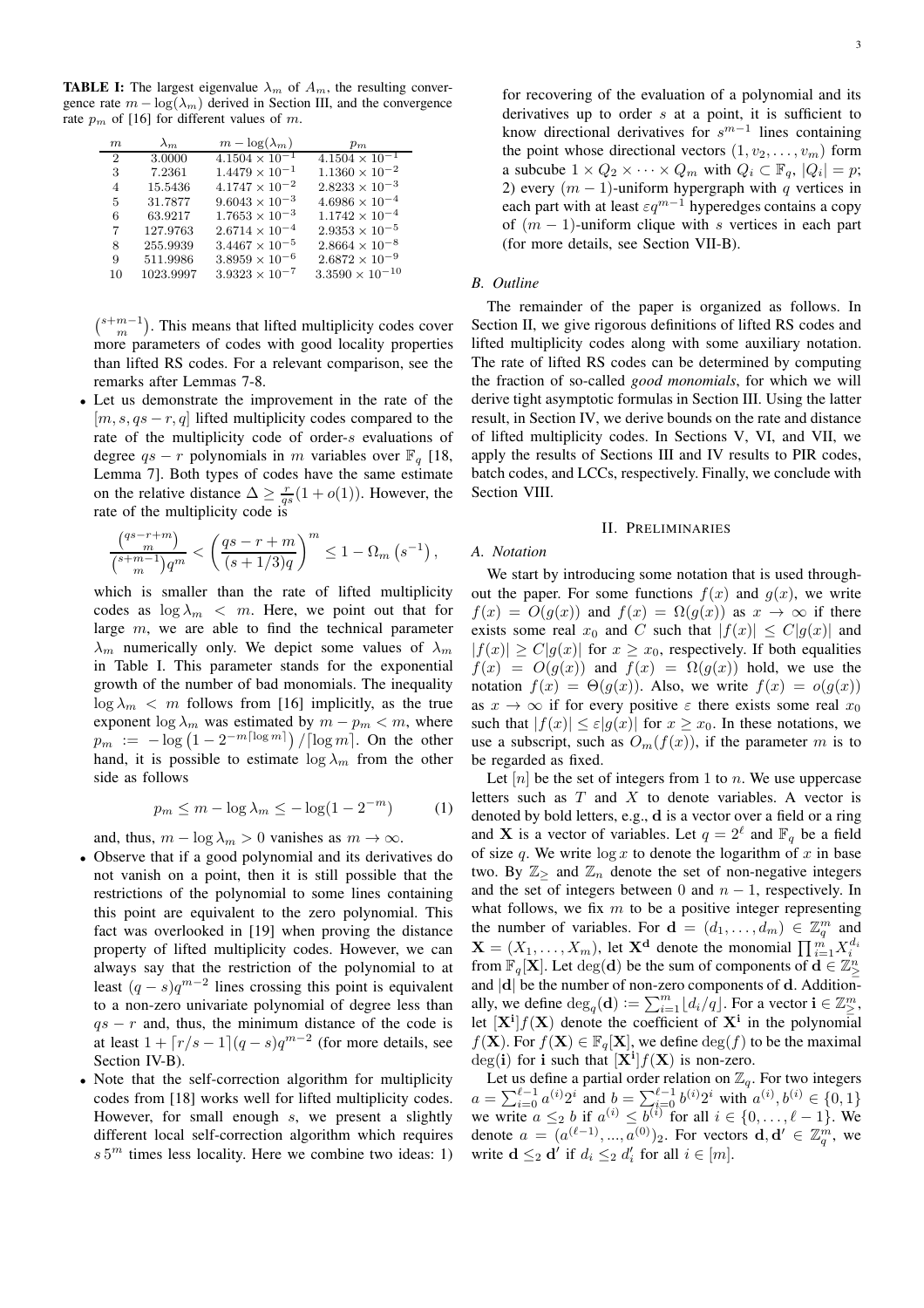Define the function  $(\text{mod}_s^* q) : \mathbb{Z}_{\geq} \to \mathbb{Z}_{qs}$  that takes a nonnegative integer a and maps it to a  $(\text{mod}_s^* q)$  by the rule: if  $a \in \mathbb{Z}_s$ , then  $a \pmod{s} q = a$ ; if  $a \ge s$  and  $a = b \pmod{qs-s}$ with  $b \in \mathbb{Z}_{qs} \setminus \mathbb{Z}_s$ , then  $a \pmod{s}$   $q$  =  $b$ . If  $s = 1$ , we drop the index and write  $(\bmod^*q)$  instead of  $(\bmod^*q)$ . It can be readily seen that if  $a \pmod{^*q} = b$ , then  $T^a = T^b \pmod{T^q - T}$  in  $\mathbb{F}_q[T]$ . A similar equivalence for  $(\text{mod}_s^* q)$  will be defined in Section [II-C.](#page-3-0)

For a function  $f : \mathbb{F}_q^m \to \mathbb{F}_q$  and a set  $S \subset \mathbb{F}_q^m$ , let  $f|_S$ denote the restriction of  $f$  to the domain S. Abbreviate the set of all lines in  $\mathbb{F}_q^m$  by

$$
\mathcal{L}_m:=\left\{(\mathbf{w}+\mathbf{v}T)|_{T\in\mathbb{F}_q}\text{ for }\mathbf{w},\mathbf{v}\in\mathbb{F}_q^m\right\}.
$$

We note that a multivariate polynomial restricted to a line is a univariate polynomial and the degree of the latter does not depend on the parameterization of the line, i.e., the degree of the univariate polynomial obtained by restricting to a line  $L = (\mathbf{w} + \gamma_1 \mathbf{v} + \gamma_2 \mathbf{v}T)|_{T \in \mathbb{F}_q}$  with  $\gamma_1 \in \mathbb{F}_q$  and  $\gamma_2 \in \mathbb{F}_q^*$ is independent of the choice of  $\gamma_1$  and  $\gamma_2$ . Denote the set of univariate polynomials of degree less than  $d$  by

$$
\mathcal{F}_q(d):=\{f(T)\in \mathbb{F}_q[T]:\ \deg(f)
$$

### *B. Lifted Reed-Solomon codes*

Let us recall the definition of lifted Reed-Solomon codes introduced in [\[16\]](#page-16-14).

<span id="page-3-6"></span>Definition 1 (Lifted Reed-Solomon code, [\[16\]](#page-16-14)). For integers  $m \geq 1$  and  $d \leq a$ , the m-dimensional lift of a Reed-Solomon *code* (or the  $[m, d, q]$  *lifted RS code*) is the code

$$
\left\{ (f(\mathbf{a}))|_{\mathbf{a}\in\mathbb{F}_q^m} : f(\mathbf{X}) \in \mathbb{F}_q[\mathbf{X}] \text{ s.t. } \forall L \in \mathcal{L}_m : f|_L \in \mathcal{F}_q(d) \right\}
$$

*Remark.* Note that the one-dimensional lift of a Reed-Solomon code represents the ordinary Reed-Solomon code of length  $q$ and dimension d. Also, we observe that the  $[m, d, q]$  lifted RS code includes all codewords of the m-variate RM code of order  $d-1$  over  $\mathbb{F}_q$ .

In Appendix [C-A,](#page-18-0) we provide a simple example which demonstrates that there exist polynomials contained in the lifted RS code, that are not of low-degree, i.e., not contained in the respective RM code.

<span id="page-3-3"></span>**Definition 2**  $(d^*$ -bad and good monomials). Given a positive integer  $d < q$ , we say that a monomial  $X^d$  with  $d \in \mathbb{Z}_q^m$  is  $d^*$ -*bad* over  $\mathbb{F}_q[X]$  if there exists at least one  $\mathbf{i} \in \mathbb{Z}_q^m$  such that  $\mathbf{i} \leq_2 \mathbf{d}$  and  $\deg(\mathbf{i}) \pmod{^* q} \in \{d, d+1, \ldots, q-1\}$ . A monomial is said to be  $d^*$ -good if it is not  $d^*$ -bad.

A characterization of lifting was established in [\[16\]](#page-16-14). We make use of this result for lifted Reed-Solomon codes.

<span id="page-3-1"></span>**Lemma 1** (Follows from [\[16,](#page-16-14) Section 2]). *The*  $[m, d, q]$ *lifted RS code is equivalently defined as the evaluation of polynomials from the linear span of* d ∗ *-good monomials over*  $\mathbb{F}_q[\mathbf{X}].$ 

Lemma [1](#page-3-1) suggests a way to compute the dimension of the  $[m, q, d]$  lifted RS code, namely one needs to estimate the size of the set of  $d^*$ -good m-variate monomials over  $\mathbb{F}_q[\mathbf{X}]$ . We carry out a careful analysis of the latter in Section [III.](#page-4-0)

## <span id="page-3-0"></span>*C. Lifted multiplicity codes*

**Definition 3.** For  $f(\mathbf{X}) \in \mathbb{F}_q[\mathbf{X}]$  and a vector  $\mathbf{i} \in \mathbb{Z}_{\geq}^m$ , the ith *(Hasse) derivative* of f, denoted by  $f^{(i)}(\mathbf{X})$ , is the coefficient  $[\mathbf{Y}^i] g(\mathbf{X}, \mathbf{Y})$ , where the polynomial  $g(\mathbf{X}, \mathbf{Y}) \coloneqq f(\mathbf{X} + \mathbf{Y}) \in$  $\mathbb{F}_q[\mathbf{X}, \mathbf{Y}]$ . Therefore, we have

$$
g(\mathbf{X}, \mathbf{Y}) = \sum_{\mathbf{i} \in \mathbb{Z}_{\geq}^m} f^{(\mathbf{i})}(\mathbf{X}) \mathbf{Y}^{\mathbf{i}}.
$$

For an  $\mathbf{x} \in \mathbb{F}_q^m$ , an integer  $s \geq 1$ , and a polynomial  $f(\mathbf{X}) \in$ q  $\mathbb{F}_q[\mathbf{X}]$ , we write  $f^{(< s)}(\mathbf{x}) \in \mathbb{F}_q^{s+m-1}$  to denote the vector containing  $f^{(i)}(\mathbf{x})$  for all  $\mathbf{i} \in \mathbb{Z}_\geq^m$  so that  $\deg(\mathbf{i}) < s$ . In what follows, we assume that  $s$  is a power of two.

We recall two well-known properties of the Hasse derivative which will imply the linearity of lifted multiplicity codes over  $\mathbb{F}_q$ .

**Proposition 1.** Let  $f(\mathbf{X})$ ,  $g(\mathbf{X}) \in \mathbb{F}_q[\mathbf{X}]$ ,  $\lambda \in \mathbb{F}_q$  and let  $\mathbf{i} \in \mathbb{Z}_{\geq}^m$ *. Then we have* 

1) 
$$
f^{(i)}(\mathbf{X}) + g^{(i)}(\mathbf{X}) = (f+g)^{(i)}(\mathbf{X}).
$$
  
2)  $(\lambda f)^{(i)}(\mathbf{X}) = \lambda f^{(i)}(\mathbf{X}).$ 

.

Definition 4. We say that two univariate polynomials  $f(X), g(X) \in \mathbb{F}_q[X]$  are equivalent up to order s if  $f^{(< s)}(x) = g^{(< s)}(x)$  for all  $x \in \mathbb{F}_q$ . To indicate such an equivalence, we write  $f(X) \equiv_s g(X)$ .

The following statement shows the smallest possible degree of an equivalent polynomial.

<span id="page-3-4"></span>Proposition 2 (Lemma 12 in [\[11\]](#page-16-10)). *Let* q *be a power of two. For every univariate polynomial* f(X)*, there exists a unique degree-at-most*  $sq - 1$  *polynomial*  $g(X)$  *such that*  $f(X) \equiv_s$  $g(X)$ *. Moreover, if s is a power of two, then*  $f(X) = g(X)$  $\pmod{X^{qs} + X^s}$  *and for all i such that*  $\deg(f) - qs + s <$  $i < qs$ , we have  $[X^{i}]f(X) = [X^{i}]g(X)$ .

If s is a power of two and a  $(\text{mod}_s^* q) = b$ , then  $T^a \equiv_s T^b$ . Now we give a well-known result about the multiplicities of a multi-variate polynomial.

<span id="page-3-5"></span>**Lemma 2** (Follows from [\[21\]](#page-16-19)). Let  $f(X)$  be a non-zero *polynomial of degree at most* d*. Then the number of points*  $\mathbf{x} \in \mathbb{F}_q^m$  *such that*  $f^{(\mathbf{i})}(\mathbf{x}) = 0$  *for all*  $\mathbf{i} \in \mathbb{Z}_\geq^m$  *with* deg( $\mathbf{i}$ ) < *s is at most*  $\left| \frac{dq^{m-1}}{s} \right|$ .

<span id="page-3-2"></span>**Definition 5** (Lifted multiplicity code [\[11\]](#page-16-10)). For integers  $m \geq$ 1 and  $d < qs$ , the  $[m, s, d, q]$  *lifted multiplicity* code over  $\mathbb{F}_q^{s+m-1}$  of length  $q^m$  is defined as

$$
\left\{ \left. \left( f^{(\n
$$
\left\{ \left. \left( f^{(
$$
$$

*Remark.* Multiplicity codes, as defined in [\[18\]](#page-16-16), consist of the evaluations of multi-variate polynomials of degree less than  $d$ . These polynomials trivially fulfill the condition that their restriction to every line  $L \in \mathcal{L}_m$  is a polynomial of degree less than d. It follows that the  $[m, s, d, q]$  multiplicity code is a subcode of the  $[m, s, d, q]$  lifted multiplicity code. Thereby, the dimension of a lifted multiplicity code is lower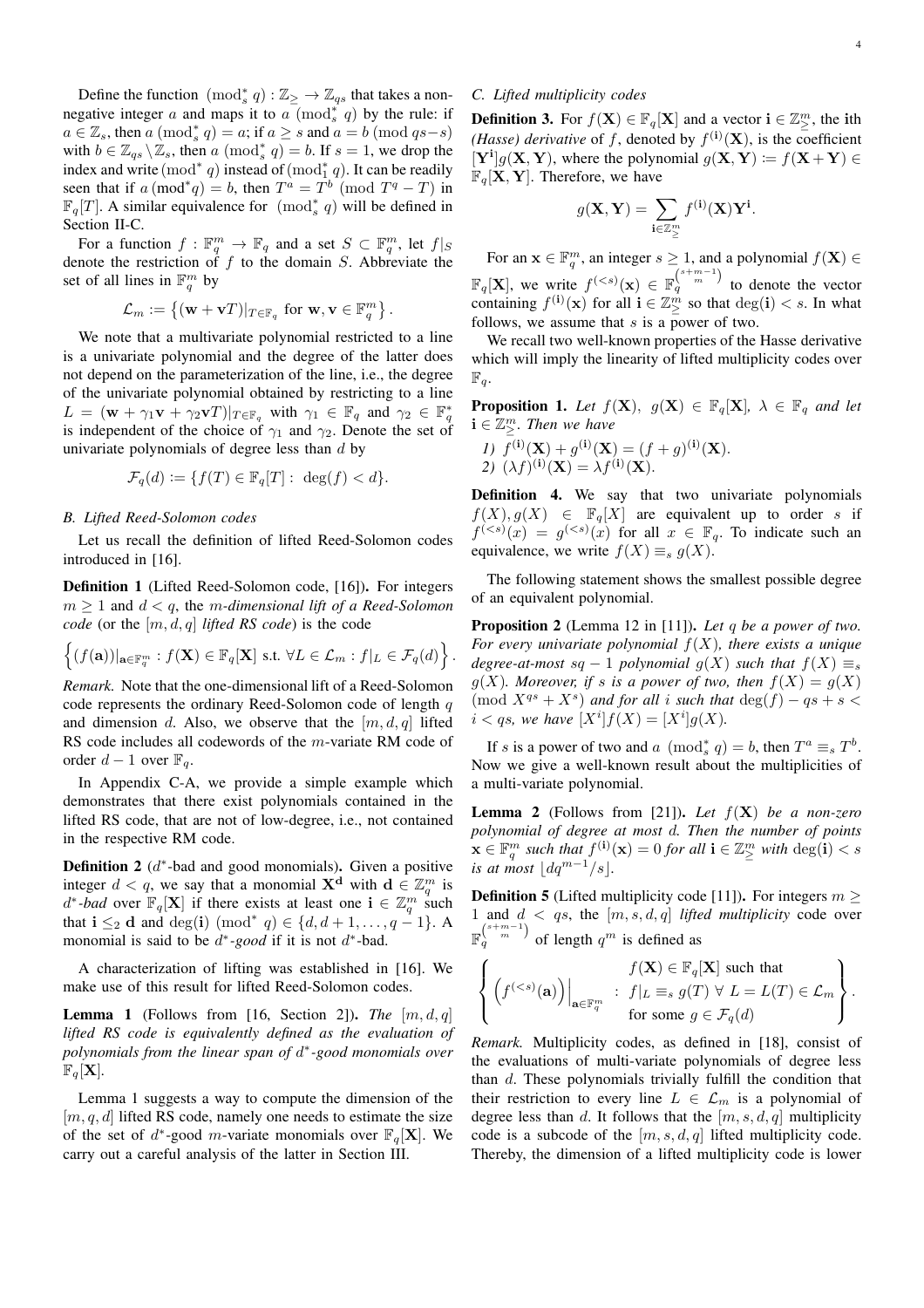bounded by the dimension of the corresponding multiplicity code. However, for many parameters, lifting increases the rate of the multiplicity code, as we formally show in Section [IV.](#page-7-1) To provide some further intuition, we also give an example for this improvement in Appendix [C-B.](#page-18-1)

<span id="page-4-4"></span>**Definition 6**  $((d, s)^*$ -bad and good monomials). Given positive integers s and d, we say that a monomial  $X<sup>d</sup>$  with  $\mathbf{d} \in \mathbb{Z}_{qs}^m$  and  $\deg_q(\mathbf{d}) \leq s - 1$  is  $(d, s)^*$ -bad over  $\mathbb{F}_q[\mathbf{X}]$ if there exists at least one  $\mathbf{i} \in \mathbb{Z}_{qs}^m$  such that  $\mathbf{i} \leq_2 \mathbf{d}$  and deg(i)  $\text{(mod}_s^* q) \in \{d, d+1, \ldots, qs-1\}$ . A monomial  $\mathbf{X}^d$ with  $\mathbf{d} \in \mathbb{Z}_{qs}^m$  and  $\deg_q(\mathbf{d}) \leq s - 1$  is said to be  $(d, s)^*$ -good if it is not  $(d, s)^*$ -bad.

Let  $\mathcal{F}_q(m, s, d)$  be the collection of  $(d, s)^*$ -good m-variate monomials from  $\mathbb{F}_q[\mathbf{X}]$ .

<span id="page-4-1"></span>**Proposition 3.** *For*  $s \leq q$  *and*  $d < qs$ *, the cardinality of the*  $[m, s, d, q]$  *lifted multiplicity code is at least*  $q^{|\mathcal{F}_q(m, s, d)|}$ *.* 

*Proof.* The full proof of this technical statement is given in Appendix [A.](#page-16-20) There we show that different linear combinations of good monomials produce different codewords and that these codewords are contained in the  $[m, s, d, q]$  lifted multiplicity code. Thus, the lower bound on the dimension of the code follows directly from the number of good monomials  $|\mathcal{F}_q(m, s, d)|$ .

*Remark.* Observe that for  $s = 1$ , Definition [5](#page-3-2) gives exactly the code spanned by the evaluation of good monomials, i.e., the statement of Proposition [3](#page-4-1) holds with equality. This case corresponds to lifted RS codes, for which this equivalence first appeared in [\[16\]](#page-16-14), as restated in Lemma [1.](#page-3-1) Therefore, we will also refer to the  $[m, 1, d, q]$  lifted multiplicity code as the  $[m, d, q]$  lifted RS code in the following. In Appendix [B,](#page-17-0) we provide some codewords of a lifted multiplicity code with  $s \geq 2$ , which are not included in the subcode spanned by the evaluation of good monomials, thereby showing that the statement of Proposition [3](#page-4-1) does not hold with equality in general.

#### III. ANALYSIS OF LIFTED RS CODES

<span id="page-4-0"></span>In this section, we investigate the code dimension of lifted RS codes. For this purpose, we first introduce the concept of  $(q - r)$ -bad monomials (slightly different from  $(q - r)^*$ -bad monomials) and derive an explicit evaluation formula to count the number of such monomials when the parameter  $r \leq m$  is fixed and the field size  $q = 2^{\ell}$  is scaled. To emphasize that we scale  $q$  independently of  $r$ , we do not denote the maximum degree by d in the following, but instead explicitly write  $q-r$ . Second, we show how to use the evaluation formula to derive a bound on the number of  $(q-r)^*$ -bad monomials for arbitrary  $r \leq q$ . Our estimate improves upon the result presented in [\[16,](#page-16-14) Sections 3.2, 3.4] for  $m \geq 3$  and is consistent with the result for  $m = 3$  provided in [\[20\]](#page-16-18).

## *A. Computing the number of* (q − r)*-bad monomials*

Let us introduce a terminology useful for establishing the number of  $d^*$ -bad monomials. Let  $r \leq \min(m, q)$  be a fixed positive integer.

<span id="page-4-2"></span>**Definition 7** ( $(q-r)$ -bad monomial). We say that a monomial  $X^d$  with  $d \in \mathbb{Z}_q^m$  is  $(q - r)$ *-bad* over  $\mathbb{F}_q[X]$  if there exists at least one  $\mathbf{i} \in \mathbb{Z}_q^m$  such that  $\mathbf{i} \leq_2 \mathbf{d}$  and  $\deg(\mathbf{i}) \pmod{q} =$  $(q - r)$ .

*Remark.* The difference with Definition [2](#page-3-3) is, roughly speaking, in the modulo operation, namely  $p \mod{q}$  is used in Defini-tion [7,](#page-4-2) whereas (mod  $q - 1$ ) is used in Definition [2.](#page-3-3)

Let  $S_j(\ell)$  denote the set of tuples  $\mathbf{d} \in \mathbb{Z}_q^m$ ,  $q = 2^{\ell}$ , for which there exists  $\mathbf{i} \leq_2 \mathbf{d}$  with  $\deg(\mathbf{i}) = (q-r) + jq = (2^{\ell} - r) + j2^{\ell}$ and  $s_i(\ell)$  be the cardinality of  $S_i(\ell)$ . We note that  $S_i(\ell)$  also depends on  $r$ , however, we omit this in our notion as we fix r and scale only  $\ell = \log q$ . Also, the evaluation formula we provide does not depend on r. Clearly,  $s_i(\ell) = 0$  for  $j \geq m$ as the maximal deg(i) over admissible i is  $m(q - 1)$  which is smaller than  $(q - r) + mq$ . Therefore, we aim to compute  $\sum_{i=0}^{m-1} s_i(\ell)$  since the number of  $(q-r)$ -bad monomials over  $\overline{\mathbb{F}_q}$  is bounded by this value from one side and by  $s_0(\ell)$  from the other side.

*Example.* For  $q = 4$ ,  $r = 1$  and  $m = 2$  the set  $S_0(2)$  is

$$
S_0(2) = \{ (3,0), (2,1), (3,1), (1,2), (3,2), (0,3), (1,3), (2,3), (3,3) \} \downarrow \qquad \downarrow \qquad \downarrow \qquad \downarrow \qquad \downarrow \qquad \downarrow \qquad \downarrow \qquad \downarrow \qquad \downarrow \qquad \downarrow \qquad \downarrow \qquad \downarrow
$$
\n
$$
\mathbf{i} \qquad : \quad (3,0) \ (2,1) \ (3,0) \ (1,2) \ (3,0) \ (0,3) \ (1,2) \ (2,1) \ (3,0) \, .
$$

It is easy to check that for any  $\mathbf{d} \in S_0(2)$  and the corresponding i it holds that  $\mathbf{i} \leq_2 \mathbf{d}$  and  $\deg(\mathbf{i}) = (q-r)+jq = (4-1)+$  $0 \cdot 4 = 3$ . The cardinality of the set is  $s_0(2) = |S_0(2)| = 9$ . For these parameters the only d with deg(d)  $> q-r=3$  that is not  $(q - r)$ -bad is  $\mathbf{d} = (2, 2)$ .

Before presenting our main technical result, we establish two important preliminary results.

<span id="page-4-3"></span>**Lemma 3.** *If*  $d \in S_i(\ell)$  *for a non-negative integer j, then*  $\mathbf{d} \in S_l(\ell)$  *for any non-negative integer*  $l < j$ *.* 

*Proof.* As  $\mathbf{d} \in S_j(\ell)$ , there exists some **i** such that  $\mathbf{i} \leq_2 \mathbf{d}$  and  $deg(i) = (q-r)+jq = (2^{\ell}-r)+j2^{\ell}$ . We shall prove that there exists i' such that  $\mathbf{i}' \leq_2 \mathbf{i}$  and  $\deg(\mathbf{i}') = (2^{\ell} - r) + l2^{\ell}$ . This is sufficient for showing  $\mathbf{d} \in S_l(\ell)$ . To this end, we provide an iterative procedure that takes an arbitrary  $\mathbf{i} \in \mathbb{Z}_q^m$  with  $deg(i) \geq j2^{\ell}$  and outputs  $a \leq_2 i$  with  $deg(a) = deg(i) - (j - 1)$  $l$ ) $2^l$  for  $l \in [j]$ . The procedure goes from the leading bits to the least significant ones and replaces some ones in the binary representations of  $\mathbf{i} = (i_1, \dots, i_m)$  by zeros.

- 1) Step 1. Let us initialize  $a \leftarrow i$  and  $\Delta \leftarrow (j l)$  and  $h \leftarrow \ell$ .
- 2) Step 2. If  $h = 0$ , output a. Else, let  $h \leftarrow h 1$  and  $\Delta \leftarrow 2\Delta$ . Compute  $\delta = \Delta - \sum_{\xi=1}^{m} a_{\xi}^{(h)}$  $\zeta^{(n)}$ . If  $\delta > 0$ , let  $\Delta \leftarrow \Delta - \delta$  and  $a_{\xi}^{(h)} \leftarrow 0$  for all  $\xi \in [m]$ . Repeat Step 2. Else, let  $m'$  satisfy  $\Delta - \sum_{\xi=1}^{m'} a_{\xi}^{(h)} = 0$  and let  $a_{\xi}^{(h)} \leftarrow 0$ for all  $\xi \in [m']$ . Output a.

According to the procedure, we output the correct a if we do the else-part in Step 2 at some point. Assume to the contrary that this does not happen. This means that we output the allzero tuple at the end. However,  $\Delta = (j - l)2^{\ell} - \deg(i) > 0$ at the final step which contradicts with  $\deg(i) \geq j2^{\ell}$ . This completes the proof.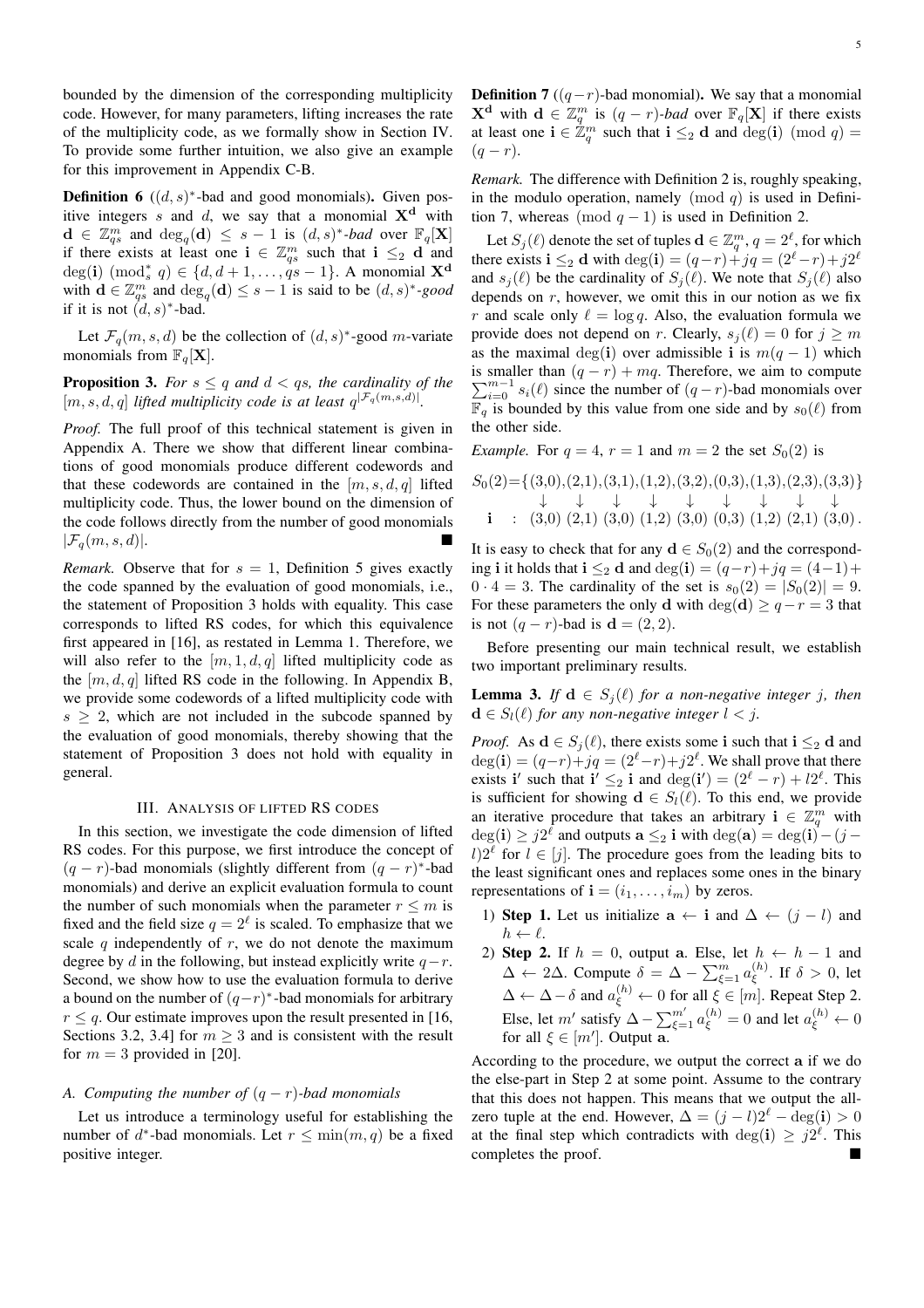*Example.* Consider the parameters  $q = 2^{\ell} = 4$ ,  $m = 2$ ,  $r = 2$ ,  $j = 1$ , and  $l = 0$ . For the element  $\mathbf{d} = (3, 3) \in S_1(2)$  and  $\mathbf{i} =$  $(3, 3) = (11, 11)_2$  with  $\mathbf{i} \leq_2 \mathbf{d}$ , we will find the corresponding a with  $\mathbf{a} \leq_2 \mathbf{i}$  and  $\deg(\mathbf{a}) = \deg(\mathbf{i}) - (j - l)2^{\ell} = 2$ .

- 1) Step 1. Initialize a  $\leftarrow$  (3,3) and  $\Delta \leftarrow j l = 1$  and  $h \leftarrow \ell = 2.$
- 2) Step 2. Let  $h \leftarrow h 1 = 1$  and  $\Delta \leftarrow 2\Delta = 2$ . Compute  $\delta = \Delta - \sum_{\xi=1}^{m} a_{\xi}^{(h)} = 0$ . Since  $\delta \geq 0$  we choose  $m' = 2$ to satisfy  $\Delta - \sum_{\xi=1}^{m'} a_{\xi}^{(h)} = 0$  and set  $a_1^{(1)} \leftarrow 0, a_2^{(1)} \leftarrow 0$ to obtain  $\mathbf{a} = (01, 01)_2 = (1, 1)$ .

As  $\mathbf{a} \leq_2 \mathbf{i} \leq_2 \mathbf{d}$  and  $\deg(\mathbf{a}) = q - r = 2$  it follows that  $\mathbf{d} \in S_0(2)$ .

Let us introduce some auxiliary functions. We define two maps  $F_{\text{drop}}: \mathbb{Z}_{2^{\ell}} \to \mathbb{Z}_{2^{\ell-1}}$  and  $F_{\text{lead}}: \mathbb{Z}_{2^{\ell}} \to \mathbb{Z}_2$  that take an integer  $a = \sum_{i=0}^{\ell-1} a^{(i)} 2^i$  and output  $a-2^{\ell-1} a^{(\ell-1)}$  and  $a^{(\ell-1)}$ , respectively (we either drop the leading bit in the binary representation of a or output it). We extend the maps  $F_{\text{drop}}$  and  $F_{\rm lead}$  to  $\mathbb{Z}_{2^\ell}^m$  in a straightforward manner by applying functions to each component of a vector  $\mathbf{a} = (a_1, \dots, a_m) \in \mathbb{Z}_{2^{\ell}}^m$ , that is

$$
F_{\text{drop}}(\mathbf{a}) = (F_{\text{drop}}(a_1), \dots, F_{\text{drop}}(a_m)),
$$
  

$$
F_{\text{lead}}(\mathbf{a}) = (F_{\text{lead}}(a_1), \dots, F_{\text{lead}}(a_m)).
$$

For an integer a, we denote  $max(a, 0)$  by  $(a)^+$ .

<span id="page-5-1"></span>**Lemma 4.** *If*  $d \in S_i(\ell+1)$  *for a non-negative integer j, then*  $F_{\text{drop}}(\mathbf{d})$  *belongs to*  $S_0(\ell), S_1(\ell), \ldots, S_{(2j+1-|F_{\text{lead}}(\mathbf{d})|)+}(\ell)$ *.* 

*Proof.* By definition, if  $d \in S_i(\ell + 1)$ , then there exists some  $\mathbf{i} \in \mathbb{Z}_{2^{\ell+1}}^m$  with  $\mathbf{i} \leq_2 \mathbf{d}$  and  $\deg(\mathbf{i}) = (2^{\ell+1} - r) + j2^{\ell+1}$ . If the leading bits in i are dropped, then the sum of components of  $F_{\text{drop}}(i)$  is

$$
\begin{aligned} \deg(F_{\text{drop}}(\mathbf{i})) &= \deg(\mathbf{i}) - |F_{\text{lead}}(\mathbf{i})| 2^{\ell} \\ &= (2^{\ell} - r) + (2j + 1 - |F_{\text{lead}}(\mathbf{i})|) | 2^{\ell}. \end{aligned}
$$

Since we also have the property  $F_{\text{drop}}(\mathbf{i}) \leq_2 F_{\text{drop}}(\mathbf{d})$ , we obtain that  $F_{\text{drop}}(\mathbf{d})$  belongs to  $S_{2j+1-|F_{\text{lead}}(\mathbf{i})|}(\ell)$ . Additionally, we note that  $|F_{\text{lead}}(\mathbf{i})| \le \min(2j+1, |F_{\text{lead}}(\mathbf{d})|)$  as  $\mathbf{i} \leq_2 \mathbf{d}$  and  $deg(i) = (2^{\ell} - r) + j2^{\ell}$ . From this and Lemma [3,](#page-4-3) we conclude that  $r(\mathbf{d})$  belongs to  $S_0(\ell), S_1(\ell), \ldots, S_{(2j+1-|F_{\text{lead}}(\mathbf{d})|)^+}(\ell)$ . This completes the proof.

With these results established, we are now ready to give the key technical statement required for the estimation of the rate of lifted RS codes. Recall that  $\begin{pmatrix} b \\ 2a \end{pmatrix}$  denotes the number of ways to choose an (unordered) subset of at least  $a$  elements from a fixed set of b elements. For  $a < 0$  or  $a > b$ , we assume that  $\binom{b}{a} = 0$ .

<span id="page-5-2"></span>Proposition 4. *The system of recurrence relations*

$$
\begin{pmatrix}\ns_0(\ell+1) \\
s_1(\ell+1) \\
\vdots \\
s_j(\ell+1) \\
\vdots \\
s_{m-1}(\ell+1)\n\end{pmatrix} = A_m \begin{pmatrix}\ns_0(\ell) \\
s_1(\ell) \\
\vdots \\
s_j(\ell) \\
\vdots \\
s_{m-1}(\ell)\n\end{pmatrix}
$$

*holds true, where the square*  $m \times m$  *matrix*  $A_m$  *is given below* 

$$
\begin{pmatrix}\n\begin{pmatrix}\nm \\
m \\
m \\
m\n\end{pmatrix} & \begin{pmatrix}\nm \\
m \\
m\n\end{pmatrix} & \begin{pmatrix}\nm \\
0\n\end{pmatrix} & 0 & 0 & \dots & 0 \\
\begin{pmatrix}\nm \\
m \\
m\n\end{pmatrix} & \begin{pmatrix}\nm \\
m \\
0\n\end{pmatrix} & \begin{pmatrix}\nm \\
0\n\end{pmatrix} & \dots & 0 \\
\vdots & \vdots & \vdots & \vdots & \vdots \\
\begin{pmatrix}\nm \\
m \\
m\n\end{pmatrix} & \begin{pmatrix}\nm \\
m \\
2\n\end{pmatrix} & \begin{pmatrix}\nm \\
m \\
2m-1\n\end{pmatrix} & \begin{pmatrix}\nm \\
2m-2\n\end{pmatrix} & \begin{pmatrix}\nm \\
2m-3\n\end{pmatrix} & \begin{pmatrix}\nm \\
2m-4\n\end{pmatrix} & \dots & \begin{pmatrix}\nm \\
m\n\end{pmatrix}\n\end{pmatrix}.
$$

*Proof.* To begin, first note that we can uniquely encode  $d \in$  $\mathbb{Z}_{2^{\ell+1}}^m$  by the pair  $(F_{\text{lead}}(\mathbf{d}), F_{\text{drop}}(\mathbf{d}))$ . Let us define the set Pair $(j)$  of size  $s_j(\ell+1)$  as

$$
Pair(j) = \{ (F_{\text{lead}}(\mathbf{d}), F_{\text{drop}}(\mathbf{d})) : \quad \mathbf{d} \in S_j(\ell+1) \}.
$$

For  $w \in \{0, \ldots, m\}$ , we define the set  $T^{(w)}(j)$  as follows

$$
T^{(w)}(j) = \{ (\mathbf{v}, \mathbf{y}) : \ \mathbf{v} \in \mathbb{Z}_2^m, \mathbf{y} \in S_{(2j+1-w)^+}(\ell), \ |\mathbf{v}| = w \}.
$$

Clearly, for different  $w \in \{0, \ldots, m\}$ , the sets  $T^{(w)}(j)$  are pairwise disjoint, and the size of  $T^{(w)}(j)$  is

$$
|T^{(w)}(j)| = {m \choose w} s_{(2j+1-w)^{+}}(\ell),
$$

where we used the notation  $s_i(\ell) = |S_i(\ell)|$ . In the remaining proof, we show that the disjoint union of  $T^{(w)}(j)$  coincides with  $Pair(j)$ , that is

<span id="page-5-0"></span>Pair(j) = 
$$
\bigsqcup_{w \in \{0, ..., m\}} T^{(w)}(j).
$$
 (2)

Note that  $(2j + 1 - w)^+ = 0$  for  $w \ge 2j + 1$  and, thus,  $|T^{(w)}(j)| = {m \choose w} s_0(\ell)$  for  $w \geq 2j + 1$ . Combining this observation, equality [\(2\)](#page-5-0) and the fact  $s_i(\ell) = 0$  for  $i \geq m$ would lead to the required relation

$$
s_j(\ell+1) = {m \choose \geq 2j+1} s_0(\ell) + {m \choose 2j} s_1(\ell) + {m \choose 2j-1} s_2(\ell) + \cdots + {m \choose 2j-m+1} s_{m-2}(\ell) + {m \choose 2j-m+2} s_{m-1}(\ell).
$$

First, we check one direction of equation  $(2)$  – namely, each element in  $Pair(j)$  is covered by the union. Let  $(F_{\text{lead}}(\mathbf{d}), F_{\text{drop}}(\mathbf{d})) \in \text{Pair}(j)$  for some  $\mathbf{d} \in S_i(\ell +$ 1). By denoting  $w = |F_{lead}(d)|$  and applying Lemma [4,](#page-5-1) we get that  $F_{\text{drop}}(\mathbf{d}) \in S_{(2j+1-w)^+}(\ell)$ . Therefore,  $(F_{\text{lead}}(\mathbf{d}), F_{\text{drop}}(\mathbf{d})) \in T^{(w)}(j).$ 

Second, we show that each element in  $T^{(w)}(j)$  is included in Pair(j). Let  $(\mathbf{v}, \mathbf{y}) \in T^{(w)}(j)$ . Construct  $\mathbf{d} \in \mathbb{Z}_{2^{\ell+1}}^m$  to satisfy  $F_{\text{lead}}(\mathbf{d}) = \mathbf{v}$  and  $F_{\text{drop}}(\mathbf{d}) = \mathbf{y}$ . By definition, we have that  $|v| = w$  and  $y \in S_{(2i+1-w)+}(\ell)$ . The latter means that there exists an i such that  $i \leq_2 y$  and  $\deg(i) = (2^{\ell} - r) + (2j + 1 - r)$  $w)^+2^{\ell}$ . Construct  $\mathbf{i}' \in \mathbb{Z}_{2^{\ell+1}}^m$  such that  $F_{\text{drop}}(\mathbf{i}') = \mathbf{i} \leq_2 \mathbf{y} =$  $F_{\text{drop}}(\mathbf{d})$  and  $F_{\text{lead}}(\mathbf{i'}) \leq_2 \mathbf{v} = F_{\text{lead}}(\mathbf{d})$  and  $|F_{\text{lead}}(\mathbf{i'})| =$  $\min(2j+1, w)$ . Thus, we obtain that  $\mathbf{i}' \leq_2 \mathbf{d}$  and  $\deg(\mathbf{i}') =$  $(2^{\ell+1} - r) + j2^{\ell+1}$ . This completes the proof.

<span id="page-5-3"></span>**Definition 8** (Largest eigenvalue  $\lambda_m$ ). Let  $A_m$  be as in Proposition [4](#page-5-2) and  $\Lambda$  be the set of its eigenvalues. We define  $\lambda_m$  to be the largest element from  $\Lambda$ .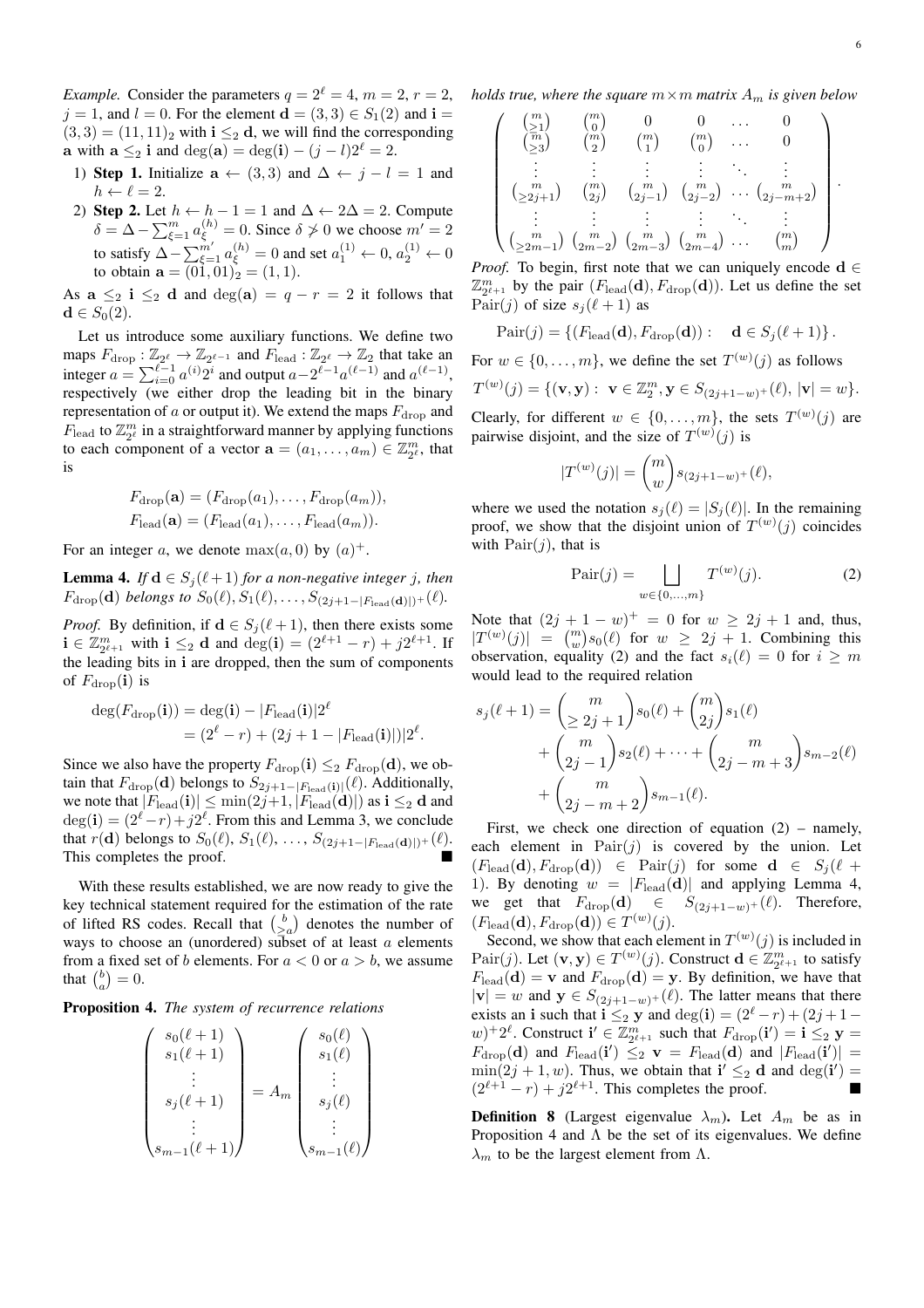It is well known that the eigenvalues of a matrix are upper and lower bounded by the largest and smallest sum of its rows or columns, respectively. It follows directly from the structure of  $A_m$  that  $2^{m-1} \le \lambda_m \le 2^m$ . For the readers convenience, we provide  $\lambda_m$  and  $m - \log \lambda_m$  for  $2 \le m \le 10$  in Table [I.](#page-2-0)

Note that the order of  $s_j(\ell)$  is the maximum value in the matrix  $A_m^{\ell}$ , the  $\ell$ th power of  $A_m$ . The exponential growth rate of the matrix powers  $A_{m}^{\ell}$  as  $\ell \to \infty$  is controlled by  $\lambda_m^{\ell}$ . Since all elements of  $A_m^{m-1}$  are positive (except the *mth* row which has all zeros but the last entry), the matrix  $A_m$ has only one eigenvalue of maximum modulus by Perron-Frobenius theorem for non-negative matrices (e.g., see [\[22,](#page-16-21) Theorem 8.5.2]). Finally, we obtain the following statement.

<span id="page-6-0"></span>**Corollary 1.** *For an integer*  $r \leq m$ *, the number of*  $(q-r)$ *-bad monomials is*  $\Theta_m(\lambda_m^{\ell}) = \Theta_m(q^{\log \lambda_m})$  *as*  $q \to \infty$ *.* 

# *B. Computing the number of* (q − r) ∗ *-bad monomials*

Now let  $r \leq q$  (the restriction  $r \leq m$  is no longer necessary, i.e., r could be very large). By Definition [2,](#page-3-3) a monomial  $X<sup>d</sup>$ is  $(q - r)^*$ -bad if there exists an  $\mathbf{i} \in \mathbb{Z}_q^m$  such that  $\mathbf{i} \leq_2 \mathbf{d}$  and deg(i)  $(\text{mod}^* q) \in \{q - r, q - r + 1, \ldots, q - 1\}$ . The latter condition is equivalent to

$$
deg(i) = q - r_0 + (q - 1)j = (q - r_0 - j) + qj
$$

for some  $r_0 \in [r]$  and  $j \in \mathbb{Z}_m$ . Let us drop the  $\lceil \log(r + m) \rceil$ least significant bits in every component of d and i to obtain some d' and i' from  $\mathbb{Z}_{q'}^m$  with  $q' = 2^{\ell'}$  and  $\ell' = \ell - \lceil \log(r + \ell') \rceil$ m)]. Then we have that  $\mathbf{i}' \leq_2 \mathbf{d}'$  and

$$
(q'-m)+jq'\leq \deg(\mathbf{i}')\leq \lfloor \deg(\mathbf{i})/2^{\ell-\ell'}\rfloor \leq (q'-1)+jq'.
$$

Therefore, by Definition [7,](#page-4-2) we have that  $X^{d'}$  is  $(q' - r')$ bad over  $\mathbb{F}_{q'}[\mathbf{X}]$  for some positive integer  $r' \leq m$ . By simple counting arguments and Corollary [1,](#page-6-0) the following statement is implied.

<span id="page-6-2"></span>**Lemma 5.** For an integer  $r < q = 2^{\ell}$ , the number of  $(q - r)^*$ *bad monomials is*  $\Theta_m(r^{m-\log \lambda_m}q^{\log \lambda_m})$  *as*  $\ell \to \infty$ *.* 

*Proof.* The number of  $(q-r)^*$ -bad monomials can be bounded by the number of  $(q' - r')$ -bad monomials with  $r' \leq m$ multiplied by the number of ways to choose  $m\lceil \log(r+m) \rceil$ bits. By Corollary [1,](#page-6-0) it can be estimated as

$$
m2^{m}(r+m)^{m}O_{m}\left(q'^{\log \lambda_{m}}\right)=O_{m}\left(r^{m-\log \lambda_{m}}q^{\log \lambda_{m}}\right),
$$

where the factor m comes from the number of choices for the parameter  $r' \in [m]$  and  $2^m (r+m)^m \ge 2^{m \lceil \log(r+m) \rceil}$  is the number of ways to choose  $m\lceil \log(r + m) \rceil$  bits.

Now let us elaborate on showing that the number of  $(q-r)^*$ bad monomials is  $\Omega_m$  ( $r^{m-\log \lambda_m} q^{\log \lambda_m}$ ). Take all  $(q'-1)$ bad monomials  $X^{d'}$  over  $\mathbb{F}_{q'}[X]$  with the property that there exists  $\mathbf{i}' \leq_2 \mathbf{d}'$  such that  $\deg(\mathbf{i}') = q' - 1$ . By Proposition [4](#page-5-2) and Corollary [1,](#page-6-0) the number of such monomials can be bounded as  $\Omega_m(q'^{\log \lambda_m})$ . Define

$$
\ell_0 \coloneqq \lceil \log(m+r) \rceil - \lfloor \log r \rfloor.
$$

Then we concatenate every component  $d'_j$  of  $\mathbf{d}' =$  $(d'_1, \ldots, d'_m)$  with the all-one string of length  $\ell_0$  and an arbitrary binary string of length  $|\log r|$ . The total number of obtained tuples  $\mathbf{d} \in \mathbb{Z}_q^m$  is then

$$
2^{m\lfloor \log r \rfloor} \Omega_m \left( q'^{\log \lambda_m} \right) = \Omega_m \left( r^{m - \log \lambda_m} q^{\log \lambda_m} \right).
$$

For every resulting tuple d, the monomial  $X<sup>d</sup>$  is also  $(q-r)^*$ bad over  $\mathbb{F}_q[X]$ . Indeed, we can construct an appropriate i based on  $\mathbf{i}'$ . To see this, we concatenate every component  $i'_j$ (except  $i'_1$ ) with the all-zero string of length  $\lceil \log(r+m) \rceil$ , and  $i'_1$  with the all-one string of length  $\ell_0$  and the all-zero string of length  $|\log r|$ .

Then we have  $i \leq_2 d$  and  $deg(i)$  can be easily bounded as  $q - r \leq \deg(i) \leq q - 1$ . This completes the proof.

*Example.* Consider the parameters  $q' = 2^{l'} = 4$ ,  $m = 2$ ,  $r = 2$ , and  $q = 2^{\ell' + \lceil \log(r + m) \rceil} = 16$ . As shown in the previous example, we have  $\mathbf{d}' = (1,3) \in S_0(\ell')$  with  $\mathbf{i}' \leq_2 \mathbf{d}'$  for  $\mathbf{i}' = (1, 2)$ . The binary representations of  $\mathbf{d}'$  and  $\mathbf{i}'$  are given by

$$
\mathbf{d}' = (01, 11)_2, \n\mathbf{i}' = (01, 10)_2.
$$

Concatenating the all-one string of length  $\ell_0 = \lceil \log(m+r) \rceil |\log r| = 1$  followed by arbitrary strings of length  $|\log r| = 1$ to the components of  $\mathbf{d}'$  gives the tuples

> $\mathbf{d}_1 = (0110, 1110)_2,$  $\mathbf{d}_2 = (0110, 1111)_2,$  $\mathbf{d}_3 = (0111, 1110)_2,$  $\mathbf{d}_4 = (0111, 1111)_2.$

The i such that  $i \le d_j$ ,  $j = 1, 2, 3, 4$ , can be found by concatenating every component  $i'_j$  except for  $i'_1$  with  $\lceil \log(r+m) \rceil = 2$ zeros and  $i_1$  with  $\ell_0 = 1$  one and  $|\log r| = 1$  zero, to obtain

$$
\mathbf{i} = (0110, 1000)_2 \; .
$$

The degree of **i** is deg(**i**) =  $14 \geq q - r$ .

#### *C. Code rate and distance of lifted RS codes*

<span id="page-6-1"></span>Theorem 1. *For a power of two* q*, the rate* R *and the relative distance*  $\delta$  *of the*  $[m, q - r, q]$  *lifted RS code are* 

$$
R = 1 - \Theta_m \left( (q/r)^{\log \lambda_m - m} \right), \quad \delta \ge \frac{r}{q} \quad \text{as } q \to \infty.
$$

*Proof of Theorem [1.](#page-6-1)* To estimate the code rate of  $[m, q-r, q]$ lifted RS codes, it suffices to compute the fraction of  $(q-r)^*$ good monomials. By Lemma [1](#page-3-1) and [5,](#page-6-2) the rate is

$$
1 - \Theta_m \left( r^{m - \log \lambda_m} q^{\log \lambda_m} \right) q^{-m} = 1 - \Theta_m \left( (q/r)^{\log \lambda_m - m} \right)
$$

as  $q \to \infty$ . To estimate the relative distance of the code, we first note that the lifted RS code is linear. Suppose that  $(f(\mathbf{a}))|_{\mathbf{a}\in \mathbb{F}_q^m}$  is a non-zero codeword. Let us say that  $f(\mathbf{w}_0) \neq 0$ . Then for any  $\mathbf{v} \in \mathbb{F}_q^m \setminus \{\mathbf{0}\}\)$ , the polynomial  $f(\mathbf{w}_0 + \mathbf{v}T)$  is equivalent to a non-zero univariate polynomial of degree at most  $q - r - 1$ . Thus,  $f(\mathbf{w}_0 + \mathbf{v}_t) \neq 0$  for at least  $r+1$  different values  $t \in \mathbb{F}_q$  and  $f(\mathbf{a})$  is non-zero for at least  $1 + rq^{m-1}$  values  $\mathbf{a} \in \mathbb{F}_q^m$ . This completes the proof. ■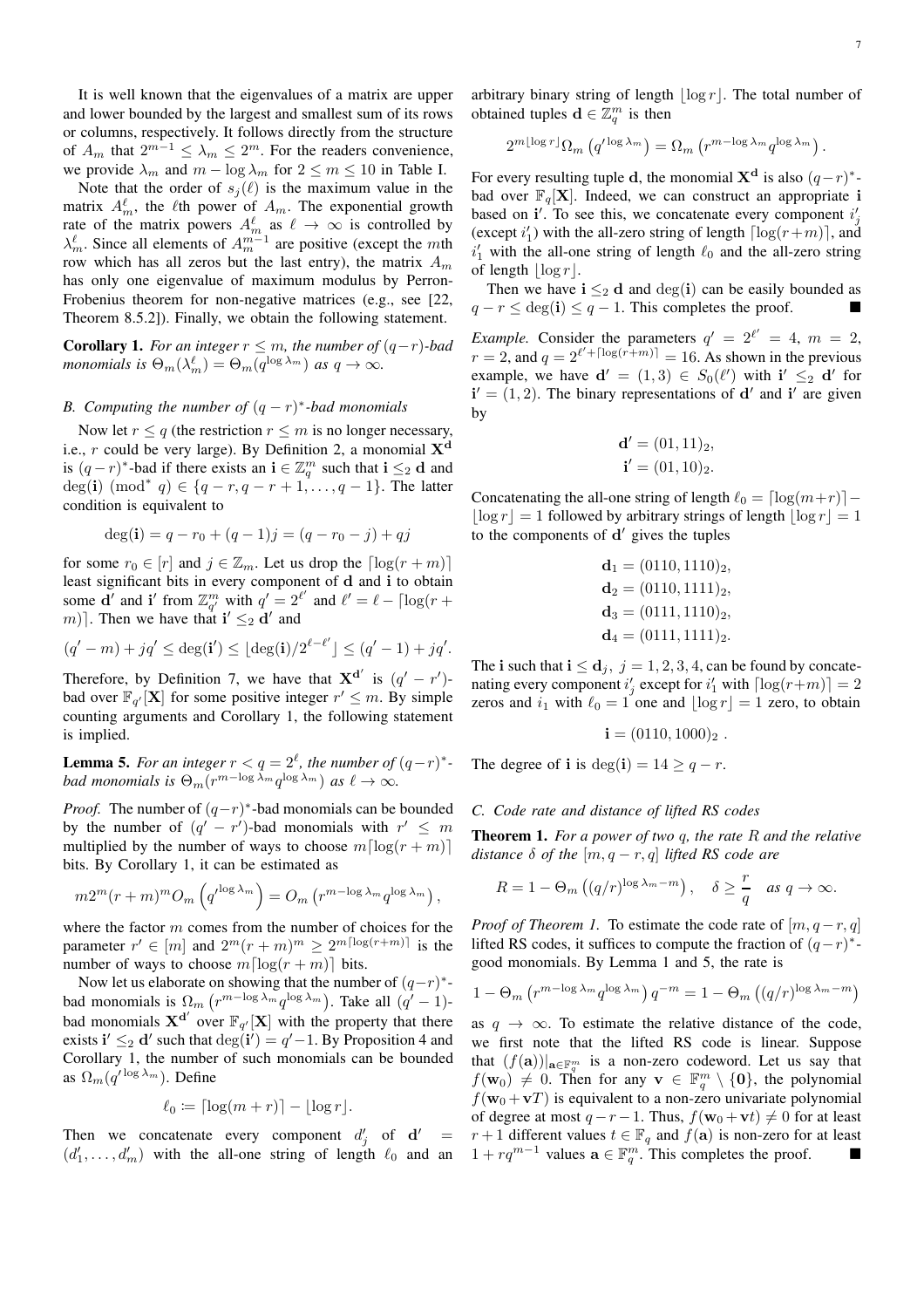## <span id="page-7-1"></span>IV. ANALYSIS OF LIFTED MULTIPLICITY CODES

Using the results on the rate of lifted RS codes, we now move to estimating the rate and minimal distance of lifted multiplicity codes. Recall that lifted RS codes are trivial lifted multiplicity codes with  $s = 1$ . In the following, we impose the constraint  $s \geq m$  on the parameters, which helps with dropping the modulo operation in the definition of bad monomials. Then by applying the known results for lifted RS codes, we show how to find the asymptotics of the number of bad monomials when  $m$  is fixed and  $q$  is large. Our estimate continues the study of two-dimensional lifts initiated in [\[11\]](#page-16-10) and is consistent with the result for the case of  $m = 2$ presented there.

# *A. Computing the number of* (qs − r, s) ∗ *-bad monomials*

In this section, we show that the number of  $(qs-r, s)^*$ -bad monomials can be well approximated by " $\binom{s+m}{m-1}$  times the number of  $(q - r, 1)$ <sup>\*</sup>-bad monomials".

First, we recall the known estimate for the number of  $(q (r, 1)$ <sup>\*</sup>-bad monomials when the number of variables is fixed and the alphabet size is large, as established in Section [III,](#page-4-0) in the notation of lifted multiplicity codes.

<span id="page-7-2"></span>**Corollary 2.** For an integer  $r < q = 2^{\ell}$ , the number of  $(q - \ell)$  $(r,1)^*$ -bad monomials is  $\Theta_m\left(r^{m-\log \lambda_m}q^{\log \lambda_m}\right)$  as  $\ell \to \infty$ , with  $\lambda_m$  as in Definition [8.](#page-5-3) Moreover, the number of  $\mathbf{d} \in \mathbb{Z}_q^m$ *such that there exists an*  $\mathbf{i} \in \mathbb{Z}_q^m$  *with*  $\mathbf{i} \leq_2 \mathbf{d}$  *and* 

- *1)* deg(i)  $(\text{mod } q) \in \{q r, q r + 1, \ldots, q 1\}$  *is*  $\Theta_m\left(r^{m-\log\lambda_m}q^{\log\lambda_m}\right)$  as  $\ell\to\infty$ .
- *2*) deg(**i**) ∈ { $q r, q r + 1, ..., q 1$ } *is also*  $\Theta_m\left(r^{m-\log\lambda_m}q^{\log\lambda_m}\right)$  as  $\ell\to\infty$ .

Let  $s \geq m$  be a power of two and  $1 \leq r < q$ . First, we show that for such a choice of parameters, the modulo operation in Definition [6](#page-4-4) can be dropped. By Proposition [2,](#page-3-4) for  $f(X) \in \mathbb{F}_q[X]$  with

$$
deg(f) \le (s-1)q + m(q-1) = (m+s-1)q - m,
$$

we have that  $[X^i](f(X) \pmod{X^{qs} + X^s}) = [X^i]f(X)$  for all  $i \in \{qs - r, qs - r + 1, ..., qs - 1\}$  as

$$
(m+s-1)q - m - qs + s = (m-1)q - m + s < qs - r.
$$

Therefore, by Definition [6,](#page-4-4) a monomial  $X^d$  with  $d \in \mathbb{Z}_{qs}^m$  and  $deg_q(\mathbf{d}) \leq s - 1$  is  $(qs - r, s)^*$ -bad if there exists a vector i such that  $\mathbf{i} \leq_2 \mathbf{d}$  and  $\deg(\mathbf{i}) \in \{qs - r, qs - r + 1, \ldots, qs - 1\}.$ 

Let a monomial  $X^d$  be  $(qs - r, s)^*$ -bad. Then every component of **d** can be represented as  $d_j = \hat{d}_j q + \hat{d}_j'$ with  $d'_j \in \mathbb{Z}_q$  and  $\hat{d}_j \in \mathbb{Z}_s$  for all  $j \in [m]$ . As deduced above, there exists an  $\mathbf{i} \in \mathbb{Z}_{qs}^m$  such that  $\mathbf{i} \leq_2 \mathbf{d}$  and deg(i) ∈ { $qs - r$ ,  $qs - r + 1$ , ...,  $qs - 1$ }. Therefore, after representing  $i_j = \hat{i}_j q + i'_j$ , we obtain that  $\mathbf{i}' \leq_2 \mathbf{d}'$  and  $\deg(\mathbf{i}')$  $(\text{mod } q) \in \{q - r, q - r + 1, \ldots, q - 1\}.$  Let us also check that  $s - m \leq deg(\mathbf{d}) \leq s - 1$ . To show  $deg(\mathbf{d}) \geq s - m$ , we just note that

$$
\deg(\mathbf{i}) \le \deg(\mathbf{d}) = \deg(\hat{\mathbf{d}})q + \deg(\mathbf{d}')
$$
  

$$
\le \deg(\hat{\mathbf{d}})q + (q-1)m.
$$

Thus, if  $deg(\hat{\mathbf{d}}) < s-m$ , we have that  $deg(\mathbf{i}) \leq (s-1)q-m$  $qs - r$  which contradicts the property deg(i)  $\in \{qs - r, qs - r\}$  $r + 1, \ldots, qs - 1$ . Note that  $\deg(\hat{\mathbf{d}}) = \deg_q(\mathbf{d})$ , therefore  $deg(\hat{\mathbf{d}}) \leq s - 1$ . Finally, we arrive at the following statement.

<span id="page-7-4"></span>**Lemma 6.** For an integer  $m < r < q = 2^{\ell}$  and a power of *two*  $s \geq m$ , the number of  $(qs - r, s)$ <sup>\*</sup>-bad monomials is

$$
\Theta_m\left(s^{m-1}r^{m-\log\lambda_m}q^{\log\lambda_m}\right) \quad \text{as } \ell \to \infty.
$$

*Proof.* As noted above, for every  $(qs - r, s)^*$ -bad monomial  $X^d$ , d can be uniquely decomposed to the pair  $(\hat{d}, d')$ , where  $s - m \leq deg(\hat{\mathbf{d}}) \leq s - 1$  and for  $\mathbf{d}' \in \mathbb{Z}_q^m$ , there exists an **i**' ≤<sub>2</sub> **d**' with deg(**i**') (mod *q*) ∈ {*q* − *r*, *q* − *r* + 1, ..., *q* − 1}. Thus, Corollary [2](#page-7-2) yields that the number of  $(qs - r, s)^*$ -bad monomials for  $\ell \to \infty$  can be bounded by

$$
\left(\sum_{j=1}^{m} {s-j+m-1 \choose m-1}\right) O_m(r^{m-\log \lambda_m} q^{\log \lambda_m})
$$
  
=  $O_m (s^{m-1} r^{m-\log \lambda_m} q^{\log \lambda_m}).$ 

It remains to show that this estimate is asymptotically tight. To see this, consider all possible  $\mathbf{d}' \in \mathbb{Z}_q^m$  such that there exists  $\mathbf{i}' \in \mathbb{Z}_q^m$  with  $\mathbf{i}' \leq_2 \mathbf{d}'$  and  $\deg(\mathbf{i}') = q - r' \in \{q - r, q - r + r'\}$  $1, \ldots, q-1$ . By Corollary [2](#page-7-2) the number of such d' can be estimated as

$$
\Omega_m\left(r^{m-\log \lambda_m}q^{\log \lambda_m}\right).
$$

Now we take a look on all possible  $\hat{\mathbf{d}} \in \mathbb{Z}_s^m$  such that  $deg(\mathbf{d}) = s - 1$ . We can estimate the number of such  $\mathbf{d}$  by  $\binom{s+m-2}{m-1}$ . For any such  $\hat{\mathbf{d}}$ , we define  $\mathbf{d} \in \mathbb{Z}_{qs}^m$  to be such that  $d_j = \hat{d}_j q + d'_j$  and note that  $\mathbf{X}^{\mathbf{d}}$  is  $(qs - r, s)^*$ -bad as for i with  $i_j = \hat{d}_j q + i'_j$ , we have  $\mathbf{i} \leq_2 \mathbf{d}$  and

$$
\deg(\mathbf{i}) = q \deg(\hat{\mathbf{d}}) + \deg(\mathbf{i}') = q(s-1) + q - r' = qs - r',
$$

which belongs to  $\{qs - r, qs - r + 1, \ldots, qs - 1\}$ . Therefore, the number of  $(qs - r, s)^*$ -bad monomials is

$$
\binom{s+m-2}{m-1} \Omega_m \left( r^{m-\log \lambda_m} q^{\log \lambda_m} \right)
$$
  
= 
$$
\Omega_m \left( s^{m-1} r^{m-\log \lambda_m} q^{\log \lambda_m} \right).
$$

This completes the proof.

#### <span id="page-7-0"></span>*B. Rate and distance of lifted multiplicity codes*

<span id="page-7-3"></span>Theorem 2 (Rate and distance of lifted multiplicity codes). *For powers of two* s, q and integers r and m with  $m \leq s \leq q$ *and*  $r \leq q$ *, the rate of the*  $[m, s, qs - r, q]$  *lifted multiplicity code is*

$$
1 - O_m\left(s^{-1}(q/r)^{\log \lambda_m - m}\right) \quad \text{as } q \to \infty.
$$

*The relative distance*  $\Delta$  *of the*  $[m, s, qs - r, q]$  *lifted multiplicity code is*

$$
\Delta \ge \Delta_{min} := \left\lceil \frac{r - s + 1}{s} \right\rceil \frac{q - s}{q^2}.
$$
  
For  $s = o(r)$ ,  $\Delta_{min} = \frac{r}{qs}(1 + o(1)).$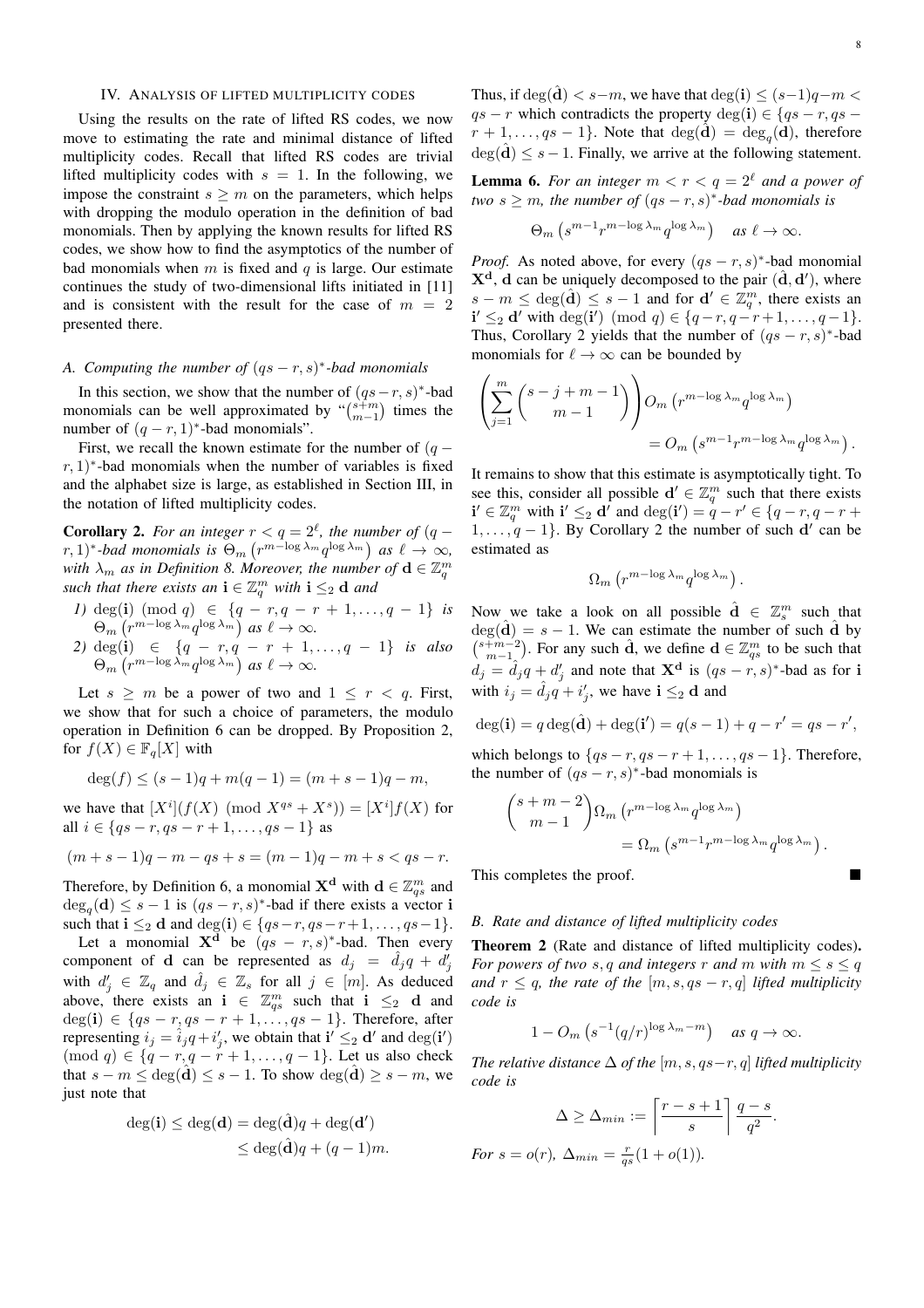*Proof of Theorem [2.](#page-7-3)* By Proposition [3,](#page-4-1) we can obtain the lower bound on the rate of the lifted multiplicity code by computing the fraction of  $(qs - r, s)^*$ -good monomials. Thus, by Lemma [6,](#page-7-4) the rate is

$$
1 - \frac{O_m\left(s^{m-1}r^{m-\log\lambda_m}q^{\log\lambda_m}\right)}{\binom{s+m-1}{m}q^m} = 1 - O_m\left(s^{-1}(q/r)^{\log\lambda_m - m}\right).
$$

Now we estimate the distance of the  $[m, s, qs - r, q]$  lifted multiplicity code. Consider a codeword which is the evaluation of some non-zero polynomial f. Let  $\mathbf{w}_0 \in \mathbb{F}_q^m$  be a coordinate such that  $f^{(*s*)}(w_0)$  is not all-zero. In what follows, we prove the existence of a set  $S$ ,  $|S| \ge (q - s)q^{m-1}$ , of lines containing this point such that for any  $L \in S$  polynomial  $f|_L$  doesn't vanish for at least  $\lceil r/s \rceil$  points. More explicitly, assume that for some  $\mathbf{i}_0 \in \mathbb{Z}_{\geq}^m$  with  $\deg(\mathbf{i}_0) = i_0 < p$ ,  $f^{(\mathbf{i}_0)}(\mathbf{w}_0) \neq 0$ . Let a line L be parameterized by  $\mathbf{w}_0+T\mathbf{v}$  with  $\mathbf{v}=(1, v_2, \dots, v_m)$ ,  $v_i \in \mathbb{F}_q$ . Define  $g_{\mathbf{v}}(T) := f|_L = f(\mathbf{w}_0 + T\mathbf{v})$ . By the definition of Hasse derivatives, we have

$$
g_{\mathbf{v}}(T) = \sum_{\mathbf{i} \in \mathbb{Z}_{\geq}^{m}} f^{(\mathbf{i})}(\mathbf{w}_{0} + T\mathbf{v}) T^{\deg(\mathbf{i})} \mathbf{v}^{\mathbf{i}}
$$

and, thus,

$$
g_{\mathbf{v}}^{(i_0)}(0) = \sum_{\mathbf{i}: \deg(\mathbf{i}) = i_0} f^{(\mathbf{i})}(\mathbf{w}_0) \mathbf{v}^{\mathbf{i}}
$$

.

Since  $f^{(i_0)}(w_0) \neq 0$ , we can think about the right-hand side of the above equality as a non-zero polynomial in  $v_2, \ldots, v_m$  of degree at most s. This yields that there exist at most  $sq^{m-2}$ different  $\mathbf{v} = (1, v_2, \dots, v_m) \in \mathbb{F}_q^m$  such that  $g_{\mathbf{v}}^{(i_0)}(0) = 0$ . Thus, for at least  $(q - s)q^{m-2}$  different lines L containing the point  $w_0$ , the univariate polynomial  $f|_L \neq 0$ . By the definition of  $[m, s, qs - r, q]$  lifted multiplicity codes, for any line L,  $f|_L$  agrees with some univariate polynomial of degree at most  $qs - r - 1$  on its first  $s - 1$  derivatives. By Lemma [2,](#page-3-5) if  $g_{\mathbf{v}}(T) = f|_{L} \neq 0$ , there exist at least  $[(r+1)/s]$  points on which  $f|_L$  doesn't vanish with high multiplicity, i.e., for at least  $[(r+1)/s]$  different  $t \in \mathbb{F}_q$ ,  $g_{\mathbf{v}}^{(j)}(t) \neq 0$  for some  $j < s$ . This implies that the number of non-zero positions of the codeword produced by  $f$  is at least

$$
1 + \left\lceil \frac{r+1}{s} - 1 \right\rceil (q-s)q^{m-2}.
$$

Since the lifted multiplicity code is  $\mathbb{F}_q$ -linear, the distance of the lifted multiplicity code can be bounded by the same value. This completes the proof.

## V. PIR CODES

<span id="page-8-1"></span>In this section, we show that lifted multiplicity codes have the best known trade-off between the number of information symbols and the required redundancy for private information retrieval (PIR) codes.

## *A. Preliminaries and prior work*

The defining property of a  $k$ -PIR code is that for every message symbol, there exist  $k$  mutually disjoint sets of coded symbols from which the message symbol can be uniquely recovered. PIR codes were suggested in [\[10\]](#page-16-9) to decrease storage overhead in PIR schemes preserving both privacy and communication complexity. Formally, this family of codes is defined as follows.

<span id="page-8-2"></span>**Definition 9** (PIR code, [\[10\]](#page-16-9)). Let  $F: \Sigma^n \to \Sigma^N$  be a map that encodes a string  $x_1, \ldots, x_n$  to  $c_1, \ldots, c_N$  and C be the image of F. The code C will be called a k*-PIR code* (or  $[N, n, k]_{\Sigma}^P$  *code*) over the alphabet  $\Sigma$  if for every  $i \in [n]$ , there exist k mutually disjoint sets  $R_1, \ldots, R_k \subset [N]$  (referred to as *recovering sets*) and functions  $g_1, \ldots, g_k$  such that for all  $\mathbf{c} \in \mathcal{C}$  and for all  $j \in [k]$ ,  $g_j(\mathbf{c}|_{R_j}) = x_i$ , where  $\mathbf{c}|_R$  is the projection of c onto coordinates indexed by R.

The definition of a *code with the disjoint repair group property* (DRGP) [\[11\]](#page-16-10) is similar to Definition [9,](#page-8-2) except that we should recover all codeword symbols instead of only information symbols. For  $\mathbb{F}_q$ -linear codes, any systematically encoded code with the DGRP directly gives a PIR code. In what follows, we summarize the results for PIR codes since the best known bounds for DRGP codes hold for PIR codes as well.

The main figure of merit when studying PIR codes is the value of N, given n and k. Denote by  $N_q^{\rm P}(n,k)$  the value of the smallest N such that there exists an  $[N, n, k]_q^P$  code. For the binary case, we will remove  $q$  from these and subsequent notations. Since it is known that for sublinear  $k$  and fixed  $q$ ,  $\lim_{n\to\infty} N_q^{\text{P}}(n,k)/n = 1$ , [\[10\]](#page-16-9), [\[16\]](#page-16-14), we evaluate these codes by their redundancy and define  $r_q^{\text{P}}(n,k) := N_q^{\text{P}}(n,k) - n$ . In order to have a better understanding of the asymptotic behavior of the redundancy, the value of  $r_q^P(n, k)$  is usually studied for either constant  $k = O(1)$  or polynomial  $k = \Theta(n^{\epsilon}), \epsilon \ge 0$ .

Constructions of PIR codes with fixed  $k$  were first suggested in [\[10\]](#page-16-9), [\[23\]](#page-16-22). In particular, it can be seen that for  $k = 2$ ,  $r_q^{\rm P}(n,2)$  = 1, and for any fixed  $k \geq 3$ ,  $r_q^{\rm P}(n,k)$  =  $\Theta(\sqrt{n})$  [\[10\]](#page-16-9), [\[24\]](#page-16-23), [\[25\]](#page-16-24). There are several constructions of PIR codes [\[11\]](#page-16-10), [\[23\]](#page-16-22), [\[26\]](#page-16-25)–[\[28\]](#page-16-26) and based on them, it is already possible to deduce some results on the asymptotic behavior of  $r_q^P(n, k)$ . For example, the constructions of *onestep majority logic decodable codes* from [\[28\]](#page-16-26) assure that  $r^{\mathrm{P}}(n, n^{\varepsilon}) = O(n^{0.5+\varepsilon})$  for all  $\varepsilon \geq 0$ . In [\[27\]](#page-16-27) the authors discussed partially lifted codes and their application to nonbinary PIR codes. More results for PIR codes were achieved in [\[26\]](#page-16-25) by using multiplicity codes and array codes. The construction [\[11\]](#page-16-10) of PIR codes is based on bi-variate lifted multiplicity codes. Constructions of PIR codes based on trivariate lifted RS codes were investigated in [\[20\]](#page-16-18). Finally, the paper [\[29\]](#page-16-28) introduced the so-called wedge-lifted codes to construct PIR codes.

<span id="page-8-0"></span>Lemma 7. *The redundancy of non-binary PIR codes satisfies:*

*1)* Steiner systems [\[10\]](#page-16-9):  $r_q^{\rm P}(n,k) = O_k(\sqrt{n})$  for PIR codes with fixed  $k \geq 3$ .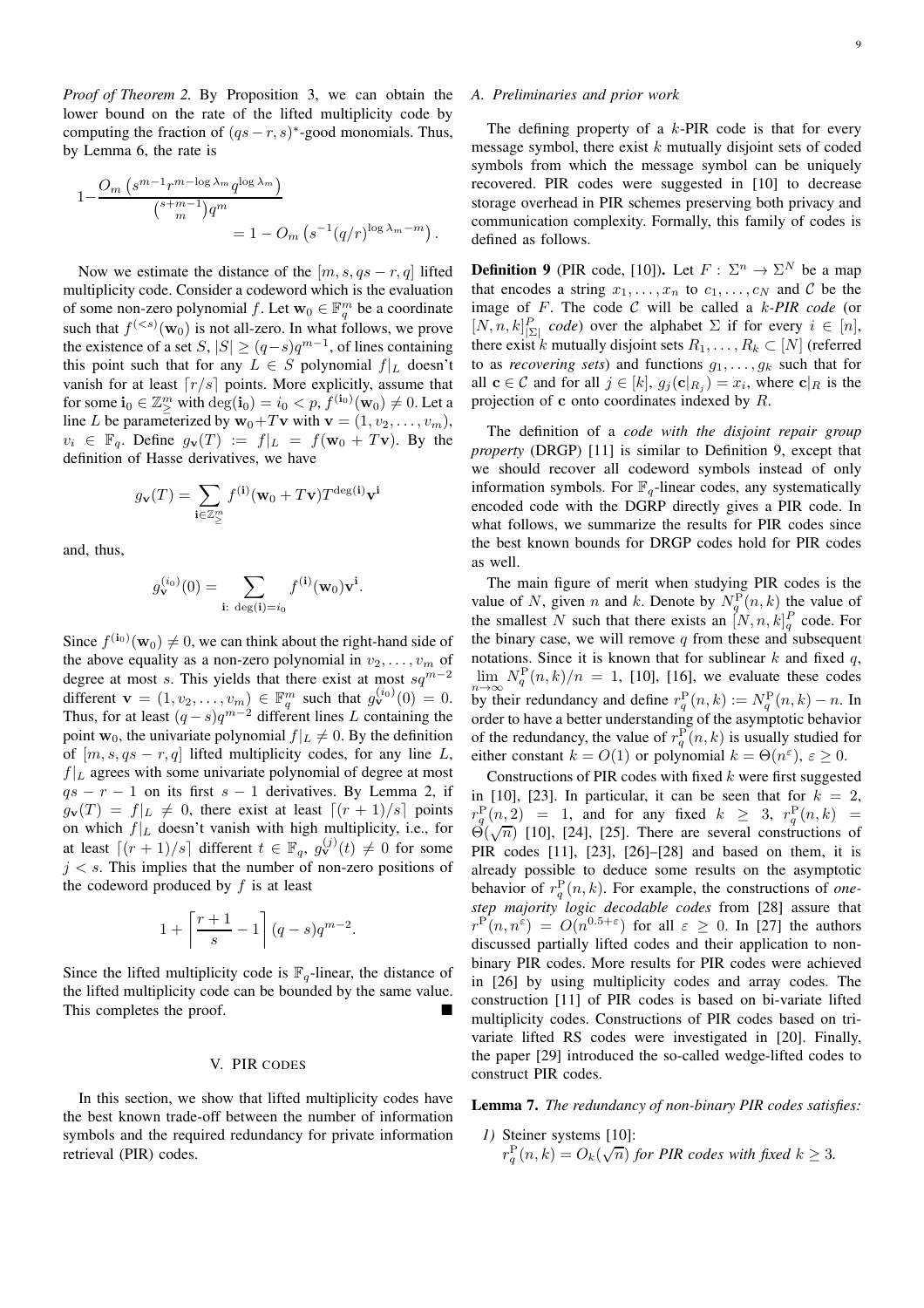<span id="page-9-3"></span>\n- 2) Multiplicity code [26]:
\n- $$
r_q^P(n, n^{\varepsilon}) = O(n^{\delta(\varepsilon)})
$$
 for  $0 \leq \varepsilon < 1$ , where  $\delta(\varepsilon) = 1 - \frac{1}{[2/(1-\varepsilon)]} + \frac{\varepsilon}{[2/(1-\varepsilon)]-1}$ .
\n- 3) Partially lifted codes [27]:
\n

<span id="page-9-4"></span>
$$
r_q^{\rm P}(n, n^{0.25}) = O(n^{0.714}).
$$

- <span id="page-9-5"></span> $q(n, n) = O(n)$ .<br> *4*) Lifted mult. codes with  $m = 2$  [\[11\]](#page-16-10):  $r_q^{\text{P}}(n, n^{\varepsilon}) = O(n^{\frac{1}{2} + \varepsilon(\log 3 - 1)})$  *for*  $0 \le \varepsilon < \frac{1}{2}$ *.*
- <span id="page-9-6"></span>*5)* Lifted RS codes [\[16\]](#page-16-14):  $r^{\mathrm{P}}_q(n,n^{1-1/m}) = O(n^{1+\log \left(1-2^{-m\lceil \log m \rceil}\right)/(m\lceil \log m \rceil)})$  for *an integer*  $m \geq 2$ *.*
- <span id="page-9-1"></span>*6*) Lifted RS codes with  $m = 3$  [\[20\]](#page-16-18):  $r_q^{\rm P}(n, n^{2/3}) = O(n^{\log_8(5+\sqrt{5})}).$

*Remark.* From our results (c.f. Theorem [4\)](#page-10-0), it follows that given *n* and  $k = n^{\epsilon}$ , with  $0 < \epsilon \le 1 - \frac{1}{m}$ , the redundancy of non-binary  $k$ -PIR codes based on  $m$ -variate lifted multiplicity codes is  $O(n^{\delta_{LM}(\varepsilon,m)})$ , where

$$
\delta_{LM}(\varepsilon, m) := \frac{m-1}{m} + \frac{1 + \log \lambda_m - m}{m-1} \varepsilon. \tag{3}
$$

We remark that for  $m = 2$ , the same  $\delta_{LM}(\varepsilon, m)$  was first derived in [\[11\]](#page-16-10) and gives the best estimate on  $r(n, n^{\epsilon})$  with  $0 < \varepsilon \leq \frac{1}{2}$ . For further comparison, we provide the relevant results for the best known families of non-binary PIR codes in the same form. For  $0 \leq \varepsilon \leq 1 - \frac{1}{m}$ , the required redundancy of  $n^{\epsilon}$ -PIR codes based on m-variate multiplicity codes (c.f. [\[26\]](#page-16-25)) and *m*-variate lifted RS codes is  $O(n^{\delta_M(\varepsilon,m)})$ , and  $O(n^{\delta_{LRS}(\varepsilon,m)})$ , respectively, where  $\delta_M(\varepsilon,m):=\frac{m-1}{m}+\frac{1}{m-1}\varepsilon$ and  $\delta_{LRS}(\varepsilon, m) := \delta_{LM}(\frac{m-1}{m}, m)$ . Clearly,  $\delta_{LM}(\varepsilon, m) <$  $\delta_M(\varepsilon, m)$  for all  $0 < \varepsilon \le 1 - \frac{1}{m}$  as  $\log \lambda_m - m < 0$  (c.f. [\(1\)](#page-2-2)).

Let us illustrate the improvement compared to Lemma [7](#page-8-0) and consider the case of  $m = 3$  and  $\frac{1}{2} < \varepsilon \leq \frac{2}{3}$ . Then, we have  $\delta_{LM}(\varepsilon,3) = \frac{2}{3} + 0.4276\varepsilon$ ,  $\delta_M(\varepsilon,3) = \frac{2}{3} + \frac{1}{2}\varepsilon$  and  $\delta_{LRS}(\varepsilon,3) = 0.9517$ . The latter is given in item [6](#page-9-1) of Lemma [7.](#page-8-0) The proposed bound  $\delta_{LM}(\varepsilon, 3)$  coincides with  $\delta_{LRS}(\varepsilon, 3)$  for  $\varepsilon = \frac{2}{3}$  and outperforms all known bounds for  $\frac{1}{2} < \varepsilon < \frac{2}{3}$ .

In Figure [1,](#page-10-1) we compare our results for non-binary PIR codes based on the most suitable  $m$ -variate lifted multiplicity codes to the known results summarized in Lemma [7.](#page-8-0) Table [II](#page-19-0) in Appendix [D](#page-18-2) gives the ranges in which each bound is best among all known results. It can be verified that for any  $\varepsilon \in$  $(\frac{1}{2}, 1) \setminus {\frac{2}{3}}$ , our bounds based on lifted multiplicity codes improve the state-of-art results.

<span id="page-9-0"></span>Lemma 8. *The redundancy of binary PIR codes satisfies: 1)* Steiner system [\[10\]](#page-16-9), [\[24\]](#page-16-23), [\[25\]](#page-16-24):

- <span id="page-9-7"></span> $r^{\text{P}}(n,k) = \Theta_k(\sqrt{n})$  for linear PIR codes with fixed  $k \geq 3$ . *2)* Lifted RS codes [\[16\]](#page-16-14):
- $r^{P}(n, n^{1-1/m}) = O(n^{1+\log(1-2^{-m\lceil \log m \rceil})/(m\lceil \log m \rceil)} \log n)$ *for an integer*  $m > 2$ *.*
- <span id="page-9-8"></span>*3)* Array and one-step majority logic dec. codes [\[26\]](#page-16-25), [\[28\]](#page-16-26):  $r^{\mathbf{P}}(n,n^{\varepsilon}) = O(n^{0.5+\varepsilon})$  for  $0 \leq \varepsilon < 1/2$ .
- <span id="page-9-9"></span>*4)* Binary image of mult. codes [\[26\]](#page-16-25):  $r^{\mathrm{P}}(n,n^{\varepsilon}) = O(n^{\delta(\varepsilon)})$  for  $0 \leq \varepsilon < 1$ , where  $\delta(\varepsilon) =$ min  $m \geq \lceil 1/(1-\varepsilon) \rceil$  $\left\{1-\frac{m(1-\varepsilon)-1}{2m(m-1)}\right\}.$
- <span id="page-9-10"></span>*5)* Binary image of lifted mult. codes with  $m = 2$  [\[11\]](#page-16-10):  $r^{\mathrm{P}}(n,n^{\varepsilon}) = O(n^{\frac{3}{4} + \varepsilon(\log 3 - \frac{3}{2})})$  *for*  $0 \leq \varepsilon < \frac{1}{2}$ *.*
- <span id="page-9-11"></span>6) Binary image of lifted RS codes with  $m = 3$  [\[20\]](#page-16-18):  $r^{P}(n, n^{2/3}) = O(n^{\log_8(5+\sqrt{5})} \log n).$

<span id="page-9-12"></span> $a > 1$ . *Remark.* The codes constructed in [\[1\]](#page-16-0), [\[16\]](#page-16-14), [\[20\]](#page-16-18), [\[27\]](#page-16-27) are q-ary codes of length  $N = q^m$ . To obtain a binary PIR code each symbol can be converted to  $\log q = \log N^{\frac{1}{m}}$  $\frac{1}{m} \log N = \Theta(\log n)$  symbols, hence the additional factor of  $log(n)$  in Lemma [8](#page-9-0) compared to Lemma [7.](#page-8-0) Clearly, the image of every recovery set of a  $q$ -ary symbol is also a recovery set for bit of the image of this symbol, so the number of mutually disjoint recovering sets is at least as large as in for the non-binary code. We provide the relevant results for the best known families of binary PIR codes in the same form. For  $0 \leq \varepsilon \leq (m-1)/m$ , the required redundancy of binary  $n^{\epsilon}$ -PIR codes based on m-variate lifted multiplicity codes (cf. Theorem [5\)](#page-11-1),  $m$ -variate multiplicity codes, and  $m$ variate lifted RS codes is  $O(n^{\delta'_{LM}(\varepsilon)+o(1)}), O(n^{\delta'_{M}(\varepsilon)+o(1)}),$ and  $O(n^{\delta'_{LRS}(\varepsilon)+o(1)})$ , respectively, where  $\delta'_{LM}(\varepsilon, m) := \frac{2m-1}{2m} + \frac{1+2\log\lambda_m-2m}{2m-2}\varepsilon$ ,  $\delta'_{M}(\varepsilon, m) := \frac{2m-1}{2m} + \frac{1}{2m-2}\varepsilon$  and  $\delta'_{LRS}(\varepsilon,m) := \delta'_{LM}(\frac{m-1}{m},m)$ . Therefore, computing the bounds for small  $m$  and employing the inequality [\(1\)](#page-2-2) for large m, we can range these three families of binary  $n^{\epsilon}$ -PIR codes

$$
\min_{m\geq \lceil\frac{1}{1-\varepsilon}\rceil}\delta_{LM}'(\varepsilon,m) < \min_{m\geq \lceil\frac{1}{1-\varepsilon}\rceil}\delta_M'(\varepsilon,m) < \min_{m\geq \lceil\frac{1}{1-\varepsilon}\rceil}\delta_{LRS}'(\varepsilon,m).
$$

with  $\varepsilon > 2/3$  as follows

We remark that for  $m = 2$  the same  $\delta_{LM}(\varepsilon, m)$  was first derived in [\[11\]](#page-16-10).

The binary image of lifted multiplicity codes requires the minimal redundancy among the best binary PIR codes, as given in Lemma [8,](#page-9-0) in the range  $\varepsilon \in (0.273, 1)$ . Our bounds provide a strict improvement for  $\varepsilon \in (\frac{1}{2}, 1) \setminus \{2/3\}$ . A more detailed comparison to the known constructions is given in Table [III](#page-19-1) in Appendix [D.](#page-18-2)

On the other hand, there is no lower bound on the redundancy of PIR codes other than that for  $k \geq 3$  the redundancy of linear PIR codes of dimension n is  $\Omega(\sqrt{n})$  [\[24\]](#page-16-23), [\[25\]](#page-16-24).

## *B. PIR and DRGP codes from lifted multiplicity codes*

In this section, we apply our results on lifted multiplicity codes established in Section [IV](#page-7-1) to PIR codes and codes with the disjoint repair group property. Our results improve the constructions of these codes based on ordinary multiplicity codes [\[26\]](#page-16-25). First, recall that a systematically encoded linear code with the DRGP property directly gives a PIR code, i.e., for linear codes the DRGP property is strictly stronger than that of PIR codes. The linear codes constructed from lifted multiplicity codes in the following have the DGRP property, but as the focus here are PIR codes, we state the results for this code class.

First, let us recall a known result for recovering the evaluation  $f^{(*s*)}(w_0)$  for an arbitrary polynomial.

<span id="page-9-2"></span>**Lemma 9** (Follows from [\[26,](#page-16-25) Theorem 14]). *Let*  $f(\mathbf{X}) \in$  $\mathbb{F}_q[X]$  *and a line L be parameterized as*  $\mathbf{w}_0 + T\mathbf{v}$ *. Define*  $g_{\mathbf{v}}(T) := f|_{L} = f(\mathbf{w}_0 + T\mathbf{v})$ . Let a family of sets  $Q_2, \ldots, Q_m$ ,  $Q_i \subset \mathbb{F}_q$ ,  $|Q_i| = s$ , be given. If for all directions of the form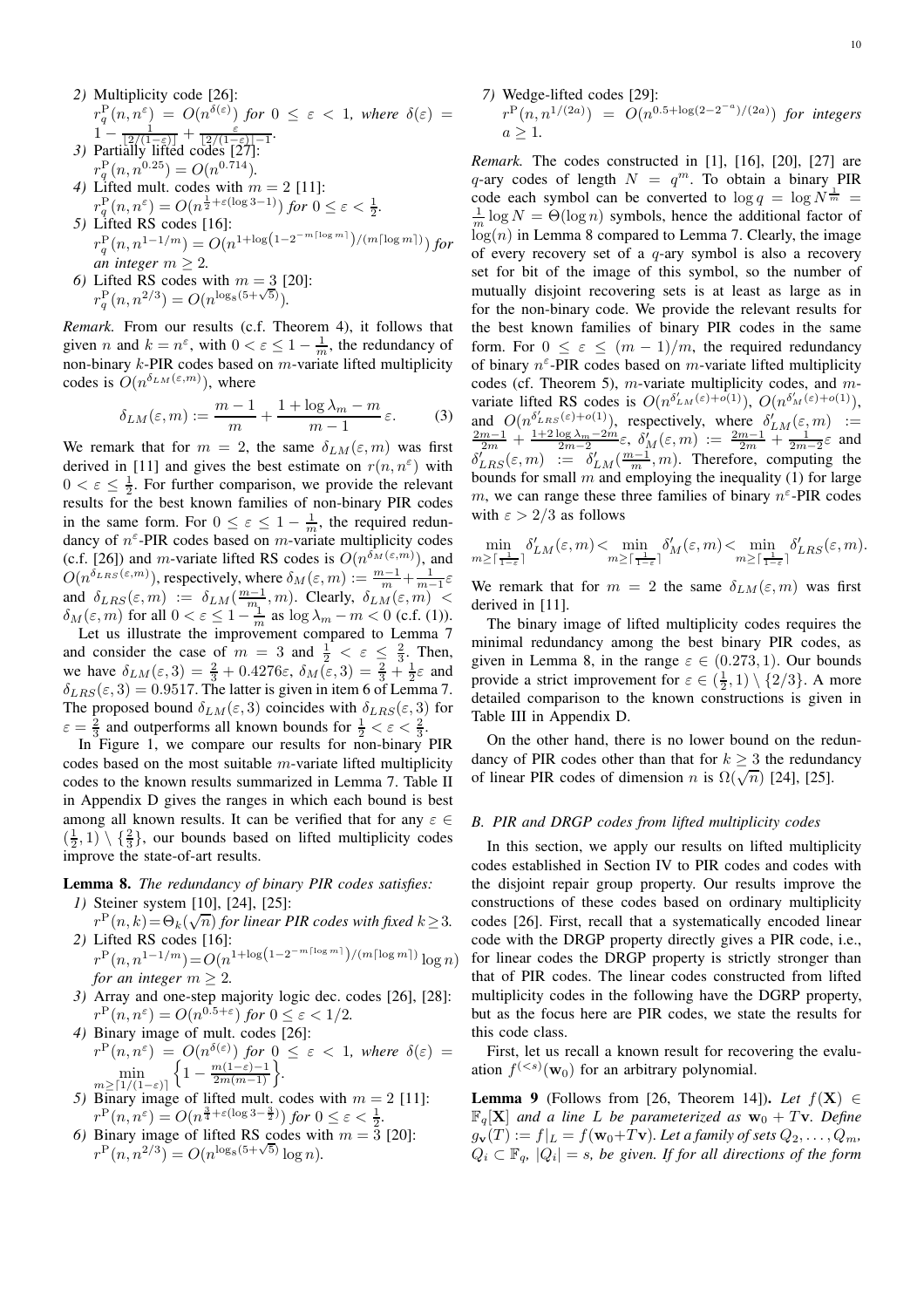<span id="page-10-1"></span>

Fig. 1: Comparison of parameters of binary and non-binary PIR codes based on lifted multiplicity codes to the upper and lower bounds on the minimal redundancy of [\[11\]](#page-16-10), [\[20\]](#page-16-18), [\[24\]](#page-16-23)–[\[27\]](#page-16-27). For  $\log_n(k) \leq 0.5$  the results of Theorem [4](#page-10-0) and Theorem [5](#page-11-1) recover the results from [\[11\]](#page-16-10).

.

 $\mathbf{v} = (1, v_2, \dots, v_m)$ ,  $v_i \in Q_i$ , and all  $0 \leq j \leq s$ , values  $g_{\mathbf{v}}^{(j)}(0)$  are known, then it is possible to reconstruct  $f^{(< s)}(\mathbf{w}_0)$ .

Next we prove that lifted multiplicity codes satisfy the definition of  $k$ -PIR codes for appropriate  $k$ .

<span id="page-10-2"></span>Theorem 3 (Lifted multiplicity codes are PIR codes). *Let* q *and s be powers of two and*  $m \geq 2$  *be an integer such that*  $m \leq s \leq q$ . The  $[m, s, qs - s, q]$  *lifted multiplicity code is a k*-*PIR* code for  $k = (q/s)^{m-1}$ .

*Proof.* For any line L parameterized by  $w_0 + Tv$  and a polynomial f producing a codeword of the  $[m, s, qs - s, q]$ lifted multiplicity code, the polynomial  $g_{\mathbf{v}}(T) := f|_{L}$  is equivalent up to order s to a univariate polynomial  $h(T)$ of degree at most  $qs - s - 1$ . By reading  $g_{\mathbf{v}}^{(j)}(t)$  for all  $0 \leq j \leq s, t \in \mathbb{F}_q \setminus \{0\}$ , we can reconstruct polynomial  $h(T)$  in  $O(qs \log(qs))$  time (cf. [\[30\]](#page-16-29)) and get the values  $h^{(j)}(0) = g_{\mathbf{v}}^{(j)}(0)$  for all  $0 \le j < s$ .

For an integer  $i \in [q/s]$ , let  $Q_i$  be a subset of  $\mathbb{F}_q$  of size s so that  $Q_i \cap Q_j = \emptyset$  for  $j \neq i$ . Let us index codeword symbols by elements of  $\mathbb{F}_q^m$ , i.e.,  $(c_1, \ldots, c_{q^m}) = (c_{\mathbf{a}})|_{\mathbf{a} \in \mathbb{F}_q^m}$ , where  $c_{\mathbf{a}} := f^{(. Fix an arbitrary vector  $(i_2, \ldots, i_m) \in$$ [ $q/s$ ]<sup>m−1</sup>. By Lemma [9,](#page-9-2) for w<sub>0</sub> ∈  $\mathbb{F}_q^m$ , a possible recovering set for  $c_{\mathbf{w}_0}$  is simply

$$
\big\{ \mathbf{w}_0 + \mathbf{v}t : t \in \mathbb{F}_q \setminus \{0\}, v_1 = 1, v_j \in Q_{i_j} \text{ for } j \in [m] \setminus \{1\} \big\}
$$

Thus, for  $c_{\mathbf{w}_0}$ , we can construct at least  $(q/s)^{m-1}$  mutually disjoint recovering sets.

<span id="page-10-0"></span>**Theorem 4** (Non-binary PIR codes). *Given an integer*  $m \geq 2$ , *for any real*  $\varepsilon$  *with*  $0 < \varepsilon < \frac{m-1}{m}$  *and a power of two q, there exists an*  $n^{\varepsilon}$ -PIR code of length  $N = q^m$  and dimension n *over*  $\Sigma$  *such that the redundancy,*  $N - n$ *, and the alphabet size,* |Σ|*, satisfy*

$$
N - n = O_m \left( n^{\frac{m-1}{m} + \frac{(1+\log \lambda_m - m)}{m-1} \varepsilon} \right),
$$
  

$$
|\Sigma| = q^{\Theta_m (q^{m - \varepsilon m^2/(m-1)})}.
$$

*In other words, for*  $0 < \varepsilon < 1$ *, the polynomial growth of the minimal redundancy of* n ε *-PIR codes with dimension* n *is*

$$
\log_n\left(r_{\left|\Sigma\right|}(n,n^{\varepsilon})\right) \leq \min_{m\geq \left\lceil 1/(1-\varepsilon)\right\rceil} \left(\frac{m-1}{m} + \frac{1+\log \lambda_m - m}{m-1}\varepsilon\right).
$$

*Proof.* Take  $s = \Theta_m(q^{1-\varepsilon m/(m-1)})$ . For simplicity of notation, we assume that  $s$  is a power of two. By Theorem [3,](#page-10-2) there exists a k-PIR code with  $k = (q/s)^{m-1} = \Theta_m(N^{\epsilon}) =$  $\Theta_m(n^{\epsilon})$  over  $\mathbb{F}_q^{s+m-1}$  of length  $N=q^m$  and redundancy at most

$$
N - n = O_m \left( q^m s^{-1} (q/s)^{\log \lambda_m - m} \right)
$$
  
= 
$$
O_m \left( q^{\varepsilon \frac{m}{m-1} + (m-1)} q^{\varepsilon \frac{m}{m-1} (\log \lambda_m - m)} \right)
$$
  
= 
$$
O_m \left( n^{\frac{m-1}{m} + \frac{1 + \log \lambda_m - m}{m-1} \varepsilon} \right).
$$

We now transform the non-binary codes constructed in Theorem [4](#page-10-0) into binary PIR codes.

 $\blacksquare$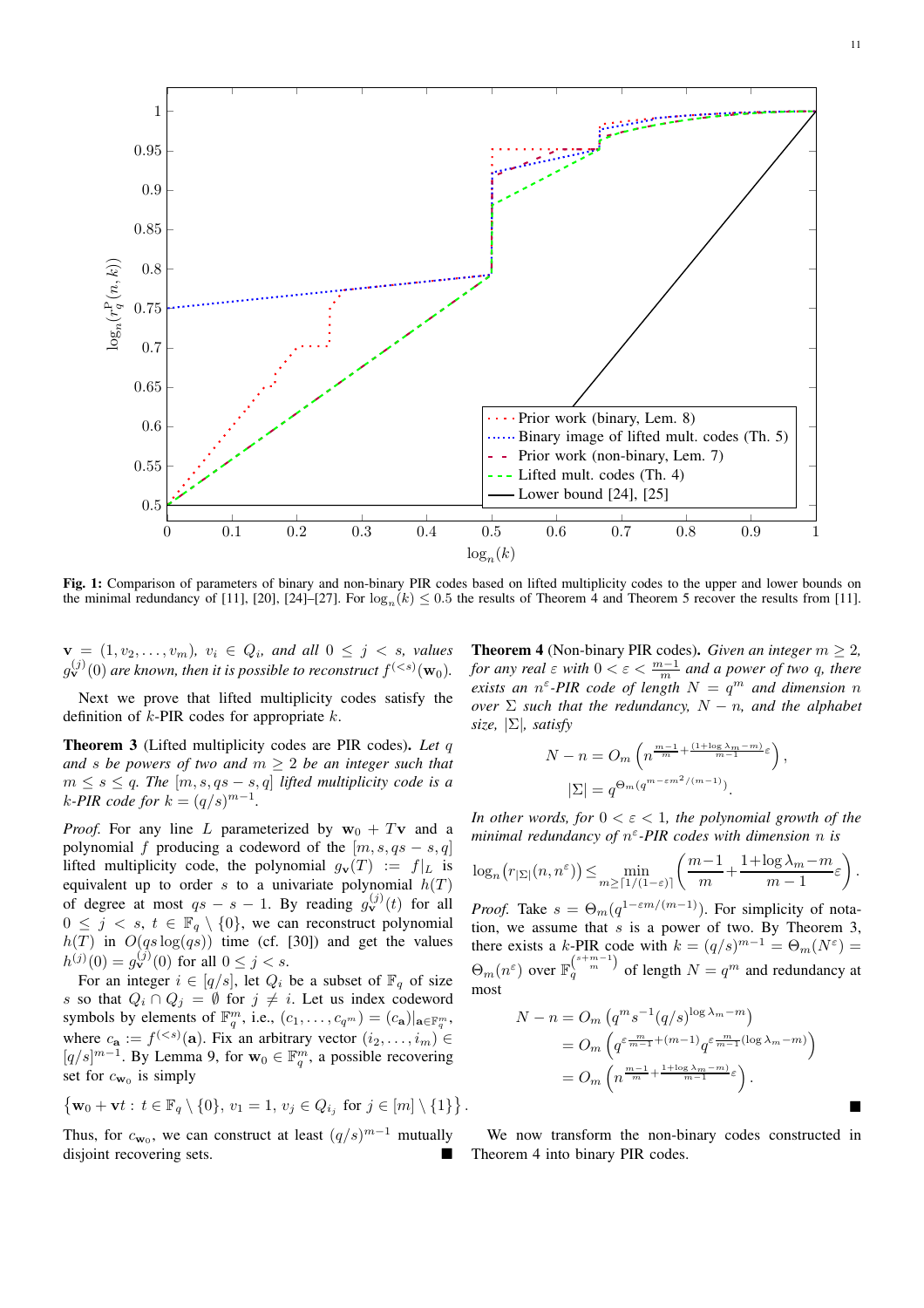<span id="page-11-1"></span>Theorem 5 (Binary PIR codes). *Given a positive integer* m*, for any real*  $\varepsilon$  *with*  $0 < \varepsilon < \frac{m-1}{m}$  *and an integer n sufficiently large, there exists a binary* n ε *-PIR code of length* N *and dimension n such that the redundancy*,  $N - n$ *, satisfies* 

$$
N - n = n^{\frac{2m-1}{2m} + \frac{1+2\log\lambda_m - 2m}{2m-2} \varepsilon + o_m(1)}.
$$

*In other words, for*  $0 < \varepsilon < 1$ *, the polynomial growth of the minimal redundancy of binary* n ε *-PIR codes with dimension* n *is*

$$
\log_n(r(n, n^{\varepsilon})) \le \min_{m \ge \lceil 1/(1-\varepsilon) \rceil} \left( \frac{2m-1}{2m} + \frac{1+2\log \lambda_m - 2m}{2m-2} \varepsilon \right)
$$

*Proof.* Let C be a non-binary PIR code as in Theorem [4.](#page-10-0) We construct the binary PIR code  $\overline{C}$  from C by converting each symbol of the alphabet of size  $|\Sigma| = q^{\Theta_m(q^{m-\epsilon m^2/(m-1)})}$  to

$$
\log |\Sigma| = \Theta_m \left( q^{m - \varepsilon \frac{m^2}{m - 1}} \log q \right)
$$
  
=  $\Theta_m \left( N^{1 - \varepsilon \frac{m}{m - 1}} \log N \right)$   
=  $\Theta_m \left( n^{1 - \varepsilon \frac{m}{m - 1}} \log n \right)$ 

bits. Denote the length and the dimension of the binary code by  $\overline{N}$  and  $\overline{n}$ , respectively. Note that for any  $\delta > 0$ and sufficiently large *n*, we have  $\log n < n^{\delta}$ . Thus,  $\overline{n} =$  $n^{2+o_m(1)-\varepsilon m/(m-1)}$  and  $\overline{N} = n^{2+o_m(1)-\varepsilon m/(m-1)}$ . Therefore,  $n = \overline{n}^{(m-1)/(2m-2-\epsilon m)+o_m(1)}$ . Denote by  $\overline{r} = \overline{N} - \overline{n}$  $(N - n) \log |\Sigma|$  the redundancy and by k the availability parameter of the new code.

First, we note that the availability parameter of  $\overline{C}$  is at least that of C. Indeed, we know that each bit in  $\overline{C}$  is a bit among  $\log |\Sigma|$  bits representing some symbol in C. For each recovering set of a symbol in  $C$ , we get a corresponding recovering set for any bit from the image of this symbol in  $\overline{C}$ . Therefore,  $\overline{k} \ge k = n^{\varepsilon} \ge \overline{n}^{\varepsilon(m-1)/(2m-2-\varepsilon m)+o_m(1)}$ . Define  $\overline{\varepsilon} := \varepsilon(m-1)/(2m-2-\varepsilon m)$ . Then  $\overline{k} = \overline{n}^{\overline{\varepsilon}+o_m(1)}$  and  $\varepsilon = (2m-2)\overline{\varepsilon}/(m-1+\overline{\varepsilon}m)$ 

Second, we rewrite the redundancy  $\overline{r}$  in terms of  $\overline{n}$  and  $\overline{\varepsilon}$ as

$$
\overline{r} = \overline{N} - \overline{n}
$$
\n
$$
= n \frac{m-1}{m} + \frac{(\log \lambda_m - m + 1)\varepsilon}{m-1} n^{1 - \frac{\varepsilon m}{m-1} + o_m(1)}
$$
\n
$$
= n \frac{2m-1}{m} + \frac{(\log \lambda_m - 2m + 1)\varepsilon}{m-1} + o_m(1)
$$
\n
$$
= \overline{n} \frac{(m-1)(2m-1)}{2m^2 - 2m - 2\varepsilon m^2} + \frac{(\log \lambda_m - 2m + 1)\varepsilon}{2m - 2 - \varepsilon m} + o_m(1)
$$
\n
$$
= \overline{n} \frac{(m-1/2)}{m} + \frac{1/2 + \log \lambda_m - m}{m-1} \overline{\varepsilon} + o_m(1).
$$

 $\blacksquare$ 

.

#### VI. BATCH CODES

<span id="page-11-0"></span>In this section we apply bounds on the rate of lifted RS codes from Section [III](#page-4-0) to obtain a new construction of batch codes with improved redundancy. Additionally, using an idea from [\[26\]](#page-16-25), we apply our results on PIR codes from Section [V](#page-8-1) to obtain bounds on the redundancy of batch codes.

## *A. Preliminaries and prior work*

By definition, PIR codes provide  $k$  non-intersecting recovery sets for *any single* information symbol. Batch codes generalize this property by requiring that *any* k*-tuple* of information symbols (with repetition) can be recovered from non-intersecting subsets of codeword symbols. Batch codes were originally motivated by different applications such as load-balancing in storage and cryptographic protocols [\[9\]](#page-16-8). In this work, we consider a special notion of batch codes, namely *primitive multiset batch codes*. For a more general study on the different notions of batch codes the reader is referred to [\[31\]](#page-16-30). Formally, this class of codes is defined as follows.

**Definition 10** (Batch code, [\[9\]](#page-16-8)). Let  $F : \Sigma^n \to \Sigma^N$  be a map that encodes a string  $x_1, \ldots, x_n$  to  $c_1, \ldots, c_N$  and  $C$  be the image of F. The code C will be called a k*-batch code* (or  $[N, n, k]_{\vert \Sigma \vert}^B$  *code*) over the alphabet  $\Sigma$  if for every multiset of symbols  $\{x_{i_1}, \ldots, x_{i_k}\}, i_j \in [n]$ , there exist k mutually disjoint sets  $R_1, \ldots, R_k \subset [N]$  (referred to as *recovering sets*) and functions  $g_1, \ldots, g_k$  such that for all  $c \in C$  and for all  $j \in [k], g_j(c|_{R_j}) = x_{i_j}.$ 

Several explicit and non-explicit constructions of these codes have been proposed, employing methods based on generalizations of Reed-Muller (RM) codes [\[9\]](#page-16-8), [\[32\]](#page-16-31), unbalanced expanders [\[9\]](#page-16-8), graph theory [\[33\]](#page-16-32), array and multiplicity codes [\[26\]](#page-16-25), bi-variate lifted multiplicity codes and finite geome-tries [\[32\]](#page-16-31). For large  $k = \Omega(n)$ , batch codes are closely related to constant-query *locally correctable codes* and it is known [\[5\]](#page-16-4), [\[34\]](#page-16-33) that their rate approaches zero. On the other hand, when  $k = O(1)$  is fixed, there exist explicit batch code constructions with the code rate very close to one [\[35\]](#page-16-34).

Denote by  $N_q^{\text{B}}(n,k)$  the smallest N such that there exists an  $[N, n, k]_q^B$  code. Because of the above motivation, we classify batch codes by the required redundancy  $r_q^{\text{B}}(n,k) :=$  $N_q^{\text{B}}(n,k) - n$ . In this paper, we will be concerned with the regime of sublinear k, i.e.,  $k = n^{\epsilon}$  with  $n \to \infty$  and  $0 \leq \varepsilon \leq 1$ . For  $q = 2$ , we remove q in the subsequent notations. Several achievability results, i.e., upper bounds on the smallest achievable  $r_q^{\text{B}}(n,k)$ , have been shown. We summarize the best presently known results that provide the smallest  $r_q^{\text{B}}(n, n^{\epsilon})$  for both binary and non-binary batch codes in the following statements. We note that the alphabet size of some constructions in Lemma [10](#page-11-2) is very large, e.g.,  $q = n^{\Omega(n)}$ .

<span id="page-11-2"></span>Lemma 10. *The redundancy of non-binary batch codes satisfies:*

- *1)* Array construction [\[26\]](#page-16-25), [\[35\]](#page-16-34):  $r_q^{\text{B}}(n,k) = O_k(\sqrt{n})$  *for linear batch codes with fixed k,*  $3 \leq k \leq 5$ .
- <span id="page-11-3"></span>2) Lifted mult. codes and mult. codes with  $m = 2$  [\[26\]](#page-16-25), [\[32\]](#page-16-31):  $r_q^{\text{B}}(n, n^{\varepsilon}) = O(n^{3/4 + \varepsilon/2})$  for  $0 < \varepsilon < \frac{1}{2}$ .
- <span id="page-11-4"></span>*3)* Mult. codes [\[26\]](#page-16-25):  $r_q^{\text{B}}(n,n^{\varepsilon}) = O(n^{\delta(\varepsilon)})$  for  $0 \leq \varepsilon \leq 1$ , where  $\delta(\varepsilon) =$  $\min_{m>\frac{2}{1-\varepsilon}}$  $\Big\{1-\frac{1}{m}+\frac{1+\varepsilon}{2m-2}$ o *.*
- <span id="page-11-5"></span>*4)* Finite geometry design [\[32\]](#page-16-31):  $r_q^{\text{B}}(n, n^{\varepsilon}) = O(n^{\frac{3\varepsilon + 1}{2}} \log n)$  *for*  $0 < \varepsilon < 1/3$ *.*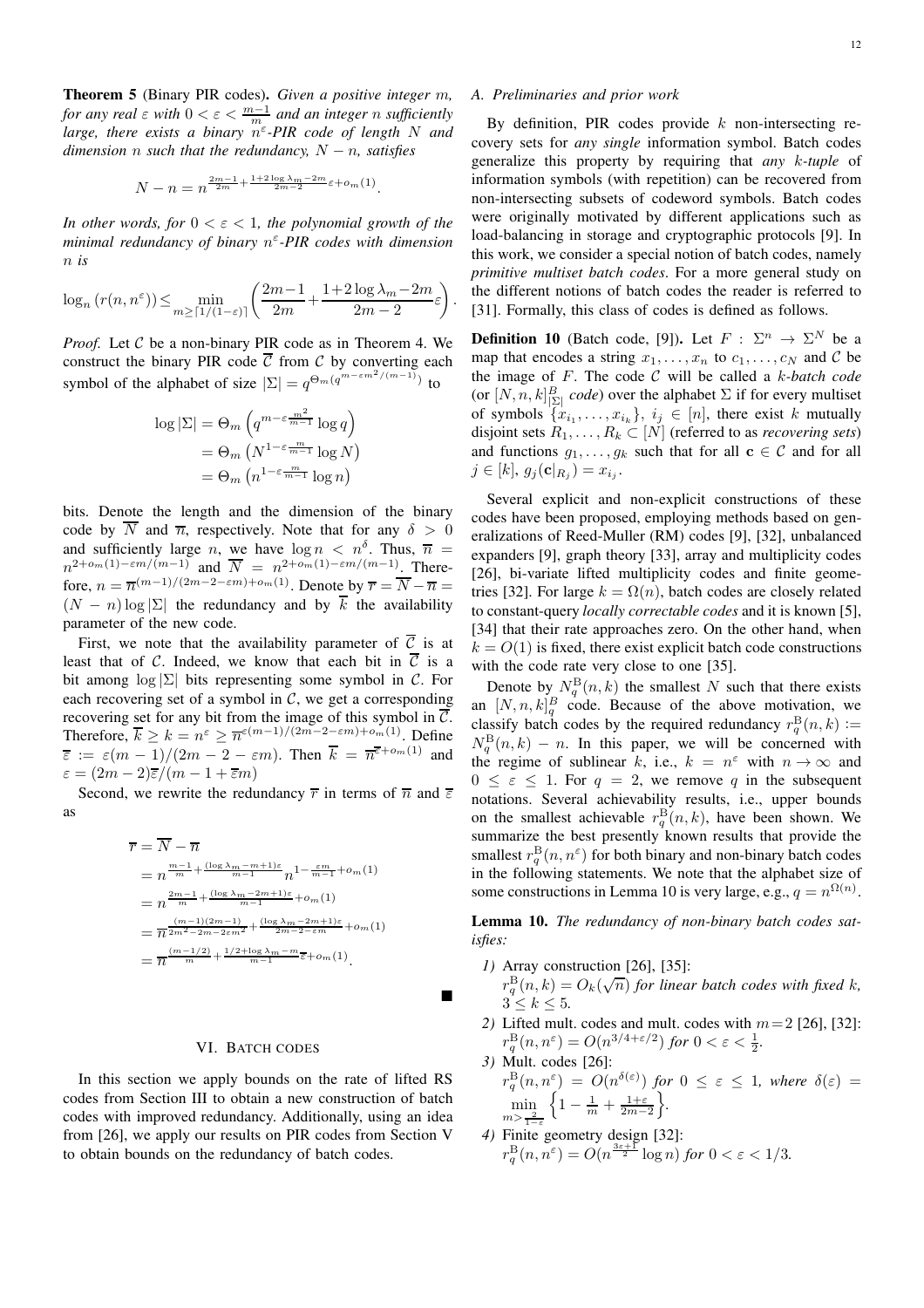Non-binary batch codes obtained from lifted RS codes, as given in Theorem [7,](#page-12-0) require the minimal redundancy among all known non-binary  $n^{\epsilon}$ -batch codes in the range  $\varepsilon \in (0.432, 0.582]$  and those obtained from PIR codes, as given in Theorem [9,](#page-13-0) are best for  $\varepsilon \in [0.582, 1)$ . For a more detailed comparison, see Table [IV](#page-19-2) in Appendix [D.](#page-18-2)

## <span id="page-12-3"></span>Lemma 11. *The redundancy of binary batch codes satisfies: 1)* Array construction [\[26\]](#page-16-25), [\[35\]](#page-16-34):

- $r^{B}(n, k) = O_{k}(\sqrt{n})$  for linear batch codes with fixed k,  $3 \leq k \leq 5$ .
- <span id="page-12-4"></span>2) Binary image of lifted mult. codes with  $m = 2$  [\[32\]](#page-16-31):  $r^{\text{B}}(n, n^{\varepsilon}) = O(n^{\log_4(3) + (2-\log_2(3))\varepsilon} \log n)$  for  $0 < \varepsilon < \frac{1}{2}$ .
- <span id="page-12-5"></span>*3)* Binary image of mult. codes [\[26\]](#page-16-25):  $r^{\text{B}}(n, n_{\epsilon}^{\varepsilon}) = O(n^{\delta(\varepsilon)} \log n)$  *for*  $0 \leq \varepsilon \leq 1$ *, where*  $\delta(\varepsilon) =$  $\min_{m>\frac{2}{1-\varepsilon}}$  $\left\{1-\frac{m(1-\varepsilon)-2}{4m(m-1)}\right\}.$
- <span id="page-12-6"></span>*4)* Finite geometry design [\[32\]](#page-16-31):  $r^{B}(n, n^{\varepsilon}) = O(n^{\frac{3\varepsilon+1}{2}}\log n)$  *for*  $0 < \varepsilon < 1/3$ *.*

Binary batch codes obtained from lifted RS codes, as given in Theorem [8,](#page-12-1) require the minimal redundancy among all known binary  $n^{\varepsilon}$ -batch codes in the range  $\varepsilon \in (0.41, 0.648]$ and those obtained from PIR codes, as given in Theorem [10,](#page-13-1) are best for  $\varepsilon \in [0.648, 1)$ . A more detailed comparison is given in Table [V](#page-19-3) in Appendix [D.](#page-18-2)

On the other hand, the only non-trivial converse bound on the redundancy of systematic linear batch codes, yielding that  $r_{\overline{q}}^{\text{B}}(n,k) = \Omega(\sqrt{nk})$ , was recently shown in [\[36\]](#page-16-35).

We illustrate the trade-off between parameters of batch codes in Figure [2.](#page-13-2)

## *B. Batch codes from lifted RS codes*

In this section, a new construction of binary batch codes is presented. To this end, we first provide a construction of nonbinary  $k$ -batch codes of length n based on the m-dimensional lift of an RS code. After that, we compute the parameters of this construction in the asymptotic regime for the availability parameter  $k = n^{\varepsilon}$  with real  $\varepsilon \in \left[\frac{m-2}{m}, \frac{m-1}{m}\right]$ . Finally, we show how to convert this construction into a binary batch code.

We now provide a one-way connection between lifted RS codes and batch codes.

<span id="page-12-2"></span>**Theorem 6.** Fix integers q, m and  $r < q$ . The  $[m, q-r, q]$ *lifted RS code has the following properties:*

- *1)* The length of the code is  $q^m$ .
- 2) The rate of the code is  $1 \Theta\left((q/r)^{\log \lambda_m m}\right)$  as  $q \to \infty$ .
- *3)* The code is a k-batch code for  $k = q^{m-2}r$ .

*Proof of Theorem [6.](#page-12-2)* The first property follows from Definition [1.](#page-3-6) The second property is implied by Theorem [1.](#page-6-1)

To prove the third property, we first note that a lifted RS code is a linear code over  $\mathbb{F}_q$  and it can be encoded systematically. Let y be a codeword of the  $[m, d, q]$  lifted RS code. Since every coordinate of y is simply the evaluation  $f(\mathbf{a})$  for some  $\mathbf{a} \in \mathbb{F}_q^m$ , we can index coordinates of our code  $f(a)$  for some  $a \in \mathbb{F}_q$ ,  $\mathbb{F}_q^m$ .<br>by elements a from  $\mathbb{F}_q^m$ .

Now we shall prove a slightly stricter condition than required for k-batch codes, namely for every multiset of codeword symbols  $\{y_{\mathbf{a}_1}, \ldots, y_{\mathbf{a}_k}\}\,$ , there exist mutually disjoint sets

 $R_1, \ldots, R_k \subset \mathbb{F}_q^m$  and some functions  $g_1, \ldots, g_k$  such that  $y_{\mathbf{a}_i} = g_i(\mathbf{y}|_{R_i})$ . Let us prove the existence of  $R_1, \ldots, R_k$  by using the inductive procedure described below.

To reconstruct  $y_{a_1}$ , we take an arbitrary line  $L_1$  in  $\mathbb{F}_q^m$ containing  $a_1$  and let  $R_1 = L_1 \setminus \{a_1\}$ . As the restriction of polynomial f to a line  $L_1$  has degree less than  $q - r$ by definition of lifted RS codes, we can interpolate  $f|_{L_1}$  by reading evaluations of f at some  $q - r$  points on the line  $L_1$  and evaluate  $f|_{L_1}$  at point  $a_1$ . Suppose that for  $k' < k$ , symbols  $\{y_{a_1}, \ldots, y_{a_{k'}}\}$  can be already reconstructed by using recovering sets  $R_1, \ldots, R_{k'}$ , where  $R_i$  is a subset of a line  $L_i$ from the space  $\mathbb{F}_q^m$ . Since the number of lines passing through the point  $a_{k'+1}$  is larger than  $q^{m-1}$  and the total number of points already employed for recovering  $\{y_{a_1}, \ldots, y_{a_{k'}}\}$  is at most  $qk'$ , we conclude that there exists a line  $L_{k'+1}$  among  $q^{m-1}$  ones such that the cardinality of the intersection

$$
\left| L_{k'+1} \bigcap \left\{ \bigcup_{i \in [k']} L_i \right\} \right| \leq \frac{qk'}{q^{m-1}} < \frac{qk}{q^{m-1}} = r.
$$

Therefore, we can reconstruct  $y_{a_{k'+1}}$  by reading evaluations of f at some  $q - r$  unused points on  $L_{k'+1}$ , interpolating the univariate polynomial  $f|_{L_{k'+1}}$  of degree less than  $q-r$  and evaluating the latter at point  $a_{k'+1}$ .

Thus, the required multiset of codeword symbols can be determined by this procedure. This completes the proof.

In the next statement we show a connection between parameters of the non-binary batch code constructed in Theorem [6.](#page-12-2)

<span id="page-12-0"></span>Theorem 7. *Given a positive integer* m*, for any real* ε *with*  $\frac{m-2}{m}$  <  $\varepsilon$  <  $\frac{m-1}{m}$  and a sufficiently large power of two q, *there exists a*  $n^{\varepsilon}$ -batch code of length  $N = q^m$  and dimension *n over*  $\mathbb{F}_q$  *such that the redundancy*,  $N - n$ *, satisfies* 

$$
N - n = O_m\left(n^{(m-\log\lambda_m)\varepsilon + \frac{(m-1)\log\lambda_m}{m} - m + 2}\right).
$$

*Proof of Theorem [7.](#page-12-0)* Let  $r = \lceil q^{m\varepsilon - m + 2} \rceil \ge n^{\varepsilon - (m-2)/m}$ . By Theorem [6,](#page-12-2) there exists a k-batch code with  $k = r q^{m-2}$  $q^{m\epsilon} \geq n^{\epsilon}$  over  $\mathbb{F}_q$  of length  $N = q^m$  and redundancy at most

$$
N - n = O_m \left( r^m \lambda_m^{\ell - \log r} \right)
$$
  
= 
$$
O_m \left( 2^{\ell m (m\varepsilon - m + 2)} \lambda_m^{\ell - \ell (m\varepsilon - m + 2)} \right)
$$
  
= 
$$
O_m \left( n^{(m - \log \lambda_m)\varepsilon + \frac{(m-1)\log \lambda_m}{m} - m + 2} \right).
$$

<span id="page-12-1"></span>Theorem 8. *Given a positive integer* m*, for any real* ε *with* m−2 <sup>m</sup> < ε < <sup>m</sup>−<sup>1</sup> <sup>m</sup> *and an integer* n *sufficiently large, there exists a binary* n ε *-batch code of length* N *and dimension* n *such that the redundancy,*  $N - n$ *, satisfies* 

$$
N - n = n^{(m - \log \lambda_m)\varepsilon + \frac{(m-1)\log \lambda_m}{m} - m + 2 + o_m(1)}
$$

.

*Proof of Theorem [8.](#page-12-1)* Let C be a non-binary batch code from Theorem [7.](#page-12-0) We construct the binary batch code  $\mathcal{C}'$  from C by converting each symbol of the alphabet of size  $q$  to  $\log q = \log N^{1/m} = \frac{1}{m} \log N = \Theta(\log n)$  bits. Denote the length, dimension of the binary code by  $N', n'$  respectively. Thus,  $n' = \Theta(n \log n)$  and  $N' = \Theta(N \log n)$ . Therefore,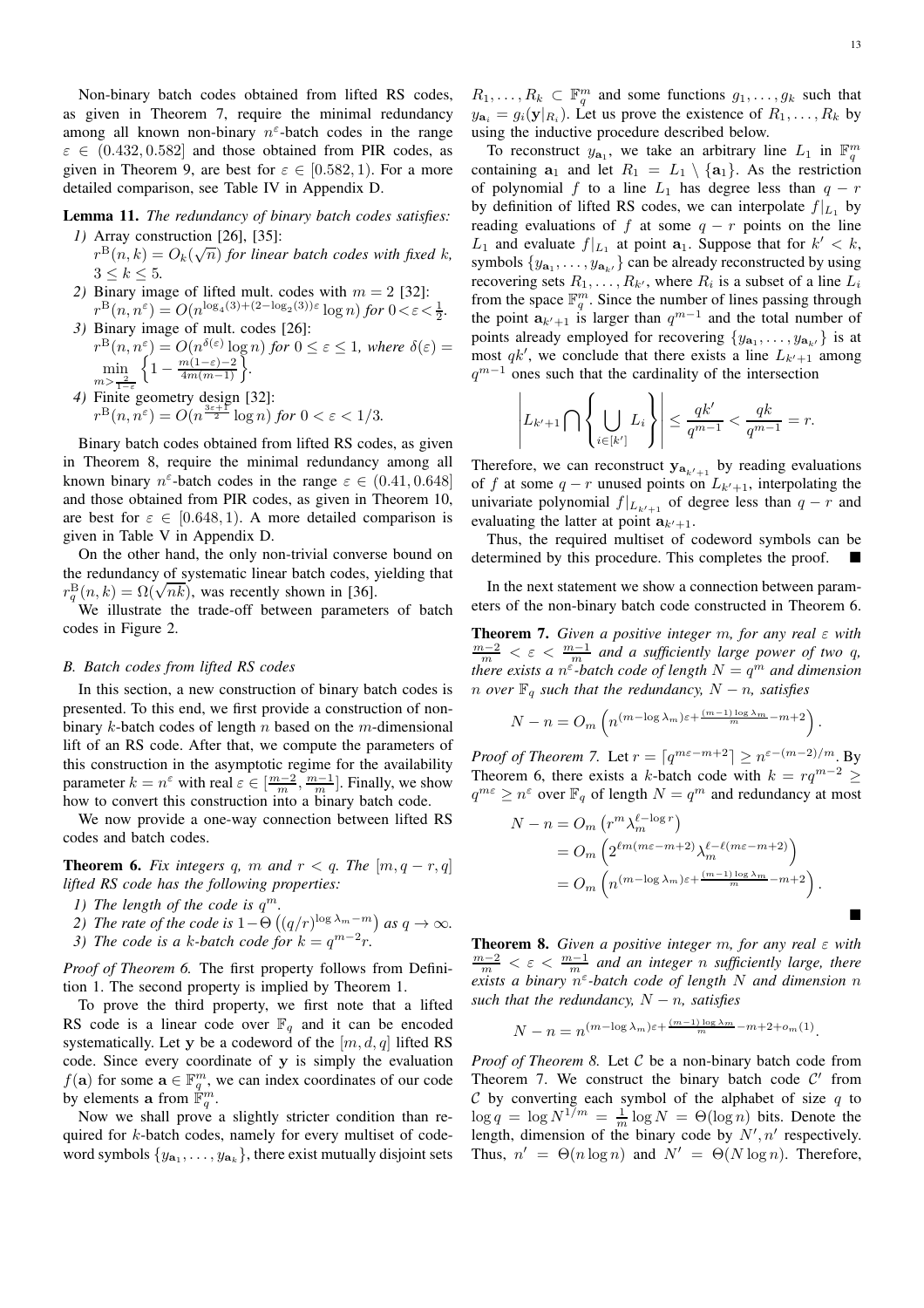<span id="page-13-2"></span>

Fig. 2: Comparison of bounds on the parameters of batch codes based on m-variate lifted RS and lifted multiplicity codes for different values of  $m$  to the upper and lower bounds of  $[24]$ – $[26]$ ,  $[32]$ ,  $[35]$ .

 $n = \Theta(n'/\log n')$ . Denote by  $r' = N' - n'$  the redundancy of the binary code and by  $k'$  be the availability parameter of the new code.

First, we note that the availability parameter of  $\mathcal{C}'$  is at least that of C. Indeed, we know that each bit in  $\mathcal{C}'$  is a bit among  $\log q$  bits representing some symbol in C. For each recovering set of a symbol in  $C$ , we have the corresponding recovering set for any bit from the image of this symbol in  $\mathcal{C}'$ . Therefore,  $k' \geq k = n^{\varepsilon} \geq (n'/\log n')^{\varepsilon}.$ 

Second, we rewrite the redundancy  $r'$  in terms of  $n'$  as

$$
r' = N' - n' = O((N - n) \log n)
$$
  
= 
$$
O_m\left(n'^{(m - \log \lambda_m)\varepsilon + \frac{(m - 1) \log \lambda_m}{m} - m + 2 \log n'}\right).
$$

As for any  $\delta > 0$  and sufficiently large n we have  $\log n < n^{\delta}$ , the required statement is proved.

#### *C. Batch codes from PIR codes*

Batch codes from bi-variate lifted multiplicity codes were derived in [\[32\]](#page-16-31), however, it is difficult to obtain such results from lifted multiplicity codes with a larger number of variables (for a similar discussion about batch codes from multiplicity codes, we refer the reader to [\[26\]](#page-16-25)). However, by the generic connection between PIR and batch codes we are able to indirectly construct batch code from lifted multiplicity codes.

Recall the result from [\[26,](#page-16-25) Theorem 30] which relates the redundancy of batch and PIR codes

$$
r_q^{\mathcal{B}}(n, n^{\varepsilon}) \le r_q^{\mathcal{P}}(n, n^{\frac{1+\varepsilon}{2}}).
$$

Combining this bound with Theorems [4](#page-10-0) and [5](#page-11-1) yields the following statements.

<span id="page-13-0"></span>**Theorem 9** (Non-binary batch codes). *Given an integer*  $m \geq$ 3*, for any real*  $\varepsilon$  *with*  $0 < \varepsilon < \frac{m-2}{m}$  *and a power of two q, there exists an n<sup>* $\varepsilon$ *</sup>-batch code of length*  $N = q^m$  *and dimension n over*  $\Sigma$  *such that the redundancy,*  $N - n$ *, and the alphabet size,* |Σ|*, satisfy*

$$
N - n = O_m \left( n^{\frac{m-1}{m} + \frac{(1 + \log \lambda_m - m)(1 + \varepsilon)}{2m - 2}} \right),
$$
  

$$
|\Sigma| = q^{\Theta_m (q^{m - \varepsilon m^2 / (m - 1)})}.
$$

*In other words, for*  $0 < \varepsilon < 1$ *, the polynomial growth of the minimal redundancy of* n ε *-batch codes with dimension* n *is*

$$
\log_n\left(r^{\mathcal{B}}_{|\Sigma|}(n,n^{\varepsilon})\right) \le \min_{m\geq \lceil 2/(1-\varepsilon)\rceil}\left(\frac{m-1}{m}+\frac{(1+\log\lambda_m-m)(1+\varepsilon)}{2m-2}\right).
$$

<span id="page-13-1"></span>Theorem 10 (Binary batch codes). *Given a positive integer* m*, for any real*  $\varepsilon$  *with*  $0 < \varepsilon < \frac{m-2}{m}$  *and an integer n sufficiently large, there exists a binary* n ε *-batch code of length* N *and dimension n such that the redundancy*,  $N - n$ *, satisfies* 

$$
N - n = n^{\frac{2m-1}{2m} + \varepsilon \frac{(1+2\log\lambda_m - 2m)(1+\varepsilon)}{4m-4} + o_m(1)}
$$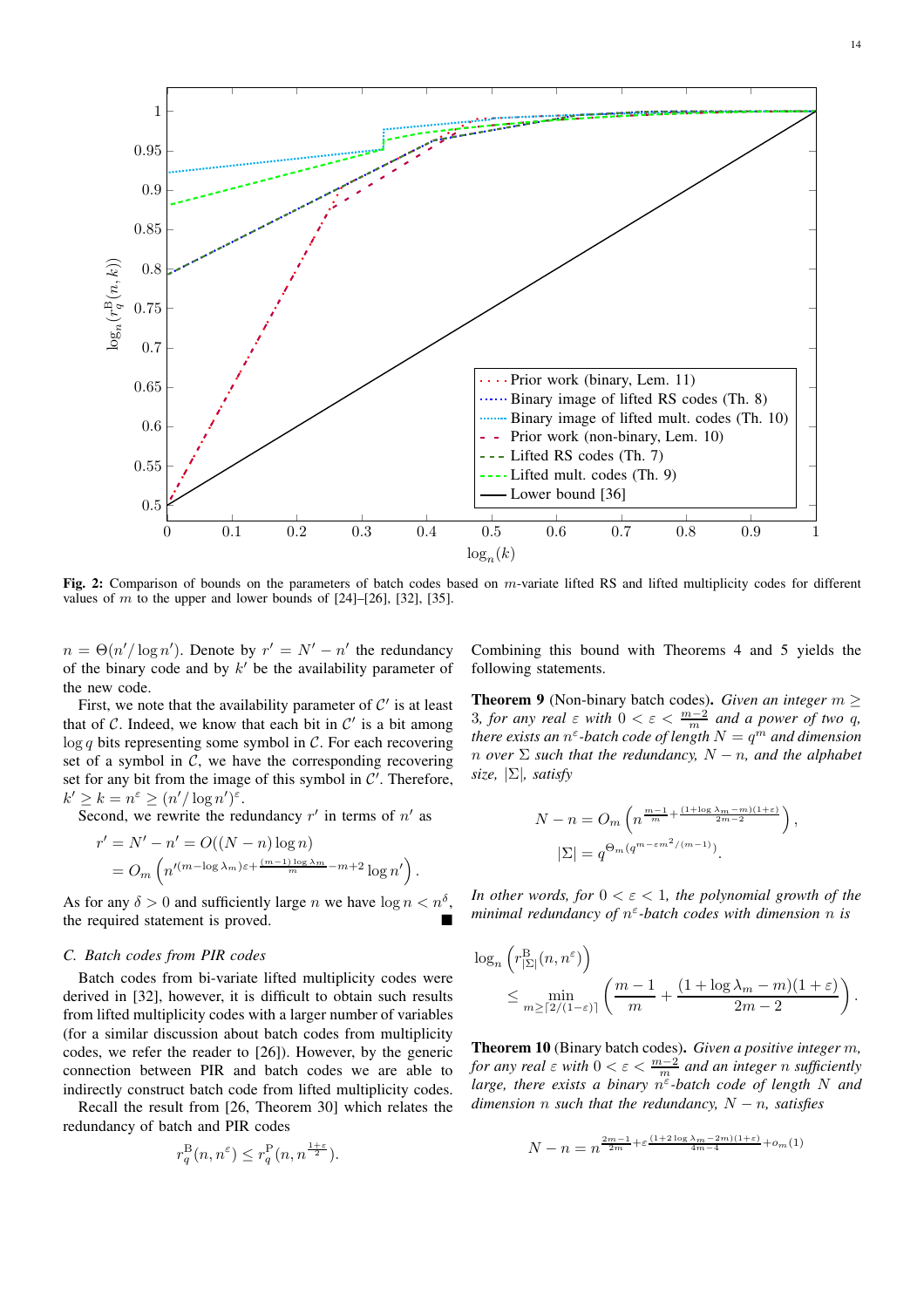*In other words, for*  $0 < \varepsilon < 1$ *, the polynomial growth of the* minimal redundancy of binary n<sup>ε</sup>-batch codes with dimension n *is*

$$
\log_n (r^{B}(n, n^{\varepsilon}))
$$
  
\n
$$
\leq \min_{m \geq \lceil 2/(1-\varepsilon) \rceil} \left( \frac{2m-1}{2m} + \frac{(1+2\log \lambda_m - 2m)(1+\varepsilon)}{4m-4} \right)
$$

.

## VII. LOCALLY CORRECTABLE CODES

<span id="page-14-1"></span>In this section we show that a lifted multiplicity code is a locally correctable code (LCC) with certain parameters. Specifically, we provide a self-correction algorithm for lifted multiplicity codes.

## *A. Preliminaries and prior work*

Unlike PIR codes, LCCs [\[5\]](#page-16-4) explicitly require locality properties. Informally, a code is said to be locally correctable if given a vector that is sufficiently close to a codeword, each codeword coordinate can be recovered from a small subset of (possibly noisy) other positions with high probability. We give a formal definition of LCCs below.

**Definition 11** (Locally correctable code.). A code  $C$  of length N over an alphabet  $\Sigma$  is said to be  $(r, \delta, \xi)$ -locally correctable if there exists a randomized correcting algorithm  $\mathfrak A$  such that

1) For all  $\mathbf{c} \in \mathcal{C}$ ,  $i \in [N]$  and all vectors  $\mathbf{y} \in \Sigma^N$  such that the relative distance  $\Delta$ (**y**, **c**) <  $\delta$ , we have

$$
\Pr(\mathfrak{A}(\mathbf{y},i)=c_i)\geq 1-\xi.
$$

2)  $\mathfrak A$  makes at most r queries to y.

LDCs [\[6\]](#page-16-5) are defined similar to LCCs, except that there the algorithm is required to recover message symbols instead of codeword symbols. Note, that for linear codes local correctability is a strictly stronger notion than local decodability, as a systematically encoded LCC is always an LDC.

LCCs have been constructed employing different approaches such as RM codes, lifted RS codes [\[16\]](#page-16-14), multiplicity codes [\[18\]](#page-16-16), and tensor codes [\[37\]](#page-16-36), [\[38\]](#page-16-37). One typical question about LCCs is phrased as follows: given the high rate of a code (close to 1), how to get the query complexity as small as possible. The current state-of-the-art construction provided in [\[39\]](#page-16-38) has the sub-polynomial (in length) query complexity. For an extensive discussion about other aspects of LCCs see [\[6\]](#page-16-5), [\[40\]](#page-16-39), [\[41\]](#page-16-40) and the references therein.

#### <span id="page-14-0"></span>*B. LCCs from lifted multiplicity codes*

One important ingredient to show the self-correction algorithm for lifted multiplicity codes is the following statement about hypergraphs. Recall that an s*-partite hypergraph* H is a pair  $H = (V, E)$ , where V is the vertex set that can be partitioned into sets  $V_1, \ldots, V_s$  so that each edge in the edge set  $E$  consists of a choice of precisely one vertex from each part. By  $K_l^{(s)}$ l denote a *complete* s*-partite hypergraph*, whose parts are all of equal size l.

<span id="page-14-3"></span>**Theorem 11** (Follows from [\[42,](#page-16-41) Theorem 1]). Let  $n > sl$ . l > 1*. Then every* s*-partite hypergraph with* n *vertexes and* at least  $n^{s-1/l^{s-1}}$  hyperedges contains a copy of  $K_l^{(s)}$  $\int_l^{(s)}$ .

<span id="page-14-2"></span>**Theorem 12.** Let m be a fixed positive integer. For  $s^{m-2}$  =  $o(\log q)$  *and a real*  $\alpha < 1/4$ *, the*  $[m, s, qs - r, q]$  *lifted multiplicity code is a*  $((q-1)s^{m-1}, \alpha \Delta_{min}, 2\alpha + o(1))$ *-locally correctable code, where*  $\Delta_{min} := \left\lceil \frac{r-s+1}{s} \right\rceil \frac{q-s}{q^2}$ .

*Remark.* It is worth mentioning that the self-correction algorithm for multiplicity codes from [\[18\]](#page-16-16), which has the query complexity  $(q - 1)5^m(s + 1)^m$ , also works well for lifted multiplicity codes. In the algorithm proposed in the proof of Theorem [12,](#page-14-2) we impose a stronger requirement on the order of derivatives:  $s^{m-2} = o(\log q)$  for our algorithm and  $s \leq q/5 - 1$  for the algorithm from [\[18\]](#page-16-16). However, our proposed algorithm has the query complexity  $(q-1)s^{m-1}$ , which implies a slightly better running time. For instance, the complexity of our algorithm is  $\Theta_m(s)$  times smaller when m is fixed,  $q \to \infty$  and  $s = (\log q)^{1/(m-1)}$ .

*Proof.* We prove this theorem by presenting a new selfcorrection algorithm  $\mathfrak A$  for lifted multiplicity codes. Consider a vector  $\mathbf{y} = (y_1, \dots, y_{q^m}) = (y_{\mathbf{a}})|_{\mathbf{a} \in \mathbb{F}_q^m}$ , which is a noisy version of the evaluation of the polynomial  $f$ . Say that we want to correct the value  $f^{(< s)}(\mathbf{w}_0)$  with some  $\mathbf{w}_0 \in \mathbb{F}_q^m$ . The algorithm  $\mathfrak A$  consists of three steps.

**Step 1:** Choose sets  $Q_2, Q_3, \ldots, Q_m, Q_i \subset \mathbb{F}_q, |Q_i| =$ s, independently according to the uniform distribution over all subsets of size s. Form a set V of directions  $v =$  $(1, v_2, \ldots, v_m), v_i \in Q_i$ . Clearly,  $|V| = s^{m-1}$ .

**Step 2:** For every  $v \in V$  define a polynomial  $q_v(T) :=$  $f(\mathbf{w}_0+T\mathbf{v})$ . By the definition of lifted multiplicity codes, this polynomial agrees with some univariate polynomial of degree less than qs−r on its first s−1 derivatives. Apply the decoding algorithm for a univariate multiplicity code from [\[18\]](#page-16-16), [\[43\]](#page-16-42) to noisy evaluations of  $q_{\mathbf{v}}(T)$  to obtain an estimation  $\hat{q}_{\mathbf{v}}(T)$ of the correct polynomial  $g_{\mathbf{v}}(T)$ . Note that this decoding algorithm can correct up to  $|(d_{min} - 1)/2|$  errors, where  $d_{min} := \lceil \frac{r+1}{s} \rceil.$ 

**Step 3:** Using Lemma [9](#page-9-2) and polynomials  $\hat{q}_{\text{v}}(T)$ , recover the value  $f^{(< s)}(\mathbf{w}_0)$  to obtain  $\hat{f}^{(< s)}(\mathbf{w}_0)$ .

We now present an analysis of the algorithm. Call a direction **v** *good*, if the line  $w_0 + Tv$  contains at most  $|(d_{min} - 1)/2|$  errors. Note that if a direction v is good, then  $\hat{g}_{\mathbf{v}}(T) \equiv_s g_{\mathbf{v}}(T)$ . Thus, if all directions from V are good, the algorithm recovers the symbol correctly, i.e.,  $\hat{f}^{(< s)}(\mathbf{w}_0) = f^{(< s)}(\mathbf{w}_0)$ . In the following we derive a bound on the probability that all directions from  $V$  are good.

Introduce an  $(m-1)$ -uniform  $(m-1)$ -partite hypergraph H, each part of which has size  $q$ . Index the elements within each part of the hypergraph with elements of  $\mathbb{F}_q$ . For every good direction  $\mathbf{v} = (1, v_2, \dots, v_m)$ , draw a hyperedge  $(v_2, \dots, v_m)$ in H, where  $v_i$  is a vertex from the  $(i - 1)$ th part. Then the probability of the successful recovery of  $f^{(*s*)}(w_0)$  is lower bounded by the number of copies of  $K_s^{(m-1)}$  in H divided by  $q^{m-1}$ .

The total number of good directions (or hyperedges in  $H$ ) is at least

$$
q^{m-1} - \frac{\alpha \Delta_{min} q^m}{\lfloor (d_{min} - 1)/2 \rfloor} = q^{m-1} (1 - 2\alpha + o(1)).
$$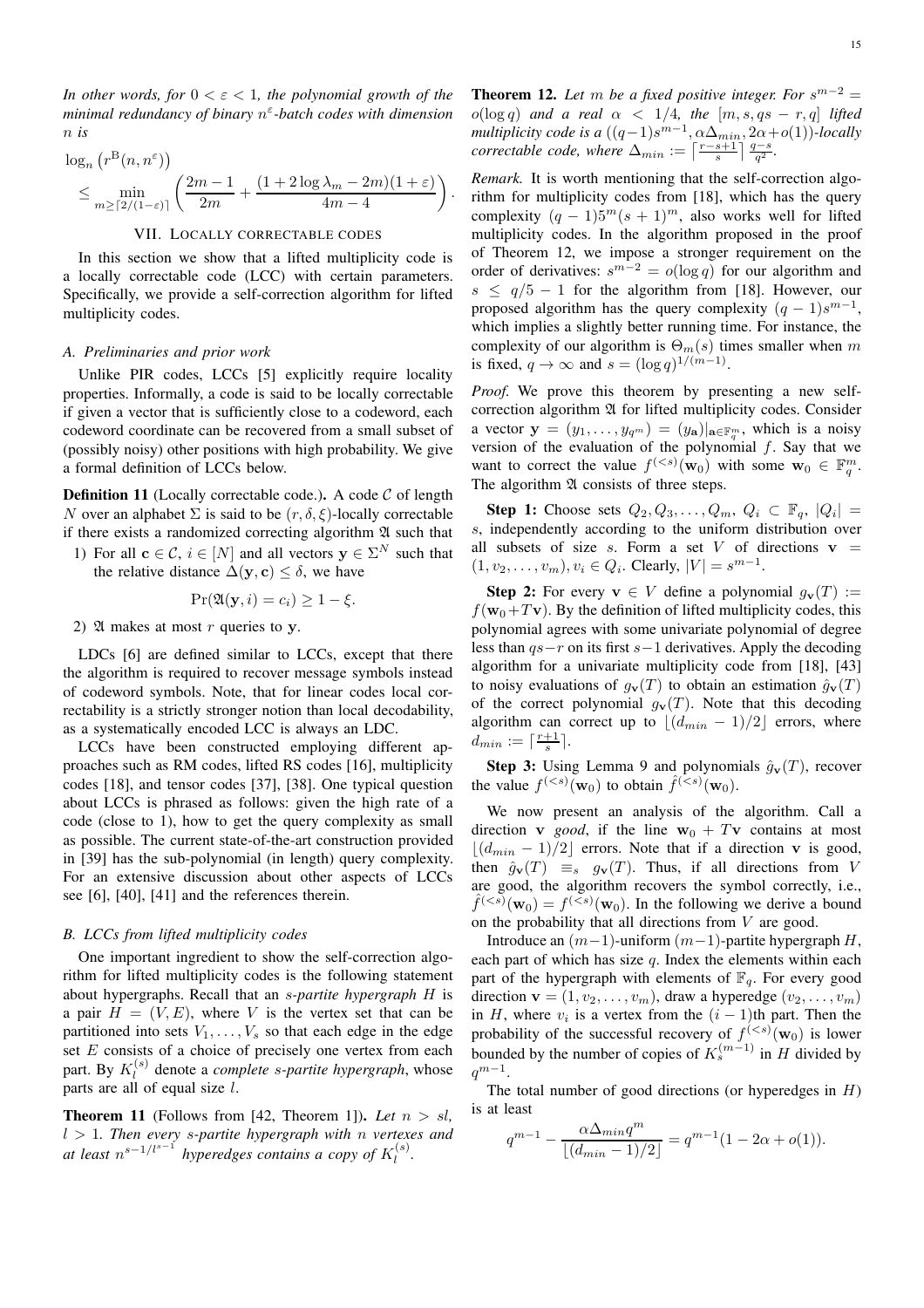We show how we can find a large number of copies of  $K_s^{(m-1)}$ in  $H$ . As long as the number of hyperedges in  $H$  is greater than  $((m - 1)q)^{m-1-1/s^{m-2}}$  we can find such a copy by Theorem [11.](#page-14-3) Then, we can spoil this copy by erasing one of its hyperedges and repeat the process for the obtained hypergraph. Obviously, all constructed copies of  $K_s^{(m-1)}$  will be distinct. By this procedure, we can find at least

$$
q^{m-1}(1 - 2\alpha + o(1)) - ((m - 1)q)^{m-1-1/s^{m-2}}
$$
  
= 
$$
q^{m-1}(1 - 2\alpha + o(1))
$$

copies of  $K_s^{(m-1)}$ . Therefore, the probability of successful decoding is at least  $1 - 2\alpha + o(1)$ .

#### VIII. CONCLUSION

<span id="page-15-0"></span>In this paper, we have investigated the rate, the distance, the availability and the self-correction properties of lifted Reed-Solomon codes and lifted multiplicity codes based on the evaluations of m-variate polynomials and discussed how to use them to construct batch codes, PIR codes, and LCCs. For some parameter regimes, such codes obtained from lifted RS and lifted multiplicity codes are shown to have a better rate/distance/availability/locality trade-off than other known constructions. In particular, our main results are:

1) We have improved the estimate on the rate of the  $m$ dimensional lifts of RS codes when the field size is large. In particular, we have shown that for  $r = O(1)$ , the  $[m, q-r, q]$ lifted RS code has rate  $1 - \Theta(q^{\log \lambda_m - m})$  as  $q \to \infty$ .

2) We have continued the study of lifted multiplicity codes initiated for the bi-variate case in [\[11\]](#page-16-10) for any number of variables  $m \geq 3$ . Specifically, we show the rate of the  $[m, s, sq$ r, q] lifted multiplicity code to be  $1 - O_m(s^{-1}(q/r)^{\log \lambda_m - m})$ and its relative distance to be  $\Delta_{min} = \frac{r}{qs}(1 + o(1))$ , by analyzing the code obtained from the span of good monomials. An interesting open problem is to extend this analysis to the code spanned by all good *polynomials*, i.e., the complete lifted multiplicity code.

3) We have proved that an [ $m, s, sq-s, q$ ] lifted multiplicity code is a k-PIR code of dimension  $n = q^m(1 + o(1))$  with  $k = (q/s)^{m-1}$ . This improves the known upper bounds on the redundancy of PIR codes when  $k$  is sublinear in  $n$  and  $k \geq \sqrt{n}$ . For small enough s and any constant  $\alpha < 1/4$ , the  $[m, s, sq - s, q]$  lifted multiplicity code is shown to be a  $(qs^{m-1}, \alpha \Delta_{min}, 2\alpha)$ -locally correctable code.

4) We have shown that an  $[m, q - r, q]$ -lifted RS code is also a k-batch code with  $k = r q^{m-2}$  and, by a generic transformation, we provide results on batch codes obtained from lifted multiplicity codes. This improves the known upper bounds on the redundancy of batch codes in some parameter regimes. On the other hand, there is no lower bound on the redundancy of batch and PIR codes other than that for  $k \geq 3$ the redundancy of linear  $k$ -batch and  $k$ -PIR codes of length  $N$ is  $\Omega(\sqrt{kN})$  and  $\Omega(\sqrt{N})$ , respectively [\[24\]](#page-16-23), [\[25\]](#page-16-24), [\[36\]](#page-16-35). Closing the (large) gap between the lower and upper bounds on the redundancy of both batch and PIR codes remains a major open problem.

## IX. ACKNOWLEDGMENT

The authors are grateful to the anonymous reviewers for their careful reading of the manuscript and their many insightful comments and suggestions which improved both the exposition of the paper and the clarity of the proofs.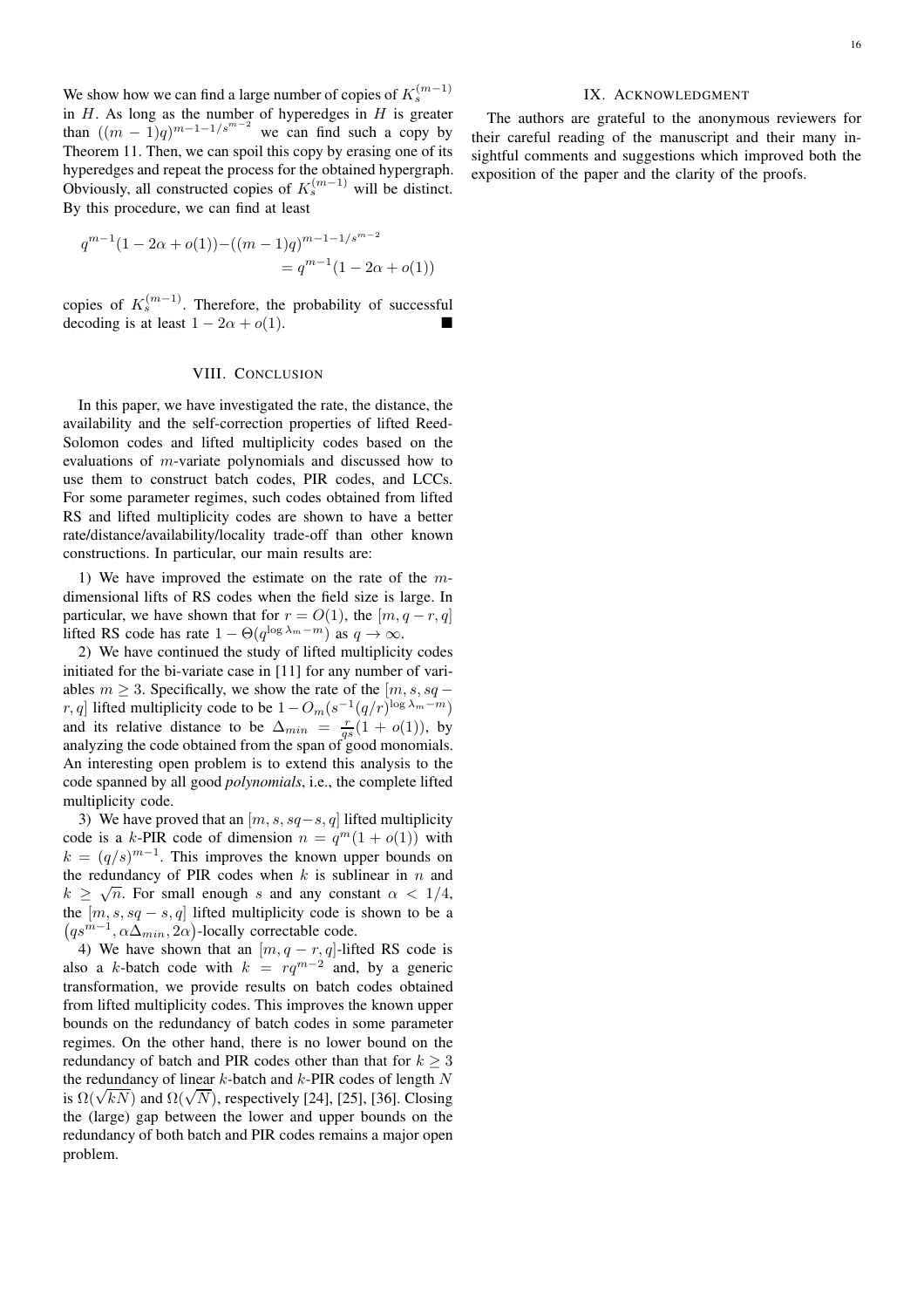#### **REFERENCES**

- <span id="page-16-0"></span>[1] L. Holzbaur, R. Polyanskaya, N. Polyanskii, and I. Vorobyev, "Lifted reed-solomon codes with application to batch codes," in *2020 IEEE Int. Symp. Inf. Theory (ISIT)*, 2020, pp. 634–639.
- <span id="page-16-1"></span>[2] L. Holzbaur, R. Polyanskaya, N. Polyanskii, I. Vorobyev, and E. Yaakobi, "On lifted multiplicity codes," in *2020 IEEE Information Theory Workshop (ITW)*. IEEE, 2021, pp. 1–5.
- <span id="page-16-2"></span>[3] C. Huang, M. Chen, and J. Li, "Pyramid codes: Flexible schemes to trade space for access efficiency in reliable data storage systems," *ACM Trans. Storage*, vol. 9, no. 1, pp. 1–28, 2013.
- <span id="page-16-3"></span>[4] P. Gopalan, C. Huang, H. Simitci, and S. Yekhanin, "On the locality of codeword symbols," *IEEE Trans. Inf. Theor.*, vol. 58, no. 11, p. 6925–6934, Nov. 2012.
- <span id="page-16-4"></span>[5] J. Katz and L. Trevisan, "On the efficiency of local decoding procedures for error-correcting codes," in *Proc. 32nd Annu. ACM Symp. Theory Comput. (STOC)*, 2000, pp. 80–86.
- <span id="page-16-5"></span>[6] S. Yekhanin *et al.*, "Locally decodable codes," *Found. Trends Theor. Comput. Sci.*, vol. 6, no. 3, pp. 139–255, 2012.
- <span id="page-16-6"></span>[7] T. Gur, G. Ramnarayan, and R. D. Rothblum, "Relaxed locally correctable codes," in *Proc. 9th Conf. Innov. Theor. Computer Sci. (ITCS)*, 2018, p. 27:1–27:11.
- <span id="page-16-7"></span>[8] E. Ben-Sasson, O. Goldreich, P. Harsha, M. Sudan, and S. Vadhan, "Robust PCPs of proximity, shorter PCPs, and applications to coding," *SIAM J. Comput.*, vol. 36, no. 4, pp. 889–974, 2006.
- <span id="page-16-8"></span>Y. Ishai, E. Kushilevitz, R. Ostrovsky, and A. Sahai, "Batch codes and their applications," in *Proc. 36th Annu. ACM Symp. Theory Comput. (STOC)*, 2004, pp. 262–271.
- <span id="page-16-9"></span>[10] A. Fazeli, A. Vardy, and E. Yaakobi, "PIR with low storage overhead: coding instead of replication," *arXiv preprint arXiv:1505.06241*, 2015.
- <span id="page-16-10"></span>[11] R. Li and M. Wootters, "Lifted multiplicity codes and the disjoint repair group property," in *Proc. Approx. Randomiz. Combinat. Optim. Algor. Techn. (APPROX/RANDOM)*, vol. 145, 2019, pp. 38:1–38:18.
- <span id="page-16-11"></span>[12] I. Reed, "A class of multiple-error-correcting codes and the decoding scheme," *Trans. IRE Prof. Group Inf. Theory*, vol. 4, no. 4, pp. 38–49, 1954.
- <span id="page-16-12"></span>[13] S. Arora and M. Sudan, "Improved low-degree testing and its applications," *Combinatorica*, vol. 23, no. 3, pp. 365–426, 2003.
- N. Alon, T. Kaufman, M. Krivelevich, S. Litsyn, and D. Ron, "Testing Reed-Muller codes," *IEEE Trans. Inf. Theory*, vol. 51, no. 11, pp. 4032– 4039, 2005.
- <span id="page-16-13"></span>[15] R. Rubinfeld and M. Sudan, "Robust characterizations of polynomials with applications to program testing," *SIAM J. Comput.*, vol. 25, no. 2, pp. 252–271, 1996.
- <span id="page-16-14"></span>[16] A. Guo, S. Kopparty, and M. Sudan, "New affine-invariant codes from lifting," in *Proc. 4th Conf. Innov. Theor. Computer Sci. (ITCS)*, 2013, pp. 529–540.
- <span id="page-16-15"></span>[17] E. Ben-Sasson, G. Maatouk, A. Shpilka, and M. Sudan, "Symmetric LDPC codes are not necessarily locally testable," in *IEEE 26th Annu. Conf. Comput. Complex. (CCC)*, 2011, pp. 55–65.
- <span id="page-16-16"></span>[18] S. Kopparty, S. Saraf, and S. Yekhanin, "High-rate codes with sublineartime decoding," *J. Assoc. Comput. Mach.*, vol. 61, no. 5, p. 28, 2014.
- <span id="page-16-17"></span>L. Wu, "Revisiting the multiplicity codes: A new class of high-rate locally correctable codes," in *Proc. IEEE 53rd Annu. Allerton Conf. Commun. Contr. Comput. (Allerton)*, 2015, pp. 509–513.
- <span id="page-16-18"></span>[20] N. Polyanskii and I. Vorobyev, "Trivariate lifted codes with disjoint repair groups," in *Proc. IEEE XVI Int. Symp. Probl. Redund. Inf. Contr. Syst. (REDUNDANCY)*, 2019, pp. 64–68.
- <span id="page-16-19"></span>[21] Z. Dvir, S. Kopparty, S. Saraf, and M. Sudan, "Extensions to the method of multiplicities, with applications to kakeya sets and mergers," *SIAM J. Comput.*, vol. 42, no. 6, pp. 2305–2328, 2013.
- <span id="page-16-21"></span>[22] R. A. Horn and C. R. Johnson, *Matrix analysis*. Cambridge university press, 2012.
- <span id="page-16-22"></span>[23] M. Vajha, V. Ramkumar, and P. Vijay Kumar, "Binary, shortened projective reed muller codes for coded private inf retrieval," in *Proc. IEEE Int. Symp. Inf. Theory (ISIT)*, 2017, pp. 2648–2652.
- <span id="page-16-23"></span>[24] S. Rao and A. Vardy, "Lower bound on the redundancy of PIR codes," *arXiv preprint arXiv:1605.01869*, 2016.
- <span id="page-16-24"></span>[25] M. Wootters, "Linear codes with disjoint repair groups," *unpublished mansucript, February*, 2016.
- <span id="page-16-25"></span>[26] H. Asi and E. Yaakobi, "Nearly optimal constructions of PIR and batch codes," *IEEE Trans. Inf. Theory*, vol. 65, no. 2, pp. 947–964, 2018.
- <span id="page-16-27"></span>[27] S. L. Frank-Fischer, V. Guruswami, and M. Wootters, "Locality via partially lifted codes," in *Proc. Approx. Randomiz. Combinat. Optim. Algor. Techn. (APPROX/RANDOM)*, vol. 81, 2017, pp. 43:1–43:17.
- <span id="page-16-26"></span>[28] S. Lin and D. J. Costello, *Error control coding: fundamentals and applications*. Upper Saddle River, NJ: Pearson/Prentice Hall, 2004.
- <span id="page-16-28"></span>[29] J. Hastings, A. Kanne, R. Li, and M. Wootters, "Wedge-lifted codes," in *Proc. IEEE Int. Symp. Inf. Theory (ISIT)*, 2021, pp. 2990–2995.
- <span id="page-16-29"></span>[30] F. Y. Chin, "A generalized asymptotic upper bound on fast polynomial evaluation and interpolation," *SIAM J. Comput.*, vol. 5, no. 4, pp. 682– 690, 1976.
- <span id="page-16-30"></span>[31] V. Skachek, "Batch and PIR codes and their connections to locally repairable codes," in *Network Coding and Subspace Designs*. Springer, 2018, pp. 427–442.
- <span id="page-16-31"></span>[32] R. Polyanskaya, N. Polyanskii, and I. Vorobyev, "Binary batch codes with improved redundancy," *IEEE Transactions on Information Theory*, vol. 66, no. 12, pp. 7360–7370, 2020.
- <span id="page-16-32"></span>[33] A. S. Rawat, Z. Song, A. G. Dimakis, and A. Gál, "Batch codes through dense graphs without short cycles," *IEEE Trans. Inf. Theory*, vol. 62, no. 4, pp. 1592–1604, 2016.
- <span id="page-16-33"></span>[34] D. P. Woodruff, "A quadratic lower bound for three-query linear locally decodable codes over any field," *J. Computer Sci. Technol.*, vol. 27, no. 4, pp. 678–686, 2012.
- <span id="page-16-34"></span>[35] A. Vardy and E. Yaakobi, "Constructions of batch codes with nearoptimal redundancy," in *Proc. IEEE Int. Symp. Inf. Theory (ISIT)*, 2016, pp. 1197–1201.
- <span id="page-16-35"></span>[36] R. Li and M. Wootters, "Improved batch code lower bounds," *arXiv preprint arXiv:2106.02163*, 2021.
- <span id="page-16-36"></span>[37] E. Ben-Sasson and M. Sudan, "Robust locally testable codes and products of codes," *Random Structures Algorithms*, vol. 28, no. 4, pp.  $387-402, 2006$
- <span id="page-16-37"></span>[38] M. Viderman, "A combination of testability and decodability by tensor products," *Random Structures Algorithms*, vol. 46, no. 3, pp. 572–598, 2015.
- <span id="page-16-38"></span>[39] S. Kopparty, O. Meir, N. Ron-Zewi, and S. Saraf, "High-rate locally correctable and locally testable codes with sub-polynomial query complexity," *Journal of the ACM (JACM)*, vol. 64, no. 2, pp. 1–42, 2017.
- <span id="page-16-39"></span>[40] L. Trevisan, "Some applications of coding theory in computational complexity," in *Electron. Colloq. Comput. Complex. (ECCC)*, 2004.
- <span id="page-16-40"></span>[41] S. Kopparty and S. Saraf, "Local testing and decoding of high-rate errorcorrecting codes," in *Proc. Electron. Colloq. Comput. Complex. (ECCC)*, vol. 24, 2017, p. 126.
- <span id="page-16-41"></span>[42] P. Erdös, "On extremal problems of graphs and generalized graphs," *Israel J. Math.*, vol. 2, no. 3, pp. 183–190, 1964.
- <span id="page-16-42"></span>[43] M. Sudan, "Ideal error-correcting codes: Unifying algebraic and numbertheoretic algorithms," in *Proc. Int. Symp. Applied Algebra Algebr. Algor. Error-Correcting Codes (AAECC)*. Springer, 2001, pp. 36–45.
- <span id="page-16-43"></span>[44] R. A. DeMillo and R. J. Lipton, "A probabilistic remark on algebraic program testing," *Inf. Process. Lett.*, vol. 7, no. 4, p. 193–195, 1977.
- <span id="page-16-44"></span>[45] R. Zippel, "Probabilistic algorithms for sparse polynomials," in *Proc. Int. Symp. Symb. Algebr. Manipul. (SYMSAC)*. Springer, 1979, pp. 216–226.

## <span id="page-16-20"></span>APPENDIX A

## PROOF OF PROPOSITION [3](#page-4-1)

#### The proof is twofold, we need to show that

*(Distinction)* the evaluation of every monomial  $X<sup>d</sup>$  with  $deg_q(d) \leq s - 1$ , which we refer to as a *type-s* monomial, gives a unique word

*(Inclusion)* these words are contained in the  $[m, s, d, q]$ lifted multiplicity code as in Defintion [5](#page-3-2) .

To show that the words are distinct, it is sufficient to prove that for an arbitrary non-trivial linear combination, written as  $f(\mathbf{X})$ , of type-s monomials, its evaluation is not equal to the all-zero codeword. Our proof is a straightforward generalization of [\[11,](#page-16-10) Lemma 14].

We prove the proposition by induction on  $m$  and  $s$ . More precisely, we deduce the statement for  $(m, s)$  from the cases for  $(m-1, s)$  and  $(m, s-1)$ . The base case  $m = 1$  is equivalent to [\[11,](#page-16-10) Lemma 11]. In the base case  $s = 1$  the degree of each variable in f is at most  $q-1$ . Then the proposition follows from DeMillo–Lipton–Zippel Theorem [\[44\]](#page-16-43), [\[45\]](#page-16-44), which states that such polynomial can't have more than  $q^m - (q - (q - 1))^m =$  $q^m-1$  zeroes.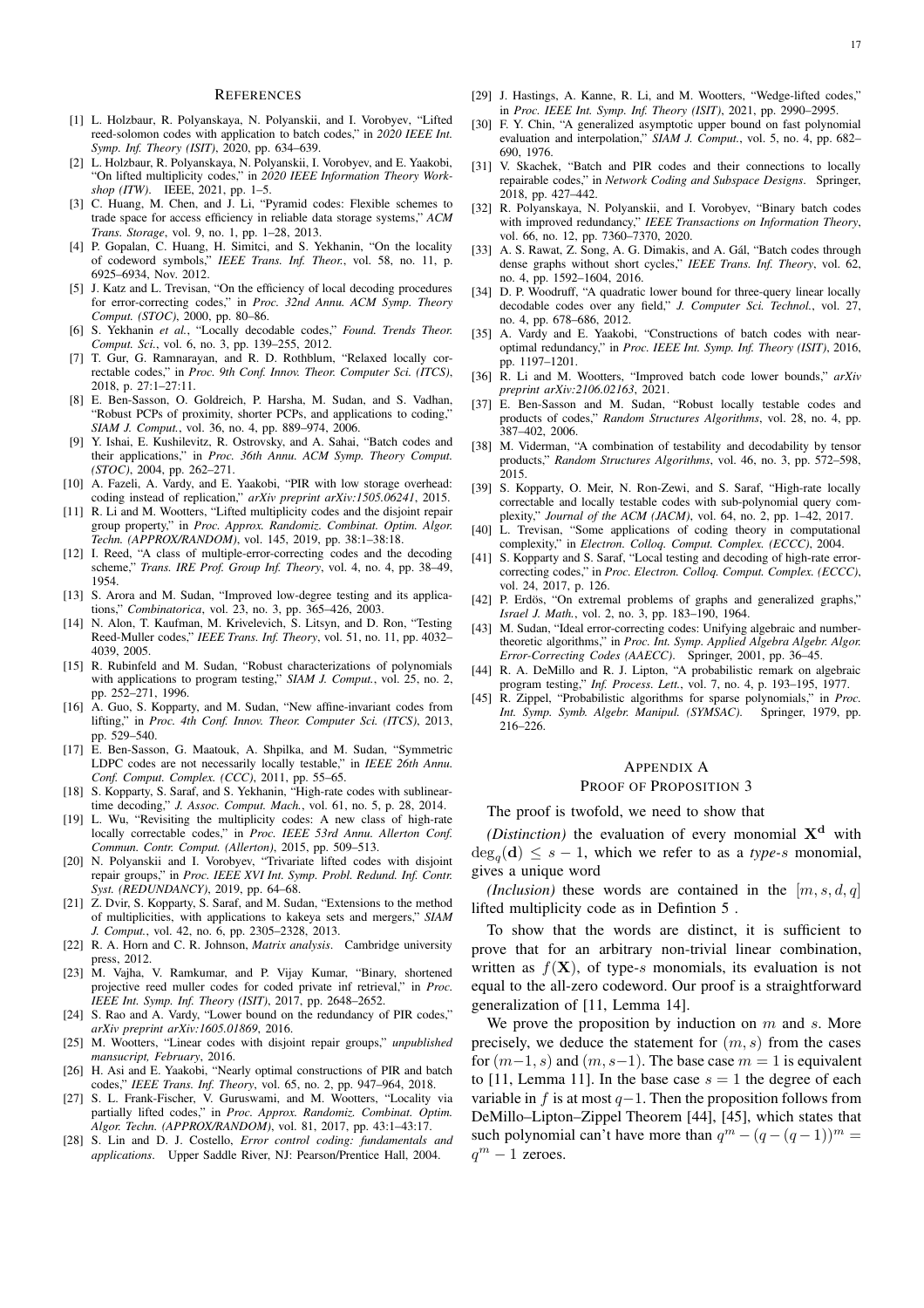Now we prove the inductive step. Assume that  $f(\mathbf{X})$  is a non-trivial linear combination of type-s monomials such that  $f(\mathbf{X}) \equiv_s 0$ . Consider the polynomial  $g(X_1, \ldots, X_{m-1}) :=$  $f(X_1, \ldots, X_{m-1}, c)$  in  $m-1$  variables, where  $c \in \mathbb{F}_q$  is fixed. By the inductive hypothesis, we conclude that  $g \equiv_s 0$ . Hence,  $(X_m - c)$  divides  $f(\mathbf{X})$  for all  $c \in \mathbb{F}_q$ , so  $(X_m^q - X_m)$  divides  $f(\mathbf{X})$ . Therefore,  $f(\mathbf{X})$  can be represented as  $f(\mathbf{X}) = (X_m^q - \mathbf{X})$  $(X_m)g(\mathbf{X}).$ 

It is easy to see that  $g(X)$  is a linear span of type- $(s - 1)$ monomials. Taking the ith derivative of  $f(\mathbf{X})$  for any  $\mathbf{i} \in \mathbb{Z}_{\geq}^m$ ≥ with  $i_m \geq 1$  we obtain

$$
f^{(i)}(\mathbf{X}) = (X_m^q - X_m)g^{(i)}(\mathbf{X}) - g^{(j)}(\mathbf{X}),
$$

where  $\mathbf{j} = (i_1, \dots, i_{m-1}, i_m - 1)$ . The left-hand side is equal to zero for all  $\mathbf{x} \in \mathbb{F}_q^m$  and  $\mathbf{i} \in \mathbb{Z}_2^m$  with  $\deg(\mathbf{i}) \leq s - 1$ . The right-hand side equals to  $-g^{(\mathbf{j})}(\mathbf{x})$  for all  $\mathbf{x} \in \mathbb{F}_q^m$  and all  $\mathbf{j} \in \mathbb{Z}_{\geq}^m$  with  $\sum_{l=1}^{m-1}$  $\sum_{l=1}^{n} j_l < s-1$ . By the induction hypothesis  $g(\mathbf{X})$ is the zero polynomial, thus,  $f(\mathbf{X})$  is the zero polynomial as well. This concludes the proof of the distinction property.

To show the inclusion, we prove that every  $(d, s)^*$ -good monomial  $f(\mathbf{X}) = \mathbf{X}^{\mathbf{d}}$  over  $\mathbb{F}_q$  satisfies the property that for any line  $L \in \mathcal{L}_m$ , the restriction  $f|_L$  is equivalent up to order  $s$  to an univariate polynomial of degree less than  $d$ . Let a line L be parameterized as  $(\mathbf{w} + \mathbf{v}T)|_{T \in \mathbb{F}_q}$  and 0 be the all-zero vector. Then, we have that

$$
f|_L = (\mathbf{w} + \mathbf{v}T)^{\mathbf{d}}
$$
  
= 
$$
\sum_{\substack{\mathbf{0} \leq \mathbf{i} \leq \mathbf{d} \\ j=1}} \prod_{j=1}^m v_j^{i_j} w_j^{d_j - i_j} {d_j \choose i_j} T^{i_j}
$$
  
= 
$$
\sum_{k=0}^{qs-1} c_k T^k := f^*(T),
$$

where  $c_k$  denotes the coefficients of the unique polynomial of degree  $\leq qs - 1$  that is equivalent to  $f|_L$  (cf. Proposition [2\)](#page-3-4). Recall that s and q are powers of 2. Hence, we have  $f|_L(T) =$  $f^*(T)$  (mod  $T^{qs} + T^s$ ) by Proposition [2,](#page-3-4) so the coefficients  $[T<sup>s</sup>]f|<sub>L</sub>$  that contribute to the coefficient  $c_k$  are exactly those for which  $s = \deg(i) \pmod{s}$   $q = k$ , and we obtain

$$
c_k := \sum_{\substack{\mathbf{0} \le \mathbf{i} \le \mathbf{d} \\ \deg(\mathbf{i}) \ (\bmod_s^* \ q) = k}} \prod_{j=1}^m v_j^{i_j} w_j^{d_j - i_j} \binom{d_j}{i_j}.
$$
 (4)

By Definition [6,](#page-4-4) for  $k \ge d$ , there is no  $\mathbf{i} \in \mathbb{Z}_{qs}^m$  such that  $\mathbf{i} \le 2 \mathbf{d}$ and deg(i)  $\pmod{s}$   $q$  = k. Thus, for  $k \geq d$  and every i used in the summation of [\(4\)](#page-17-1), there exists some coordinate  $j \in [m]$ such that  $i_j \nleq_2 d_j$ . By Lucas's Theorem (e.g., see [\[11\]](#page-16-10), [\[16\]](#page-16-14)), for integers  $d_j = (d_j^{(\ell-1)}, ..., d_j^{(0)})_2$  and  $i_j = (i_j^{(\ell-1)}, ..., i_j^{(0)})_2$ it holds that

$$
\binom{d_j}{i_j} = \prod_{\xi=0}^{\ell-1} \binom{d_j^{(\xi)}}{i_j^{(\xi)}} \mod 2.
$$

It follows that if  $i_j \not\leq_2 d_j$  the coefficient  $\binom{d_j}{i_j} = 0$  in  $\mathbb{F}_q$  (as q is a power of two) and therefore  $c_k = 0$  for all  $k \geq d$ .

We have proved that the restriction of  $X<sup>d</sup>$  to any line is an univariate polynomial of degree at most  $d-1$ . Therefore, the  $[m, s, d, q]$  lifted multiplicity code includes the codewords

<span id="page-17-0"></span>
$$
\{(\mathbf{a}^{\mathbf{d}})|_{\mathbf{a}\in\mathbb{F}_q^m} : \mathbf{X}^{\mathbf{d}} \in \mathcal{F}_q(m,s,d)\} .
$$

The inclusion of their linear combinations over  $\mathbb{F}_q$  follows trivially from the proof.

## APPENDIX B LIFTED MULTIPLICITY CODE AND LIFTED MULTIPLICITY MONOMIAL CODE

We now give an example showing that lifted multiplicity codes are not necessarily spanned by the set of good monomials. Let  $d = qs - 2$ ,  $s = 2$ , and  $q > 2$ . Denote by  $M_1(\mathbf{X})$ and  $M_2(\mathbf{X})$  the monomials

$$
M_1(\mathbf{X}) := \mathbf{X}^{d^{(1)}} = X_1^{qs-2} X_2
$$
  

$$
M_2(\mathbf{X}) := \mathbf{X}^{d^{(2)}} = X_1^{(s-1)q-1} X_2^q
$$

,

so  $d_1^{(i)} = qs - 2$ ,  $d_2^{(1)} = 1$ ,  $d_1^{(2)} = (s - 1)q - 1$ , and  $d_2^{(2)} = q$ . Both monomials are type-s as

$$
\deg_q(\mathbf{d}^{(1)}) = \deg_q(\mathbf{d}^{(2)}) = qs - 1 < 2(q - 1) + (s - 1)q
$$

Further, both are  $(d, s)^*$ -bad, as the vectors  $\mathbf{i}^{(1)} = \mathbf{d}^{(1)}$  and  $\mathbf{i}^{(2)} = \mathbf{d}^{(2)}$  fulfill Definition [6](#page-4-4) for each monomial, respectively. Also, their evaluation is not contained in an  $[m, s, d, q]$  lifted multiplicity code, since for the line  $(0, w_2) + (1, v_2)T \in \mathcal{L}_2$ we have

$$
[T^{qs-1}]M_1(T, w_2 + v_2T) = v_2
$$
  

$$
[T^{qs-1}]M_2(T, w_2 + v_2T) = v_2^q.
$$

However, the evaluation of their sum, i.e., the polynomial

$$
P(\mathbf{X}) := M_1(\mathbf{X}) + M_2(\mathbf{X}),
$$

<span id="page-17-1"></span>is contained in the  $[m, s, d, q]$  lifted multiplicity code as

$$
[T^{qs-1}]P(w_1 + v_1T, w_2 + v_2T)
$$
  
=  $[T^{qs-1}]M_1(w_1 + v_1T, w_2 + v_2T)$   
+  $[T^{qs-1}]M_2(w_1 + v_1T, w_2 + v_2T)$   
=  $v_1^{qs-2}v_2 + \underbrace{v_1^{(s-1)q-1}v_2^q}_{\stackrel{(a)}{=} v_1^{qs-2}v_2} = 0$ ,

where (a) holds because  $v_1, v_2 \in \mathbb{F}_q$ .

#### APPENDIX C

#### EXAMPLES OF RATE IMPROVEMENTS THROUGH LIFTING

To provide some intuition and show how lifting can improve the rate of lifted RS codes and lifted multiplicity codes, we provide examples for fixed sets of parameters.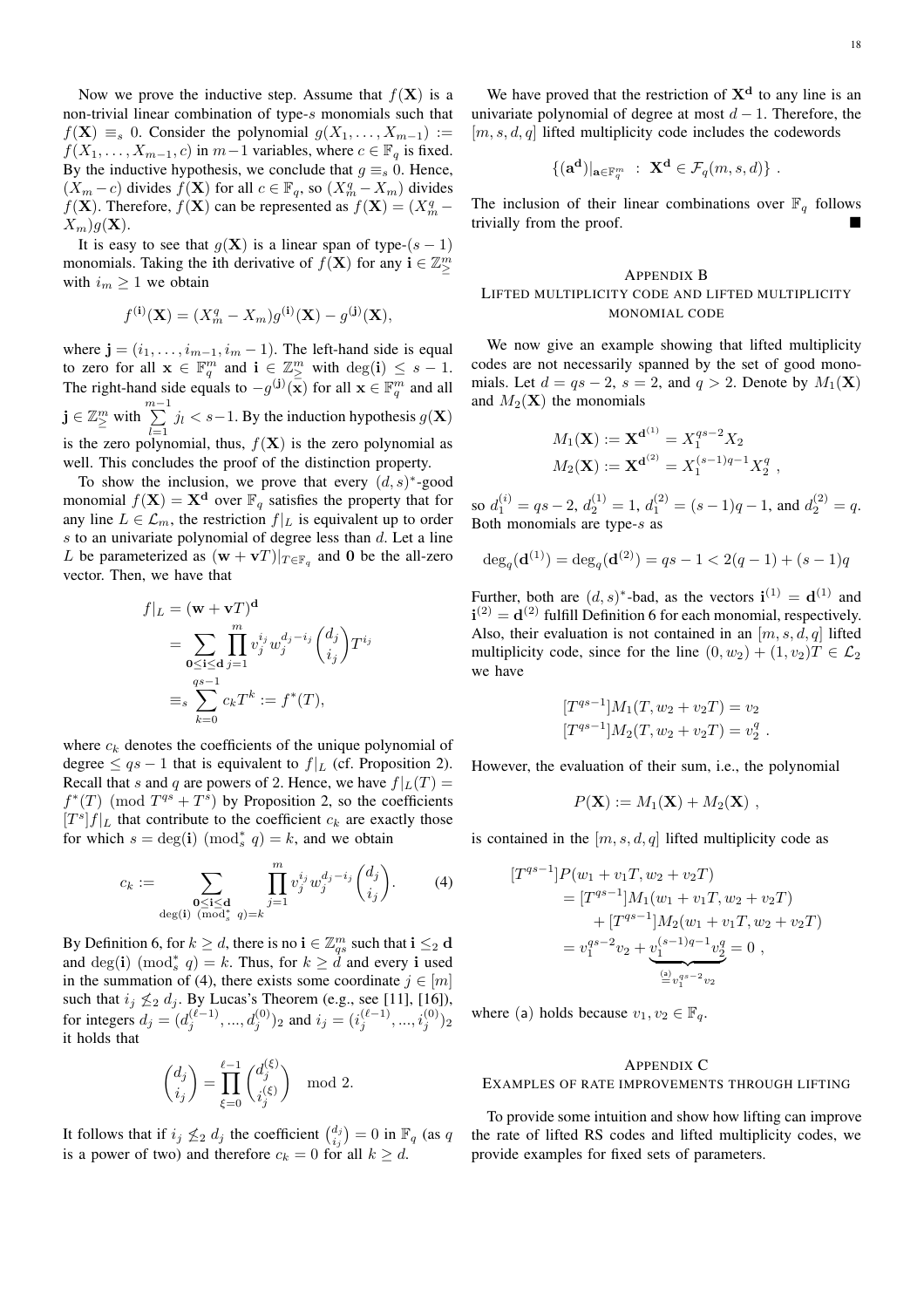## <span id="page-18-0"></span>*A. RM codes vs. lifted RS codes*

Let  $f(X_1, X_2) = X_1^2 X_2^2$ . Then the [2, 3, 4] lifted RS code includes the codeword  $\mathbf{c} = (f(a_1, a_2))|_{(a_1, a_2) \in \mathbb{F}_4^2}$  as for every line L, the degree of  $f|_L$  is at most  $2 < 3 = d$ . Indeed, given a line L parameterized as  $(w_1 + v_1T, w_2 + v_2T)|_{T \in \mathbb{F}_4}$  in  $\mathbb{F}_4^2$ , we have

$$
f|_L = f(v_1T + w_1, v_2T + w_2) = (v_1T + w_1)^2(v_2T + w_2)^2
$$
  
\n
$$
\stackrel{(i)}{=} (v_1^2T^2 + w_1^2)(v_2^2T^2 + w_2^2)
$$
  
\n
$$
\stackrel{(ii)}{=} (v_1^2w_2^2 + v_2^2w_1^2)T^2 + v_1^2v_2^2T + w_1^2w_2^2,
$$

where in (*i*) we used the property  $2v = 0$  for any  $v \in \mathbb{F}_4$ , and (*ii*) is implied by the fact that  $T^4 = T$  in  $\mathbb{F}_4[T]$ . On the other hand, the 2-variate RM code of order 3 doesn't contain c as the degree of  $f$  is 4, which is larger than 3.

#### <span id="page-18-1"></span>*B. Multiplicity codes vs. lifted multiplicity codes*

Let  $m = s = 2$ ,  $q = 4$ , and  $d = qs - 1 = 7$ . Consider the monomial  $M(\mathbf{X}) := X_1^2 X_2^6$ . The degree of this monomial is  $deg(M(\mathbf{X})) = 8 > d$ , so its evaluation is not contained in the [2, 2, 7, 4] multiplicity code, as it only contains evaluations of degree  $\langle d \rangle$  polynomials.

By Definition [5,](#page-3-2) the evaluation of  $M(X)$  is contained in the [2, 2, 7, 4] lifted multiplicity code if for every line  $L \in$  $\mathcal{L}_m$  there exists a polynomial  $g(T) \in \mathcal{F}_q(d)$  such that the restriction of  $M(\mathbf{X})$  to L is equivalent to  $g(T)$ . First, note that  $M(\mathbf{X})$  is a type-s monomial, as  $\deg_q(M(\mathbf{X})) = 1 \leq s - 1$ . Its evaluation in an arbitrary line  $L \in \mathcal{L}_2$  is given by

$$
M(\mathbf{X})|_{L}
$$
  
=  $(w_1 + v_1T)^2 (w_2 + v_2T)^6$   
=  $(w_1^2 + v_1^2T^2)(w_2^6 + w_2^4v_2^2T^2 + w_2^2v_2^4T^4 + v_2^6T^6)$   
=  $w_1^2 w_2^6 + (w_1^2 w_2^4 v_2^2 + v_1^2 w_2^6) T^2 + (w_1^2 w_2^2 v_2^4 + v_1^2 w_2^4 v_2^2) T^4$   
+  $(w_1^2 v_2^6 + v_1^2 w_2^2 v_2^4) T^6 + v_1^2 v_2^6 T^8.$ 

By Proposition [2](#page-3-4) and because  $s$  and  $q$  are powers of 2, we know that there exists an equivalent polynomial  $M^*(T)$  of degree at most  $qs - 1 = 7$  such that  $M(\mathbf{X})|_{L} \equiv_s M^*(T)$ (mod  $T^8 + T^2$ ). Here, we obtain this polynomial by substracting  $v_1^2v_2^6(T^8+T^2)$  from  $M(\mathbf{X})|_L$ , which gives

$$
M^*(T) = w_1^2 w_2^6 + (w_1^2 w_2^4 v_2^2 + v_1^2 w_2^6 + v_1^2 v_2^6) T^2
$$
  
+ 
$$
(w_1^2 w_2^2 v_2^4 + v_1^2 w_2^4 v_2^2) T^4 + (w_1^2 v_2^6 + v_1^2 w_2^2 v_2^4) T^6.
$$

As the degree of this polynomial is  $deg(M^*(T)) < d = 7$ its evaluation is contained in the  $[2, 2, 7, 4]$  lifted multiplicity code, thereby increasing its dimension compared to the  $[2, 2, 7, 4]$  multiplicity code.

#### <span id="page-18-2"></span>APPENDIX D

#### COMPARISON OF NEW BOUNDS TO KNOWN RESULTS

In Tables [II](#page-19-0) we summarize the ranges of  $\varepsilon$  in which each bound on the required redundancy of  $n^{\epsilon}$ -PIR and  $n^{\epsilon}$ -batch codes of dimension  $n$  is best among the known results.